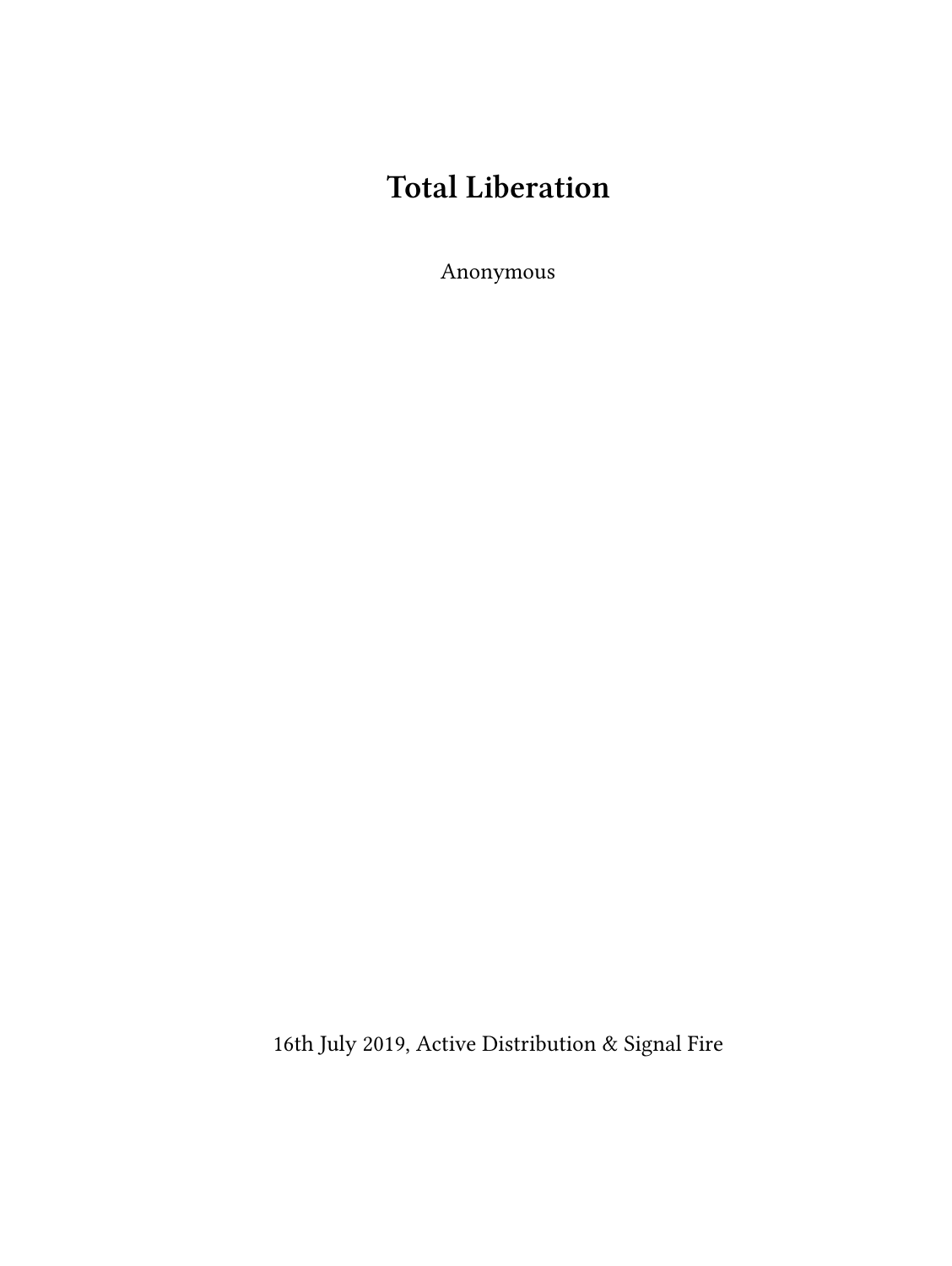# **Contents**

| 1: The 21st century context                                                                                         | $\overline{4}$ |
|---------------------------------------------------------------------------------------------------------------------|----------------|
|                                                                                                                     | $\overline{4}$ |
| The prism of social hierarchy $\dots \dots \dots \dots \dots \dots \dots \dots \dots \dots \dots \dots \dots \dots$ | 8              |
| 2: The greening of revolution                                                                                       | 10             |
|                                                                                                                     | 10             |
|                                                                                                                     | 13             |
| 3: One struggle, one fight                                                                                          | 16             |
|                                                                                                                     | 16             |
|                                                                                                                     | 20             |
|                                                                                                                     | 23             |
| 4: Putting into practice                                                                                            | 26             |
| The limits of activism $\ldots \ldots \ldots \ldots \ldots \ldots \ldots \ldots \ldots \ldots \ldots \ldots$        | 26             |
| The collapse of workerism $\dots \dots \dots \dots \dots \dots \dots \dots \dots \dots \dots \dots \dots \dots$     | 28             |
|                                                                                                                     | 31             |
| 5: The insurrectionary path                                                                                         | 34             |
|                                                                                                                     | 34             |
| The question of organisation $\ldots \ldots \ldots \ldots \ldots \ldots \ldots \ldots \ldots \ldots$                | 36             |
|                                                                                                                     | 40             |
| 6: Autonomous zones                                                                                                 | 44             |
| Revolution in the real world $\dots \dots \dots \dots \dots \dots \dots \dots \dots \dots \dots \dots \dots \dots$  | 44             |
|                                                                                                                     | 46             |
| 7: Pushing the boundaries                                                                                           | 49             |
|                                                                                                                     | 49             |
|                                                                                                                     | 52             |
| 8: Confronting the future                                                                                           | 55             |
|                                                                                                                     | 55             |
|                                                                                                                     | 59             |
|                                                                                                                     | 61             |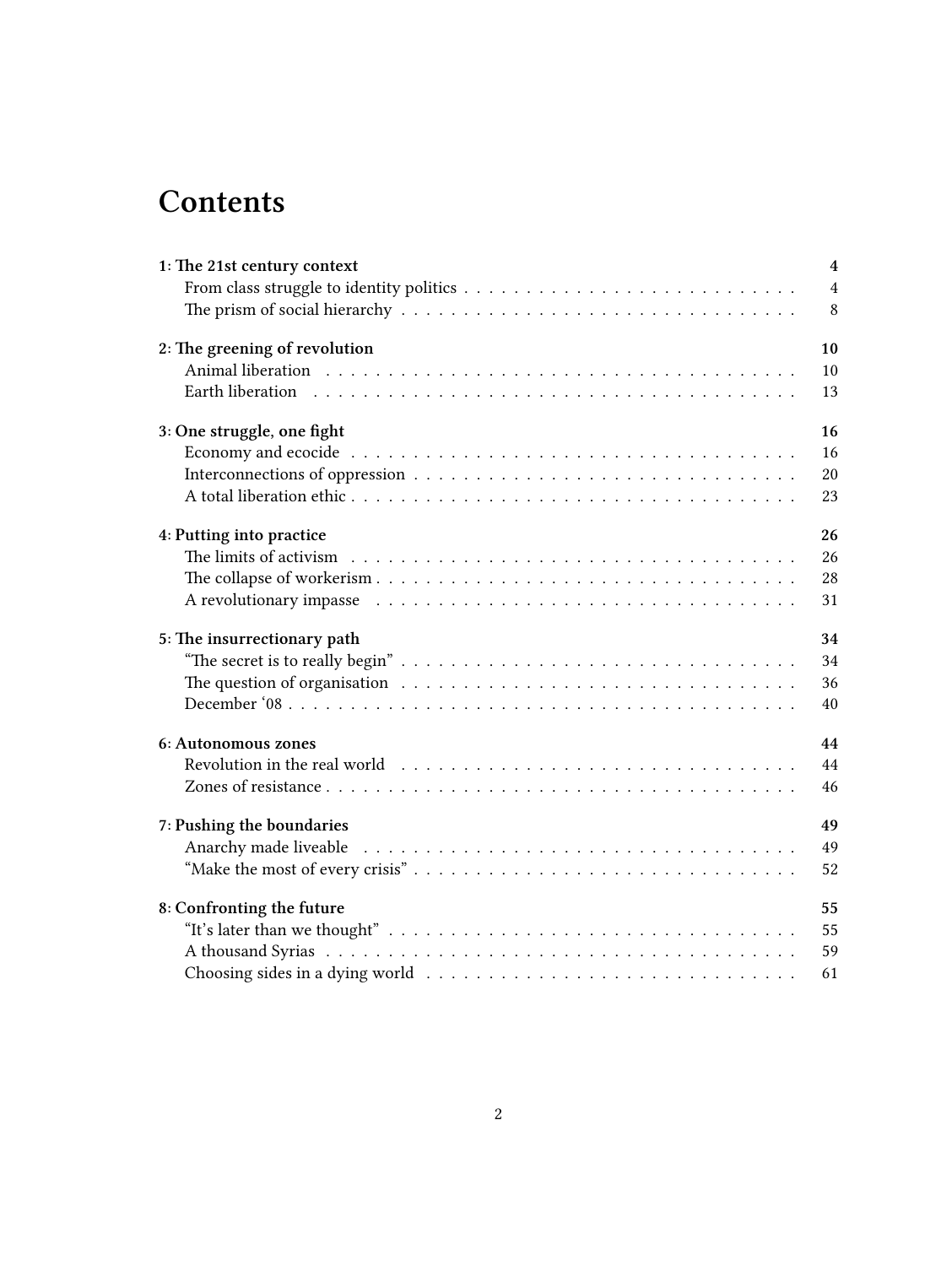Things have never been spinning so decisively out of control. Not once in the history of humanity, nor even in that of life in general. Extreme weather is no longer an abnormality; the fish are disappearing from the oceans; the threat of nuclear holocaust is back. Poverty ensnares us as much as ever, whilst the bodies pile up at the borders. To say this order is choking us is nowadays more than a metaphor: in most cities, you can no longer even breathe the air. Which is to say, in short, that the *very atmosphere* of the existent has become toxic*.* Within the confines of the system, there's nowhere left to go. But that isn't to say such confines are impenetrable – not in the slightest. A million roots of inquiry, each one as unique as you could imagine, begin to converge on exactly the same conclusion: *the need for revolution has never been so pressing.*

Perhaps it's a little predictable to point out the hopelessness of this world – almost everyone knows. What's more remarkable is that, even in spite of it, normality somehow finds the strength to grind on. The defendants of the existent hold dear to their claim that, for all its obvious flaws, liberal democracy remains the *least bad* form of human community currently available. Which is such a meagre justification, and yet it tends to work. Even avowed rebels, so convinced they're outrunning this sacred assumption, merely reintroduce it in another form – the latest leftist political party, or even some grim fascist resurgence. And how successful have we revolutionaries been in demonstrating which worlds lie beyond all this? Such is the basic tension blocking our advance: even though the need for revolution has never been so clear, our idea of what one would even look like has rarely seemed so distant.

How do we ring in the system's death knell a little sooner, whilst there's still so much to fight for? How do we jump ship and live our lives outside this increasingly uninhabitable mess? Indeed, how do we unlearn the myths of this order of misery altogether, and really begin living in the first place?

Of course, it isn't like these questions are being asked for the first time. All too often, though, calls for change are met with echoes from a distant century, as if mere resurrections of once dominant methods – be they Marxist or anarcho-syndicalist – are even close to applicable nowadays. No longer can we talk about oppression mainly in terms of some tectonic clash between two economic classes, the proletariat and the bourgeoisie. Nor can we be too sure of limiting the scope of revolutionary struggle to *human* liberation, dismissing out of hand the plight of other animals, not to mention the planet we call home altogether. At such a decisive historical juncture, it's necessary to call *everything* into question: the times cry out for new visions, new strategies. Ones with a fighting chance of forging beyond the current impasse.

We don't need any more reminders that this civilisation is heading for the abyss. What we seriously need is to ask is what we're going to do about it. There's a great deal of potential to the current social context, one in which the status quo forfeits its title as the most realistic option. But mere *potential* isn't enough. Mainstream politics can hardly be expected to collapse under its own weight, except into something more monstrous than what we already know. Only in combination with concrete, accessible means of deserting it all do new forms of life begin to take shape.

This one goes out to the revolutionaries, wherever they're to be found.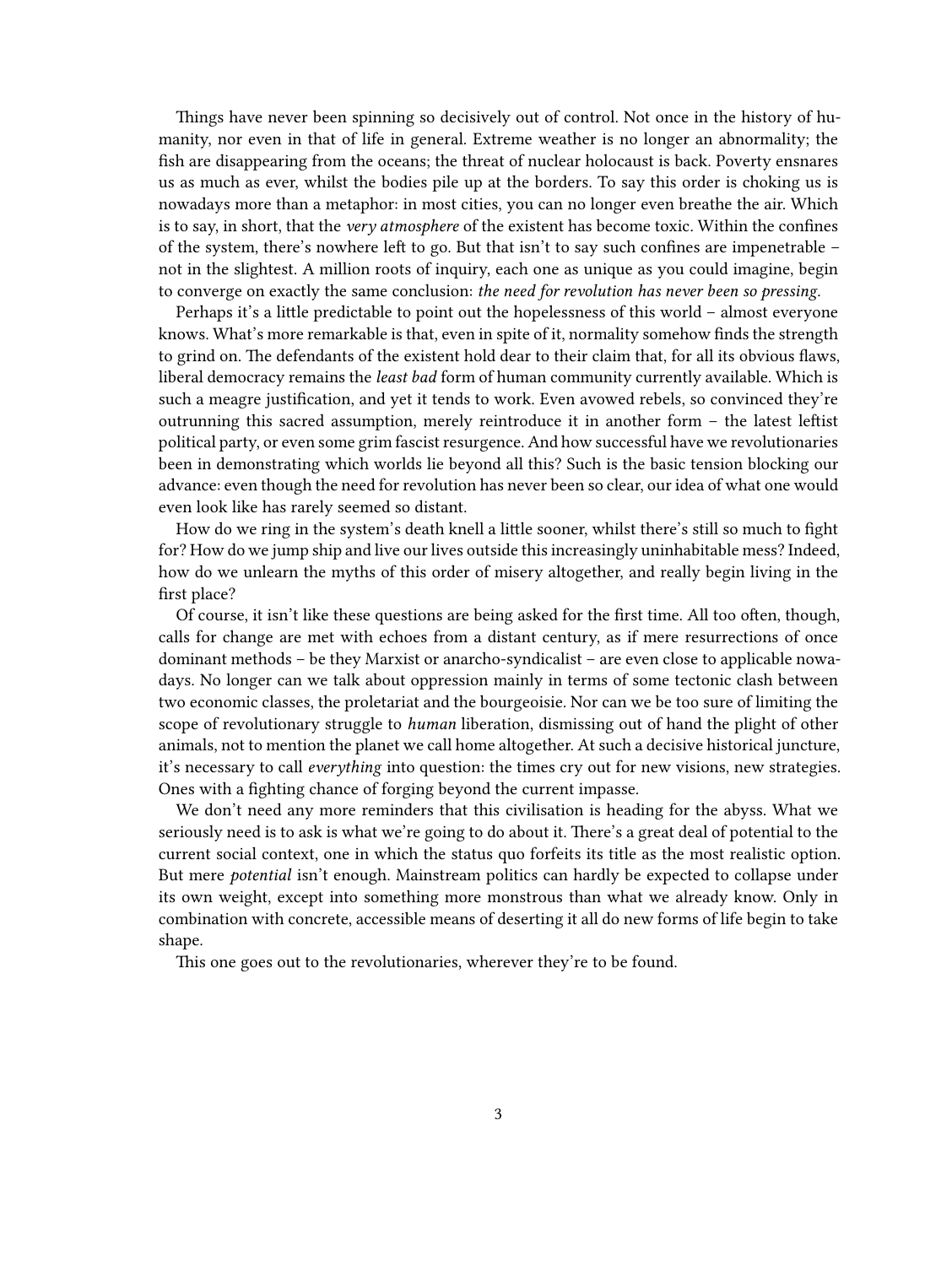### <span id="page-3-0"></span>**1: The 21st century context**

#### <span id="page-3-1"></span>**From class struggle to identity politics**

It's not that we've forgotten the meaning of revolution; on the contrary, it's the refusal to let go of the old meaning that's holding us back. With every passing moment, the state of the world changes irreversibly. Perspectives that once commanded utmost dedication begin to stagnate, losing touch with the tides of a reality that swirls in constant motion. Even the brightest ideas are bound to accumulate dust. And so too those offered in response.

To this day, most dreams of revolution come grounded in some variant of Marxian analysis. On this account, class is the central principle, both for understanding oppression as well as resisting it. History is taken to consist primarily in the drama of class struggle; different historical phases, meanwhile, are defined by the mode of production that sets the stage. The current phase is capitalism, in which the means of production – factories, natural resources, and so on – are owned by the ruling class (the bourgeoisie) and worked for wages by the working class (the proletariat). Almost everyone in capitalist society is split fundamentally between one of these two molar heaps – bosses or workers, exploiters or exploited. Whilst the basic solution, as Marxists and anarcho-syndicalists traditionally see it, is the application of workplace organisation towards the revolutionary destruction of class-divided society. In concrete terms, that means the proletariat rising up and seizing the means of production, replacing capitalism with the final phase of history: communism – a classless, stateless, moneyless society.

Having risen to predominance in the West around the end of the 19th century, this current of revolutionary struggle approached its climax towards the beginning of the 20th. At this point, the mutinies that closed down the First World War avalanched into a wave of proletarian uprisings that shook Europe to its core. Beginning with the Russian Revolution, 1917, the reverberations soon catalysed major insurrections in Germany, Hungary, and Italy. Two decades later, this unmatched period of heightened class struggle culminated in the 1936 Spanish Revolution, arguably the single greatest feat of workers' self-organisation in history. Centred in Catalonia, millions of workers and peasants put the means of production under directly democratic control, especially in Barcelona – amongst the most industrially developed cities in the world. Yet the glory days of the revolutionary proletariat were in many ways also its last stand; in Italy and Germany, the fascist regimes of Mussolini and Hitler already reigned supreme. In the Soviet Union, meanwhile, the initial promise of the Russian Revolution had long since degenerated into Bolshevism, diverting most of the energy associated with socialism towards authoritarian ends. Apparently both fascism and Bolshevism succeeded in annihilating the possibility of workers' control all the more effectively by simultaneously valorising it. Never again would organised labour come close to regaining its former revolutionary potential.

What followed was a period of relative slumber amongst the social movements of the West. This was eventually undone by a wave of social struggles that broke out during the 1960s, which in many places put the prospect of revolution back on the table. But something about this new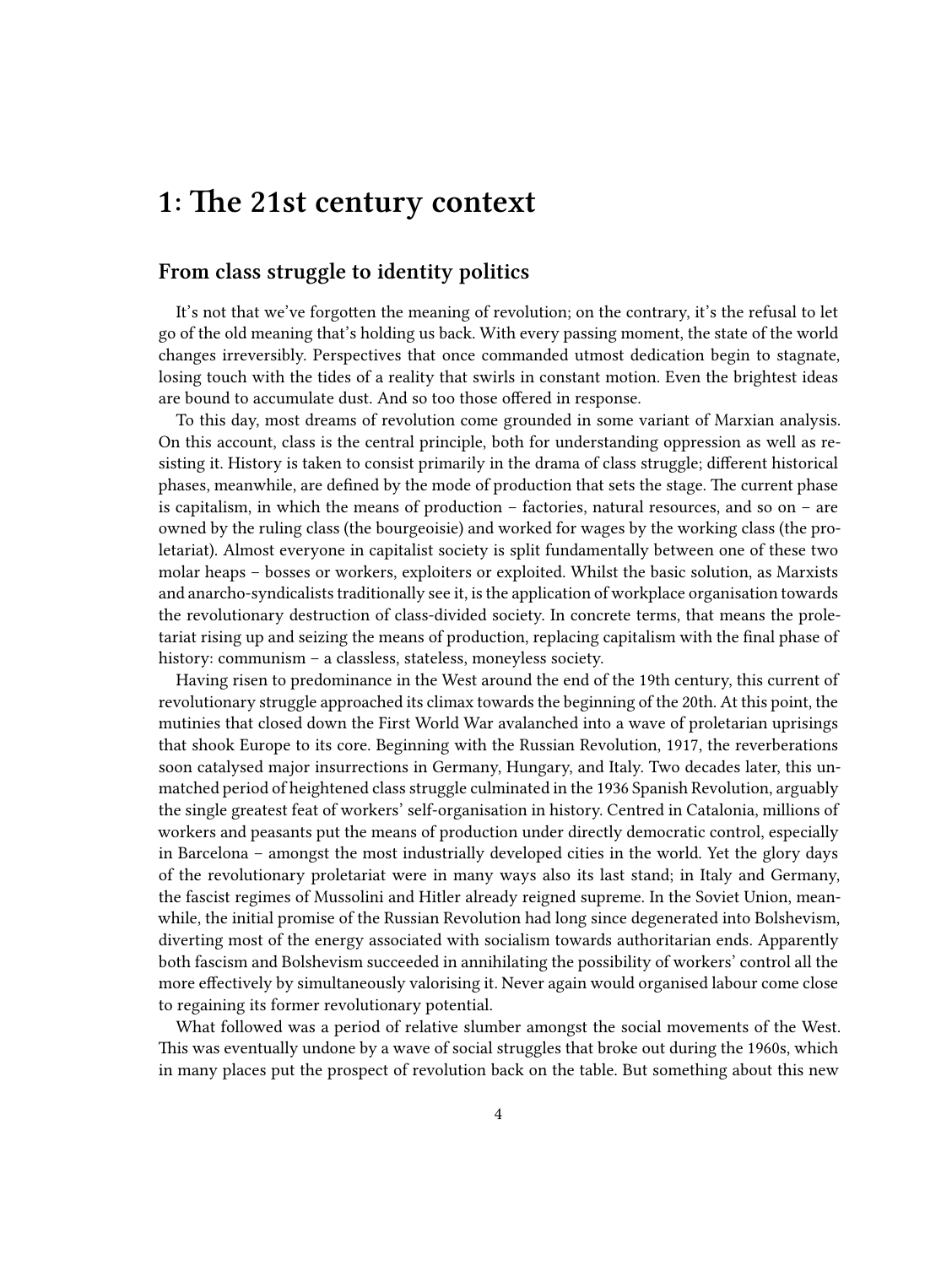era of revolt was markedly different: besides its various labour movements, here we see the likes of second-wave feminism, black nationalism, and queer struggle begin to occupy the foreground. No longer was class struggle regarded as one and the same with the overall project of human liberation. And that began to profoundly undermine the neat old picture you get with Marxian class analysis. Maybe there's no primary division splitting society any more, no single fault line upon which to base the totality of our resistance? The situation has instead been revealed as much messier, exceeding the exploitation of the proletariat by the bourgeoisie, if not capitalism altogether.

That said, something vital you still get with Marxian analysis, even centuries after it was first formulated, is its timeless emphasis on the material features of oppression. After all, it's not as if the classical concerns of revolutionaries – in particular, the state and capital – have since just melted away. One of the biggest problems with many contemporary social struggles is their readiness to turn a blind eye to these structures, forgetting the key insight worth salvaging from Marx: genuine liberation is impossible without securing the material conditions of autonomy. On the other hand, though, classical revolutionaries tend to emphasise these concerns only at the expense of neglecting those which are in a sense more psychological, defined by matters of identity rather than one's relationship to property. There's something reassuring in that, given that treating class as primary allows you to take the entirety of problems we face – social, political, economic, ecological – and condense them into one. But such an approach has little chance of reflecting the complexity of power in the 21st century, with all divisions aside from class soon being neglected.

To note, there are conceivable responses here: some have made a point of extending Marxian analysis beyond an exclusive focus on class. Of the arguments offered, perhaps the most influential contends that structures such as white supremacy and patriarchy, homophobia and transphobia, are strengthened by the ruling class in order to divide and rule the working class; therefore, any prudent take on class struggle must take care to simultaneously oppose them all, or else fail to build the unity necessary for overthrowing capitalism. Such is exactly the kind of discourse used to give the impression that Marxian analysis is *equally* concerned with all oppressions. Granted, this approach is more sophisticated than claiming any deviations from the class line are mere distractions, as some do even today. But still, you shouldn't be convinced too easily: lurking beneath the sloganeering here is the basic assumption that, even if class isn't the only form of oppression, it remains the central one, underpinning the relevance of all the rest. Other oppressions are important to oppose, yet hardly on their own terms; their importance remains secondary, pragmatic, warranting recognition only insofar as they serve *as a means* within the broader class struggle. This shortcoming has long since been a call for new forms of struggle to emerge. Ones which recognise that class isn't the only oppression worthy of intrinsic concern.

\* \* \*

The fading of the Old Left, along with its fixation with Marxism and class struggle, soon gave rise to a "New Left" in Europe and America. Amongst other factors, this transition has been defined by the growing predominance of identity politics over class struggle. Identity politics follows from the presumed usefulness of coming together around various shared identities – say, being black, a woman, gay, transgender, or disabled – as a means for understanding and resisting oppression. This eagerness to treat all liberation struggles as ends in themselves did away with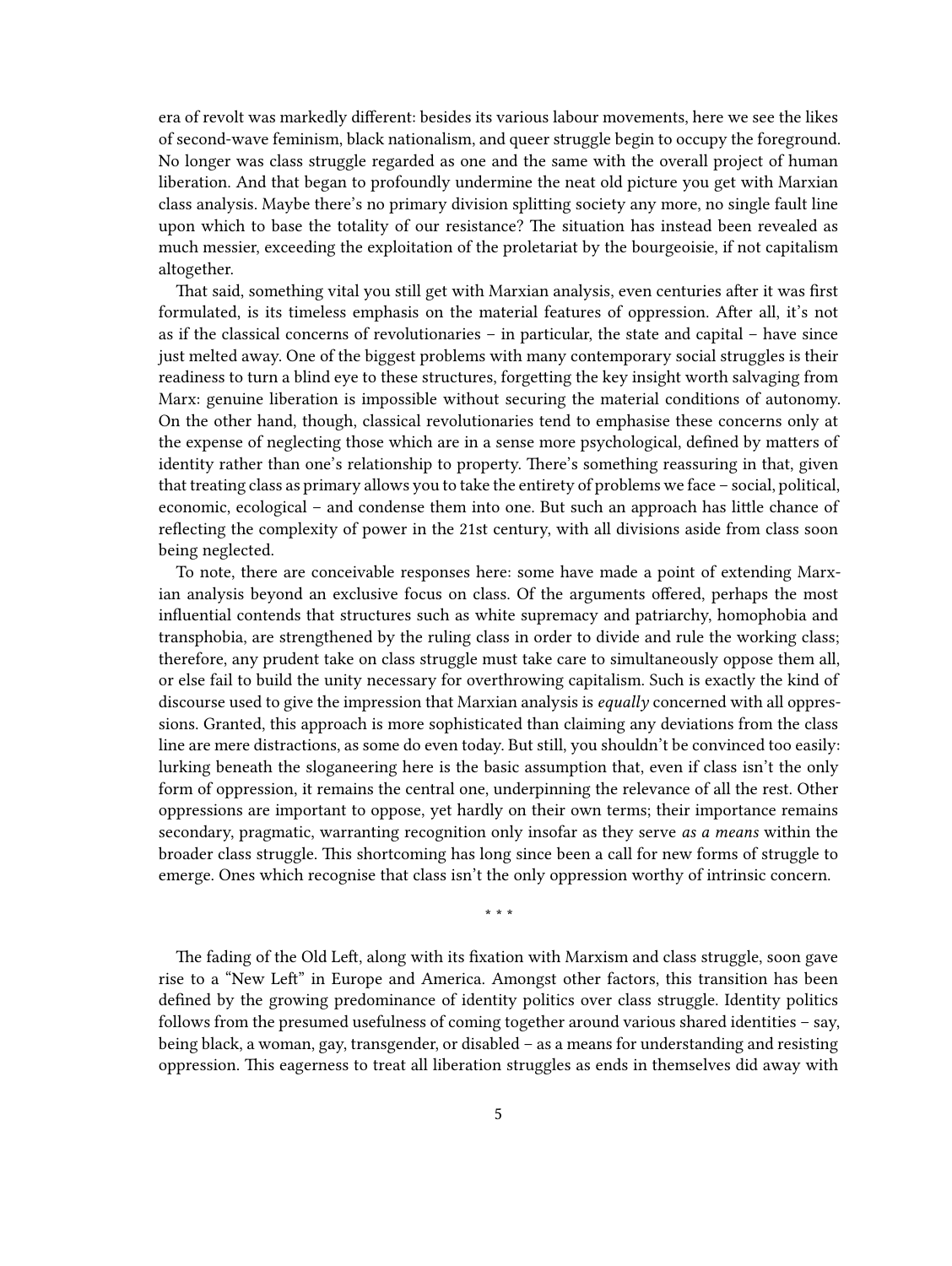the primacy of class; rather, efforts were split more evenly between different minority groups, adding depth to previously neglected concerns.

At first, this trend offered a fair degree of revolutionary potential. The Black Panther Party, for example, recognised that black power was inseparable from achieving community autonomy in fully tangible ways, as was manifest in a range of activity that included everything from armed self-defence to food distribution, drug rehabilitation, and elderly care. Also in the US, the Combahee River Collective – who introduced the modern usage of the term "identity politics" in 1977 – saw their own liberation as queer black women merely as a single component of a much larger struggle against all oppressions, class included. Even Martin Luther King, currently a favourite amongst pacifist reformers, emphasised not long before his death that anti-racism was meaningless when separated from a broader opposition to capitalism.

As time passed, however, identity politics drifted irretrievably from its antagonistic origins, eventually coming to be associated with the separation of issues of identity from class struggle altogether. Broadly insensitive to the material features of liberation, the term nowadays suggests political engagement that's heavily focused around moralistic displays and the policing of language – something that, quite inadvertently, can easily end up excluding the rest of the population, especially those lacking an academic grounding. Any larger political strategies, meanwhile, are typically focused not on dissolving the institutions of politics, business, and law enforcement, but instead on making them more accommodating to marginalised groups, thereby conceding the overall legitimacy of class-divided society. It's no coincidence that this reformist, essentially liberal approach to social transformation only took off in tandem with that unspoken assumption, cemented since the '80s, regarding our chances of a revolution actually happening any more. In short, identity politics has been contained within a fundamental position of compromise with power, taking it for granted the state and capital are here to stay.

Perhaps the central problem with identity politics today is that, having had the good sense to abandon Marxian analysis, it loses the ability to account for what's common to the plethora of social problems we face. If oppressive relations cannot be reduced to class, then what's the underlying structure that binds them all together? The only alternative is to treat different oppressions as disconnected and remote – problems that can, in their various forms, be overcome without challenging the system as a whole. Identity politics thus lacks the conceptual bridge needed to draw different social movements into a holistic revolutionary struggle. Particularly in its most vulgar forms, liberation struggles are treated as isolated or even competitive concerns, inviting the reproduction of oppressive relations amongst those supposed to be fighting them.

Having said that, an explicit response to these limitations was offered by intersectionality, which began gaining traction in the '80s. The point of this theory is to demonstrate how different axes of domination overlap, compounding the disadvantages received by those exposed to more than one oppressive identity. By focusing *only* on gender, for example, feminist movements tend to prioritise the experiences of their most privileged participants – typically white, wealthy women. In order to undermine patriarchy effectively, therefore, feminism must embrace a much larger spectrum of concern, inviting the narratives of marginalised women to the forefront. A key virtue of intersectionality has thus been its emphasis on the interconnected nature of power, predicating the effectiveness of different liberation struggles on their ability to support one another. Unlike with Marxian class analysis, moreover, it does so without positing that any single axis of domination is somehow primary, which offers a vital contribution for going forward.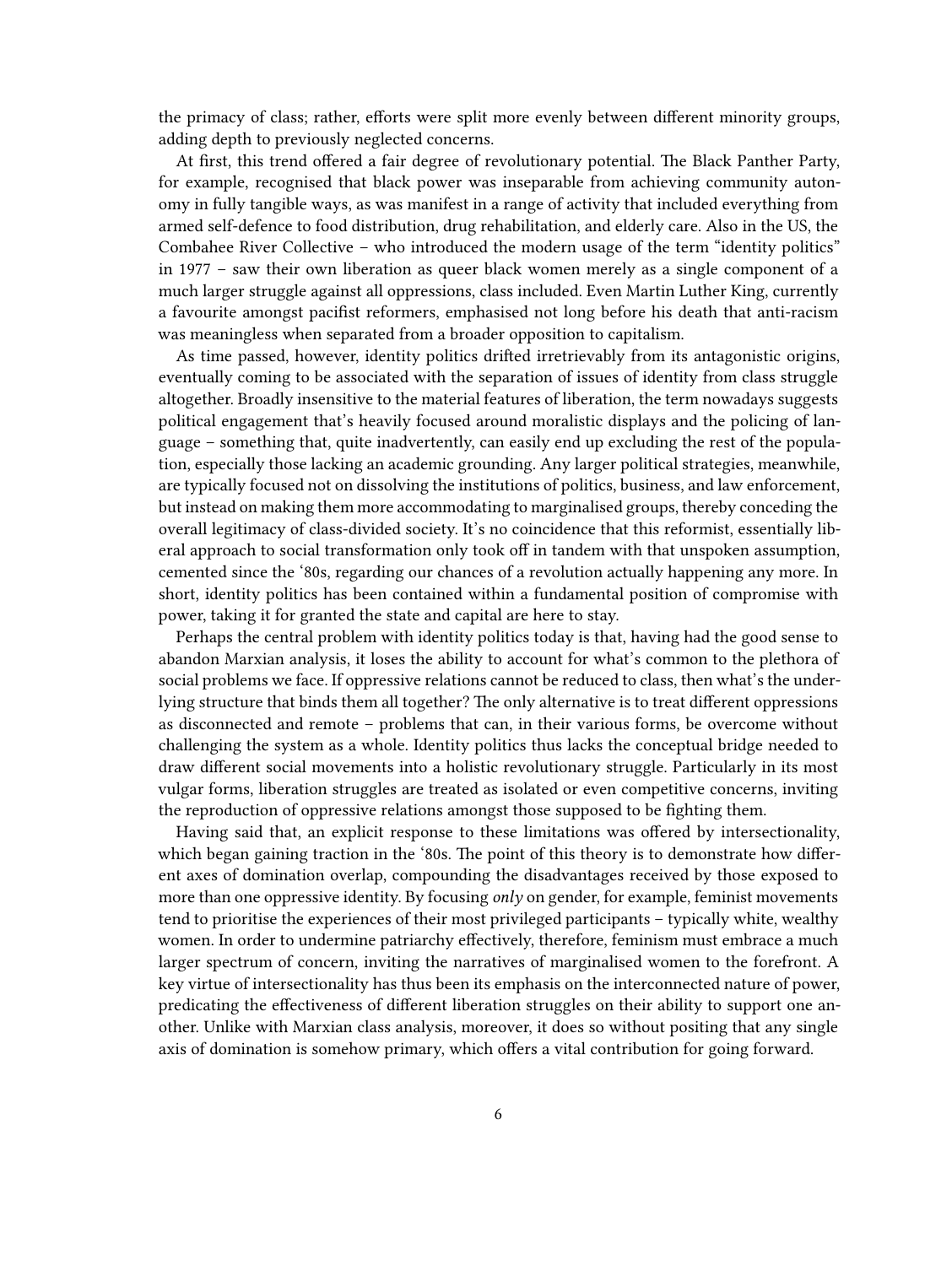Despite its utility for revolutionaries, however, intersectionality has generally failed to avoid co-optation by neoliberal capitalism. Hillary Clinton's 2016 presidential campaign, with its numerous references to the likes of the "combined effects of intersecting issues that impact communities of color," is but one example. Or else look at its seamless application by the megacorporations nowadays, to the extent that Sony Pictures even has its own Director of Intersectional Marketing, a role designed to ensure that "marketing campaigns achieve maximum outreach to targeted multicultural and LGBT demographics." How has a seemingly radical theory been diverted towards blatant reactionary ends? A first problem with intersectionality, as with identity politics more generally, is its abandonment of classical revolutionary concerns. At best, class is discussed merely in terms of "classism," namely, an individual prejudice that can be undone simply by changing opinions, rather than abolishing class-divided society overall. Meanwhile, the state – a concrete institution, not an identity category such as race, gender, or class – is typically ignored altogether, inevitably resulting in toothless political programmes.

Moreover, this distinct lack of material analysis leads to a second problem, apparently the inherent defect of any take on identity politics: the inability to locate a common thread to the constitution of oppression as such. By setting out ever more subcategories of oppressed identities – not just being a black woman, for instance, but also a black trans-woman, a black disabled trans-woman, and so on – the consequence is an endless process of compartmentalisation. This emphasis on complexity could easily be a source of strength, opening up multiple fronts of diffuse engagement, inviting greater numbers to participate without having to assume a secondary role. Yet by focusing *only* on particularities, any notion of a common enemy against which to generalise revolt soon vanishes. Only when combined with a broader, concretely revolutionary vocabulary can intersectionality be used to promote diversity rather than fragmentation, undermining power as a totality.

Of course, none of the failures of identity politics should detract from the gains hard-won over the years. Even if transphobia continues to lag behind, overt racism, sexism, and homophobia are rarely tolerated by mainstream politics in much of the Global North – something unthinkable just a few decades ago. The uncomfortable fact, however, is that capitalism has been quite happy to adapt to these changes, taking on this or that superficial tarnish, yet remaining wholly the same in terms of its core operations. Women have flowed into the workforce, just as the nuclear family continues to disintegrate; nonetheless, human existence remains dominated by wage labour, property relations, and value accumulation. Amidst all the profound historical shifts, the misery of employment remains constant: workers in Amazon's warehouses – as contemporary a workplace as you could imagine – are subject to intense surveillance and control, with many too fearful of their productivity quotas to even use the bathroom. No joke: only recently, various companies have begun *microchipping* their workers to keep track of them better. The opportunity to vote for a black or female head of state, or for queers to marry or join the military, poses little threat to the operation of business as usual. If anything, it only strengthens the liberal paradigm, allowing people to convince themselves – despite the gap between rich and poor growing consistently worldwide, as well as each new day dragging us closer to the brink of ecological meltdown – that somehow things are actually getting better. Decades of alleged ideological progress, only to be met with the turning of a circle: the basic features of authoritarian society, at least as strong as they were a century ago.

Such is the impasse we're faced with. Taken by itself, class struggle fails to account for the complexity of oppression, attempting to subsume each of its forms into the monolithic category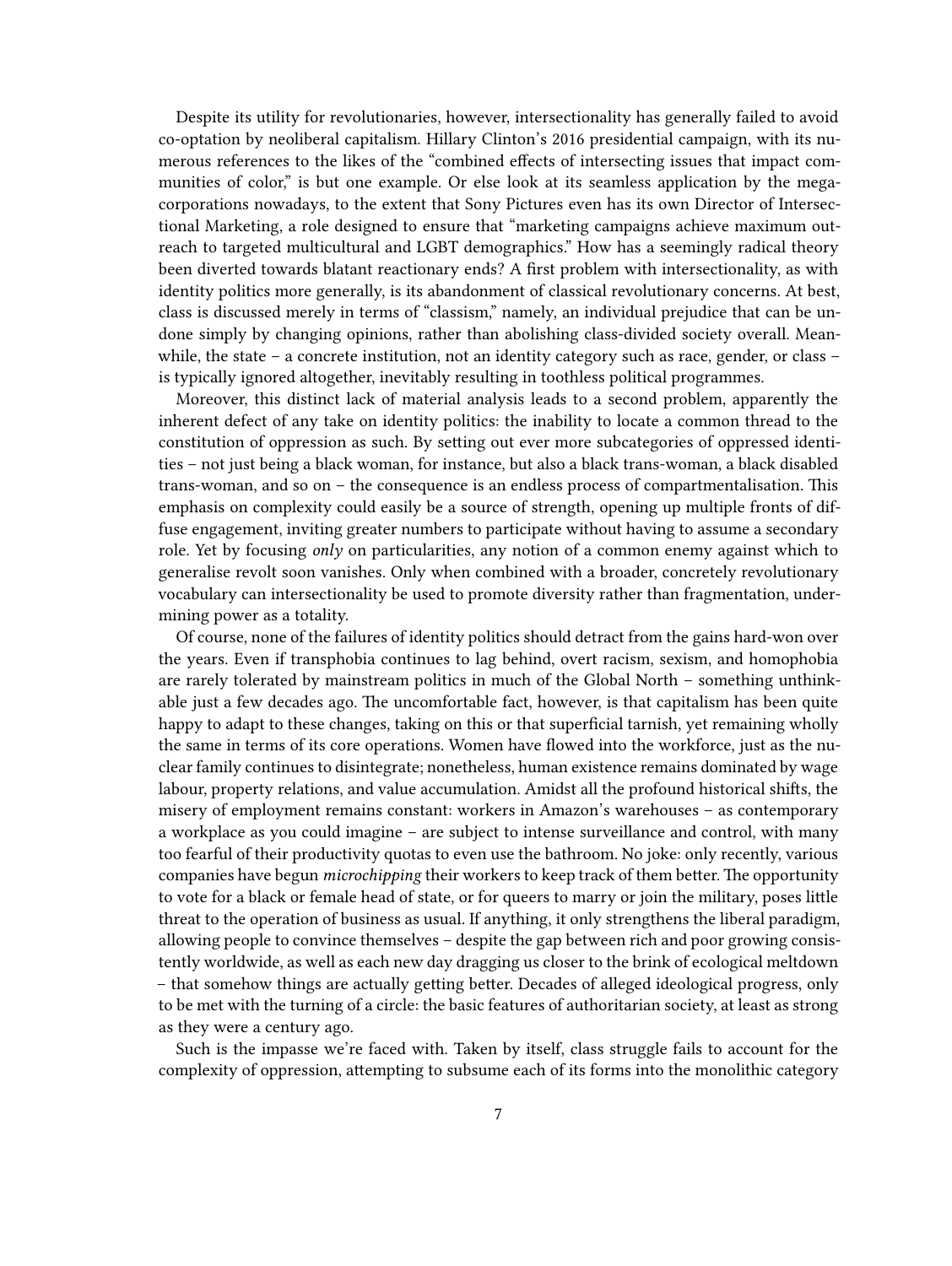of economic exploitation. Identity politics, on the other hand, breaks out of this formula, yet only by abandoning any semblance of a revolutionary perspective. Rather than collaborating to produce a tangible threat to the existent, therefore, all that class struggle and identity politics did was swap their problems. Both trends offer their own vital insights, but neither charts the possibility of new worlds altogether – not even close.

#### <span id="page-7-0"></span>**The prism of social hierarchy**

Amidst these broad historical shifts, the last decades of struggle have also seen a critique of social hierarchy becoming increasingly influential, particularly within anarchist circles. Writers like Murray Bookchin described hierarchies as including *any* social relation that allows one individual or group to wield power over another. In his words:

By hierarchy, I mean the cultural, traditional and psychological systems of obedience and command, not merely the economic and political systems to which the terms class and State most appropriately refer. Accordingly, hierarchy and domination could easily continue to exist in a "classless" or "Stateless" society. (*The Ecology of Freedom*, 1982)

What Bookchin offers here is a lens for understanding society that explicitly exceeds Marxist and anarchist orthodoxies, especially the class reductionism. This isn't a matter of doing away with the struggle against the state and capital, given that both institutions are as hierarchical as any. Rather, the point is to recognise that additional hierarchies – those based, for example, on relations of race, gender, sexuality, age, ability, and species – cannot be entirely contained within the narrow categories either of economic exploitation or political coercion. Various hierarchies existed before the advent of both class and the state, be it the hierarchy of men over women, the old over the young, or humans over other animals. And they will continue to exist in the future, too, even within ostensibly radical circles, unless we make a concerted effort to undermine them in the now. What we need is a broader focus for our resistance, one that includes a deep concern for the old targets without being limited by them. A social critique based on hierarchy offers this distinctly horizontal outlook, combining an appreciation of the holism of domination with the refusal to single out any one of its axes as primary.

This is no call to do away with class analysis altogether. The broad, materially focused analyses of theorists like Marx remain useful for explaining how economic factors motivated much of the development of oppressive relations. Nor can we forget that, were it not for the invention of the state, the normalisation of these relations to such a staggering extent would have been impossible. But we need to appreciate these insights without going overboard, mistakenly taking either class or the state to be *the* crux of social domination. Treating any single form of oppression as primary (almost always the one we just happen to feel closest to) is all too often a cheap excuse for sidelining the others. And this problem isn't somehow abstract or peripheral, either, but denotes one of the main reasons many resistance movements seem incapable of relating to broader sections of society nowadays. Only by granting equal consideration to all oppressions can the struggle begin to maximise its inclusivity, accommodating those people – in fact, the vast majority of people – whose experiences and wellbeing have already been marginalised everywhere else.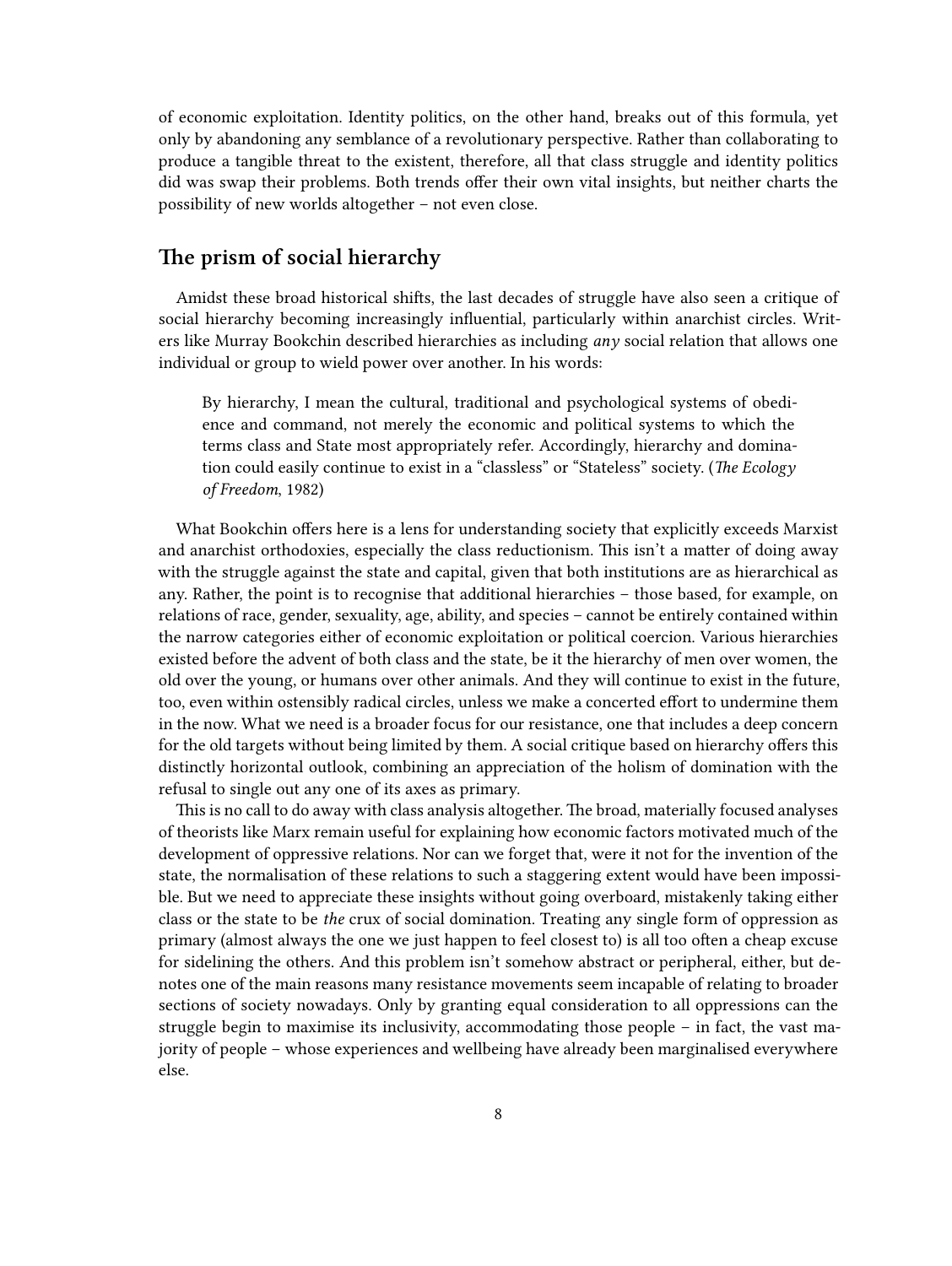Unlike identity politics, however, what keeps the critique of hierarchy from trailing off into reformism is that it nonetheless locates all oppressions within a single power structure. Only this time it's hierarchy, not class, that frames the discussion as such. You can explain patriarchy, for example, not only as a specific form of oppression, but also as something that arises from a set of relations that includes gender whilst vastly exceeding it. Because there's something inherent in patriarchy that permeates all other instances of oppression, and that thing is its core structure – specifically, its *hierarchical* structure. Patriarchy can be summarised simply as *gender* hierarchy; white supremacy, meanwhile, is a specific kind of *racial* hierarchy; the state is the hierarchy of government over society; capitalism is the hierarchy of the ruling class over the working class; and so on. It's impossible to imagine an instance of oppression that isn't grounded in exactly this kind of setup, namely, an institution that grants one section of society arbitrary control over another. Which is to say that all oppressions, no matter how diverse, presuppose the very same asymmetrical power relations, each of them subordinating the needs of one group to the whims of another. Everything from homelessness, to pollution, to transgender suicides can thus be revealed not as isolated issues, but instead as flowing from a common source. What we're dealing with, basically, is a single problem: social hierarchy is a hydra with many heads, but only one body.

Some might approach this description with caution, as if it were just another attempt to reduce all oppressions to one. But the critique of hierarchy isn't reductionist in the Marxian sense: rather than singling out any one form of *oppression* as more fundamental than the others, it merely emphasises the *structure* they all assume. This kind of bigger-picture thinking hardly means failing to realise what's unique to every liberation struggle, as if to subsume them into some amorphous whole; the point is only to emphasise particularities without getting bogged down in them. That means combining an intimate knowledge of different oppressions with a broader understanding of those features they all hold in common, including the very real pain, exclusion, and destruction of potential each entails. In other words, every form of oppression, aside from being a problem in itself, must also serve as a gateway for entering the clash with social hierarchy as a whole.

It can be easy to feel overwhelmed by the sheer breadth of issues we're facing – that is, if we're going to approach them one by one. But this isn't the only option open to us. Framing the discussion in terms of hierarchy (already common sense for many) offers that broad, revolutionary perspective we've lost sight of, locating all oppressions within a single power structure. Yet it does so in a way that refuses to prioritise any particular aspects of that structure, thereby balancing the key virtues of class struggle and identity politics.

Revolutionary struggle in the 21st century calls out to a new horizon. It's time to strive beyond mere economic destinations such as socialism or communism, just as the absence of formal political institutions like the state will never be enough. Rather, what matters here is bringing about *anarchy* – the absence of mastery *of any kind –* in the fullest sense of the word. The anarchist project must thereby be distinguished from the antiquated goals of Marxists, as well as the Left more generally: the point is to dismantle oppression in *all* possible forms, and it means taking the maxim seriously, too, instead of cashing it out as just another empty slogan. Be wary, comrades. Who knows what adventures could result from such an audacious proposal?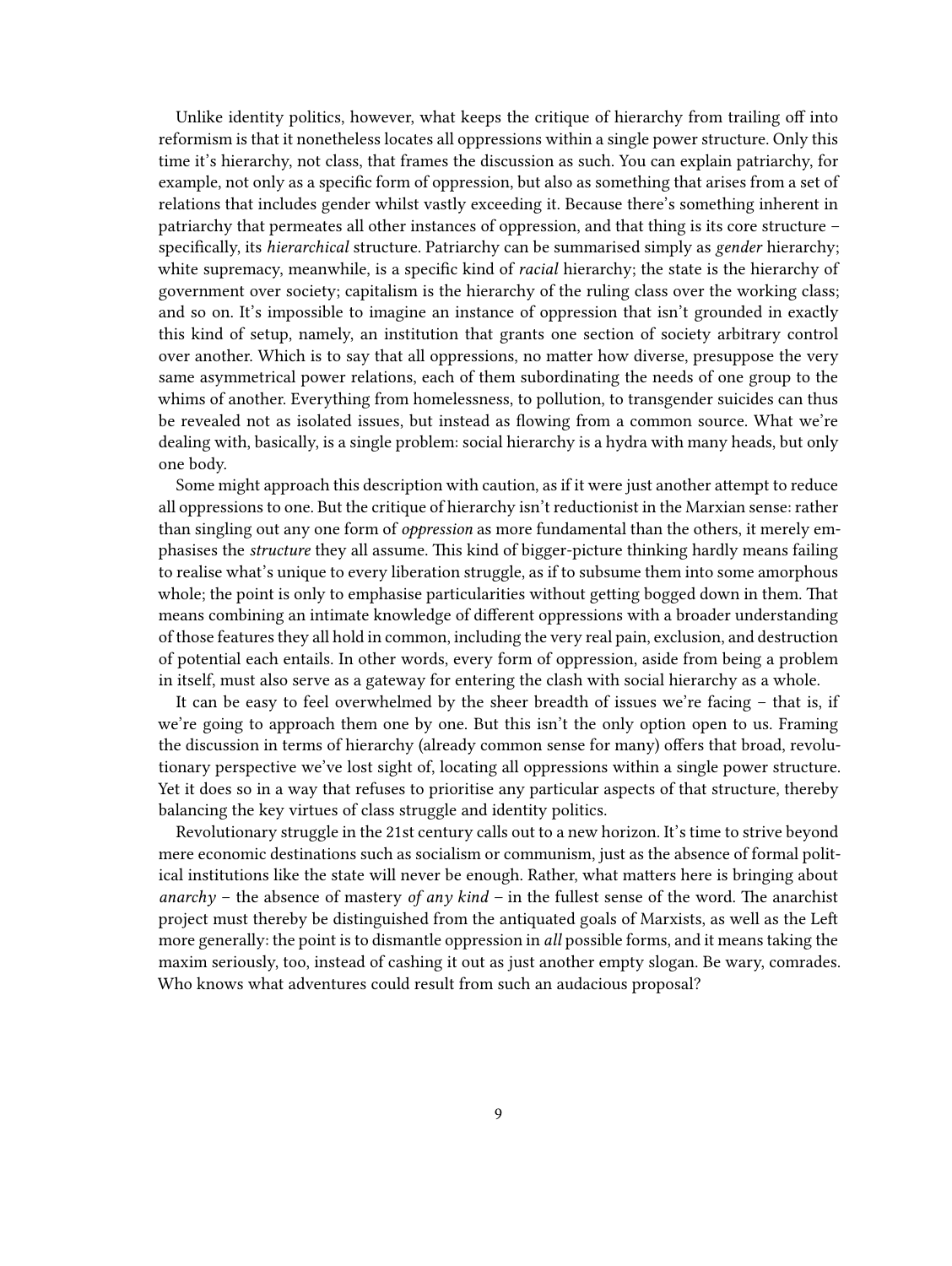## <span id="page-9-0"></span>**2: The greening of revolution**

#### <span id="page-9-1"></span>**Animal liberation**

There's a certain volatility to resisting oppression in all forms. This is exactly the kind of project that can easily run away from you, vastly exceeding one's familiar terrain. Let's do our best to keep up: throughout the last decades, one of the most distinctive developments amongst social struggles in the West has been a dawning of concern for other animals and the environment. Many radicals have been keen to drag their heels, passing off the oppression of nonhumans as irrelevant to our prospects for revolution; the Left, after all, is firmly rooted in the humanist ideals of the Enlightenment, something unquestioningly reproduced by Marxism as well as orthodox anarchism. Yet the weighty tradition of a bygone era is no excuse for closing down possibilities in the present. The critique of social hierarchy, besides deepening the scope of human liberation, applies just as well beyond our own species boundary: animal and earth liberation are no less integral to the new revolutionary mosaic than any other aspect of the struggle.

The first half of the greening of revolution – animal liberation – can be traced somewhat to the onset of the radical animal rights movement in the UK. As early as the 1960s, hunt saboteurs had been intervening to disrupt bloodsports across the country, focusing on the legally sanctioned practice of fox hunting. From the outset, this cultivated an understanding, realised by so many liberation struggles in the past, that the law was designed to protect the exploiters and therefore had to be broken. This brimming emphasis on direct action – on achieving political goals outside of mediation with formal institutions – was then gradually applied to an ever broader spectrum of targets. Not only were hunts targetted whilst underway, their facilities and vehicles were often sabotaged as well, the point being to prevent the hunt from beginning at all. During the early '70s, moreover, one group of hunt sabs based in Luton – calling themselves the "Band of Mercy" – began attacking hunting shops, chicken breeders, and vivisection suppliers. Perhaps most memorably, in 1973, the Band burned down a vivisection lab under construction near Milton Keynes, pioneering the use of arson for the purposes of animal liberation.

Such activity soon gave rise to an even more formidable threat: In 1976, members of the Band of Mercy created the Animal Liberation Front (ALF), calling for the application of sabotage tactics to prevent *any* form of animal exploitation. More of a banner than an actual organisation, anyone can do an action and claim it as the ALF, so long as they adhere to a few basic principles. Lacking official members or branches, the front is composed mainly of small, autonomous affinity groups; acting in the style of a clandestine guerilla movement, participants strike mainly under the cover of darkness, only to subsume themselves back within the population at large. This informal, leaderless terrain of struggle is exactly what allowed the resistance to proliferate so effectively, all the while minimising the risk of state repression. Thousands of raids have been completed worldwide, liberating countless animals from the facilities that enslave them, either by transporting them to sanctuaries or simply releasing them into the wild. No less, those profiting from the misery have suffered incalculable losses, with the companies targetted – vivisection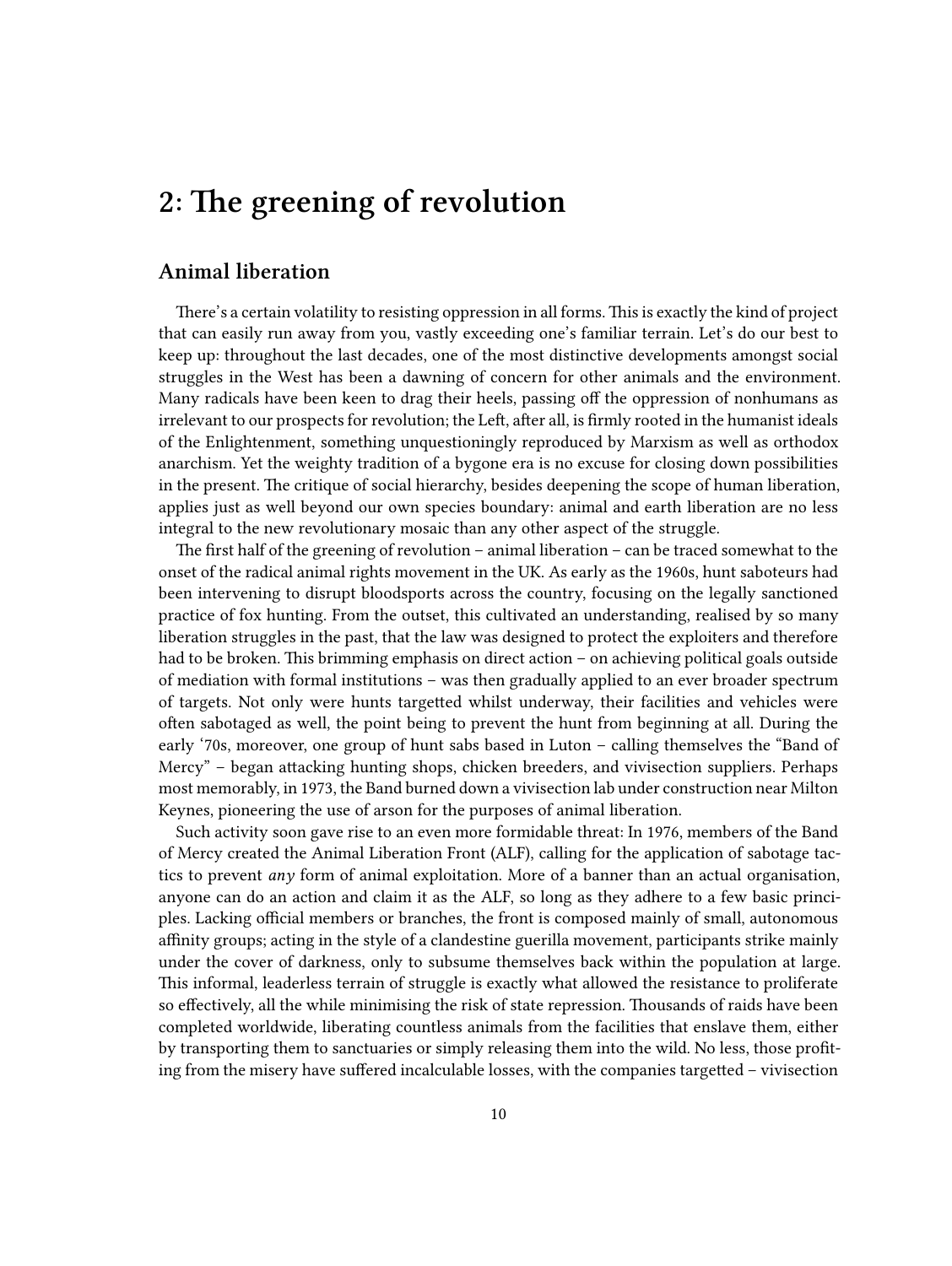labs, livestock breeders, fur farms, factory farms, slaughterhouses – often being driven straight out of business. The vast majority of these raids have resulted in zero apprehensions.

Amidst a steady decline in courage and militancy from the Left over the last decades, groups such as the ALF have often been exactly the ones to keep the flame of revolutionary struggle alive. Rather than biding time with parliamentary procedures or marches that go in circles, the ALF refuse to wait for historical conditions to improve, instead setting out to immediately begin dismantling the physical infrastructure social hierarchy depends upon to function. We're faced with an age in which power has no centre: revolution isn't merely a matter of storming palaces, but also of confronting this order of misery on every front, especially those most blatantly ignored in the past.

Every single day, literally millions of animals are confined, mutilated, and killed for the purposes of food, clothing, entertainment, physical labour, and medical research. Were it humans being massacred as such, the death count would exceed that of many holocausts – merely in a matter of hours. Of course, it *isn't* humans on the other side of the barbed wire, so we turn our backs to their wretched treatment, quite confident such concerns just don't matter. Yet that's quite the grave response: what on earth if we're wrong?

The most influential case for the baselessness of this indifference came from Peter Singer in the book *Animal Liberation* (1975). Centring on a seminal discussion of the notion of speciesism, the term is there defined as "a prejudice or attitude of bias toward the interests of members of one's own species and against those of members of other species." To this liberal definition, we could add that speciesism, aside from manifesting in the dispositions of individuals, is strongly rooted in a pervasive ideological framework – reproduced by institutions such as mass media, the law, and public education – that serves to detach humanity from the enslavement of billions of animals. Indeed, many professed radicals continue to cast aside the topic of anti-speciesism, even if they're committed to fighting oppressions like racism or sexism. Yet that makes little sense, given that each of these relies on the very same logic: a particular group is morally excluded not on the basis of their actually held capacities, but simply because they appear to be members of a different biological category. Clearly we would reject this kind of reasoning in the case of assertions of white supremacy over non-whites – skin colour just isn't a morally relevant quality. What needs to be noticed, though, is that speciesism operates in almost exactly the same way; the only difference is that it singles out species, not race, as the relevant biological category.

Of course, few would admit to maintaining such a crude speciesist outlook. The assumption here – again, as with white supremacy – is that the relevant moral exclusion is grounded in science, not prejudice. In particular, the capacity to reason is normally singled out as the prime candidate for justifying human supremacy. Such an approach contends that, rather than relying on an arbitrary biological category to distance ourselves from other species, we're instead doing so on the basis of our actually held capacities. But this commonplace justification is really nothing more than a ruse. Far from being an inherent aspect of human cognition, the capacity to reason is merely a trait that *most* of us hold (and to varying degrees). There are many humans who lack the capacity for abstract cognition, such as ordinary infants and adults with certain mental disabilities; however, no one serious about fighting oppression would take that as an excuse for their moral exclusion, especially not if it meant treating them as we do other animals. That can only mean that rationality isn't what we really care about when making moral considerations – rationality is just an excuse. The thing that matters here is sentience: the capacity to feel both pleasure and pain.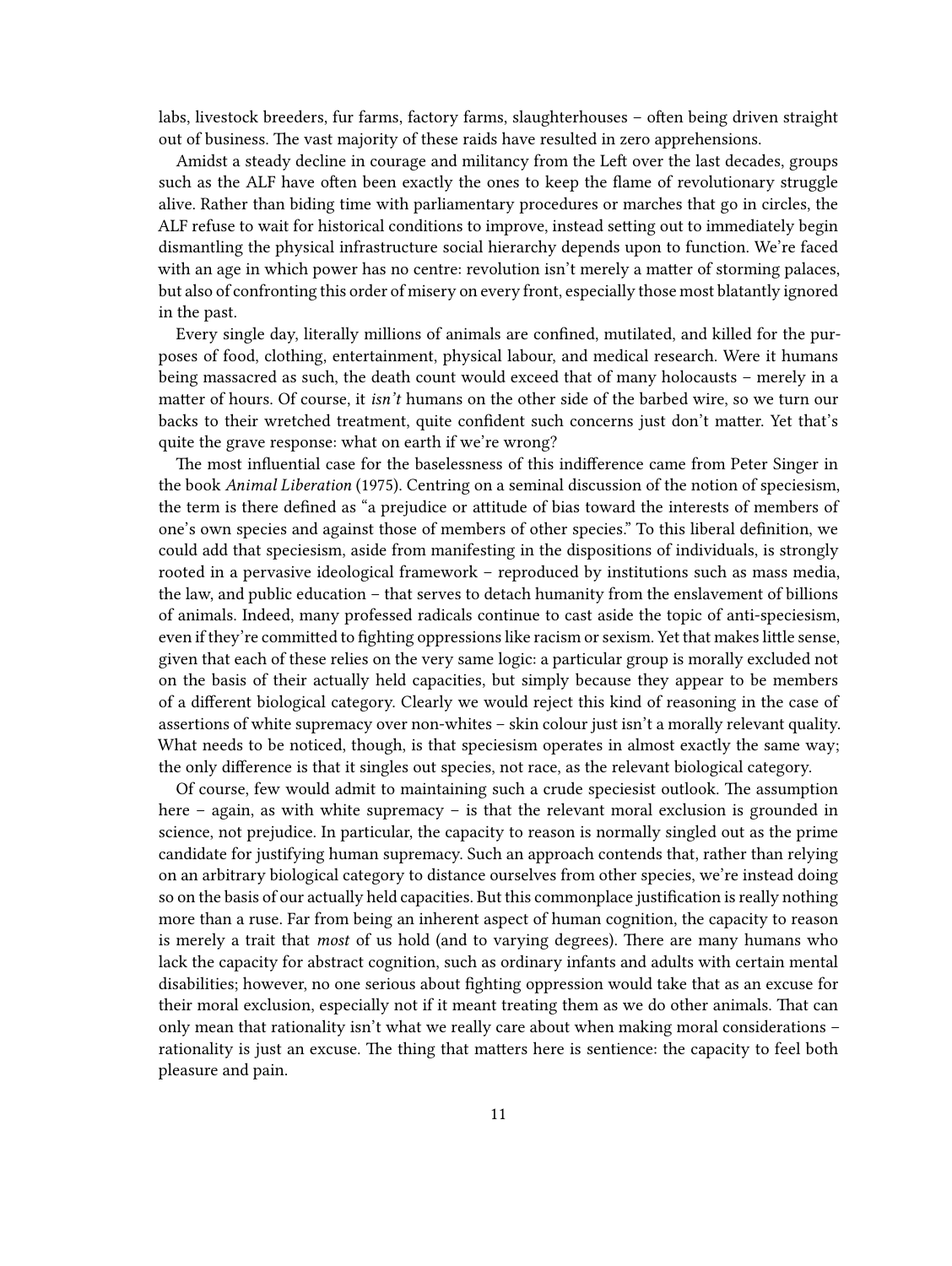It should go without saying that sentience is accessible not only to humans, but also the vast majority of nonhuman animals. Nor is the kind of sentience involved here some watered down version of the human experience. Many or even most animals lead extremely rich emotional lives, characterised intensely by all the highs and lows that colour our own states of mind, including excitement, joy, awe, respect, empathy, boredom, embarrassment, grief, loneliness, anxiety, fear, and despair. In other words, access to all the feelings that have defined the best and worst moments of our lives – that determine most fundamentally whether one's life is worth living – vastly transcends the boundaries of our own species. Animals are aware of the world, and of their place within it; their lives are intrinsically valuable, irrespective of what they can do for us. To morally exclude them on the basis of species membership is only the kind of thinking that sets aside skin colour as a valid justification for human slavery. But we can't deny the logic of domination in one case whilst relying on it so whimsically in another: animal liberation must be fought for just as ardently as we fight for our own.

Anthropocentrism was well suited to an age in which most believed God to have created humans in His own image, commanding us to "have dominion over the fish of the sea, and over the fowl of the air, and over every living thing that moveth upon the earth." Come the 21st century, however, numerous leaps in human understanding – the Copernican revolution, Darwin's theory of evolution, Freud's theory of the unconscious – have significantly dethroned the idea that human culture somehow inhabits a world apart from Nature. Clearly we differ from other animals in many of our cognitive abilities, but this is a matter of degree, not kind; our evolutionary history merely upgraded the mental functions already present amongst nonhumans for millions of years, rather than conferring humanity with radically unique capacities. Other animals are able, if only to a lesser extent, to grasp language, demonstrate self-awareness, use tools, inhabit complex societies, appreciate humour, and enact rituals around death. Not only that, many seem to easily outdo humans when it comes to the capacities of memory, navigation, and sociability. When it comes to ecological integration, finally, any notions of human supremacy start to get embarrassing: bees pollinate so many of the world's plants, phytoplankton photosynthesise half of its oxygen, fungi and bacteria are the primary decomposers of organic matter. And what of the human contribution to the planetary community? The highlights include climate change, radioactive waste, and the Great Pacific Garbage Patch. Apparently narcissism marches in lock-step with incompetency: the idea that Nature somehow requires the imposition of human order has only ever meant her ruination, and that all too clearly includes our own.

To make something explicit, though, note that it's not *humanity* that's laying waste to the very fabric of life. Vulnerable human groups hardly stand to benefit from speciesism; animal agriculture, for example, is the leading cause both of water pollution and carbon emissions, besides being responsible for some of the most atrocious workplaces on earth. All so that capitalism can supply its human captives with so-called "food" loaded with growth hormones and antibiotics. In essence, all creatures who find their home on this dear planet, including those oppressed within our own species, suffer in common at the hands of a disease – equal parts antisocial and ecocidal – called social hierarchy. This is the moment to abandon our speciesist assumptions, from which the disconnection of human and animal liberation struggles results. The struggle for liberation admits of no final frontiers.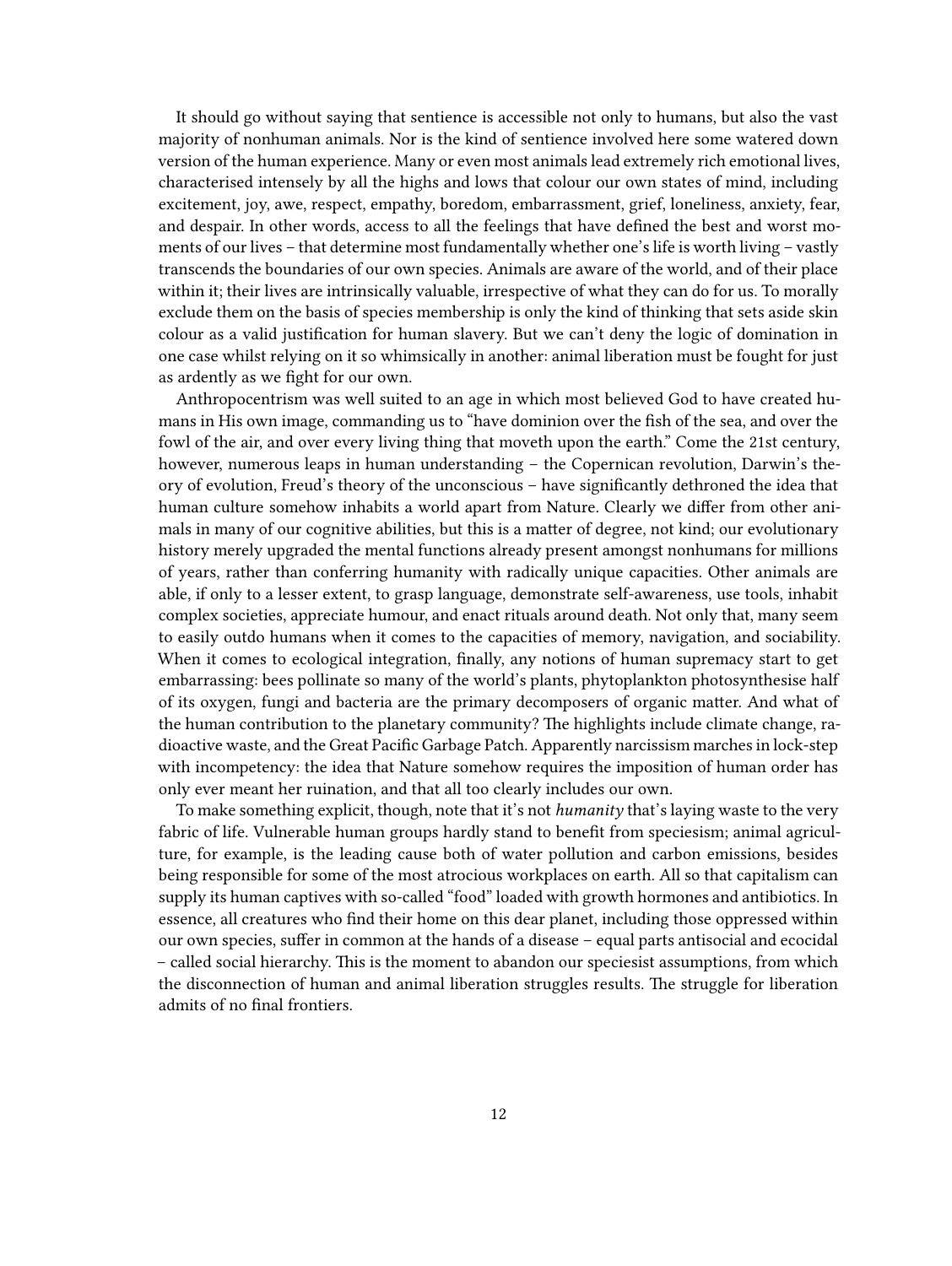#### <span id="page-12-0"></span>**Earth liberation**

The emergence of animal liberation has been mirrored by an additional trend, no less vital for the ongoing greening of revolution: earth liberation. In this case, the extension of political concern to nonhumans goes even beyond the domain of sentience, here being applied to ecosystems altogether, if not planet Earth as a whole. Many relate to the oppression of the land least easily, given that the value beholden to ecosystems is the most far removed from the kind we ourselves possess. Yet this stubborn attitude is doing us no favours: as we move into the thick of an uneasy century, for the first time unsure as to whether we'll even make it to the next, we can only begin to reconsider the human presumption of supremacy over all things.

Compared with the radical animal rights movement, the origin of radical environmentalism tells a different story, arising as it did in response to the failings of the mainstream movement. When Greenpeace, for example, was established in 1971, its explicit purpose was to overcome the conformity of groups like the Sierra Club and Friends of the Earth. But it wasn't long until Greenpeace, too, ended up looking like any old political party or corporation. By attempting to build a centralised mass movement, the bureaucratic division between campaigner and supporter was continually reinforced, swapping the commitment to direct action for an uninspired focus on fundraising. The radical image was maintained as a winning advertising technique, even though illegal actions were typically condemned in favour of institutional engagement. Actual change was supposed to be brought about not by ordinary people, but instead by lawyers and businesspeople, their salaries (and indifference) soon growing out of all proportion. Despite access to untold funds and resources, therefore, groups like Greenpeace failed to offer much trouble to the growing surge of environmental devastation, often halting certain projects only at the expense of openly endorsing others. The presumed sincerity of its founders were ultimately irrelevant: playing by the rules of a system that takes economic growth as inviolable can only mean complicity in the ecocide.

Faced with this largely symbolic environmentalism, one definitive response was the formation of Earth First! in 1980. Set up initially in the US, and spreading internationally a decade later, the point was to exceed the limitations of the mainstream movement by focusing instead on grassroots organising and direct action. This opened up a terrain of struggle in which dialogue with the state, and bureaucratic procedures more generally, became completely unnecessary. Committed from the start to offer "No compromise in defence of Mother Earth," Earth First! encouraged people to take matters into their own hands, quite aware that obeying the law would only guarantee defeat. In doing so, countless ecosystems were protected from the likes of logging, damming, and road-building, in spite of activists having never spent an hour in a boardroom meeting. To note, similar direct action tactics were already being used, for example, by anti-nuclear activists in Germany and the UK; yet Earth First! made a point of applying this approach much more broadly, setting out not only to oppose new projects, but also to roll back the frontiers of industrial civilisation altogether.

Another key event in the development of radical environmentalism was the creation of the Earth Liberation Front (ELF) in the UK, 1992. Modelled along the lines of the ALF, the ELF set about utilising the very same emphasis on informal organisation and sabotage, only this time in the defence of the environment. This allowed aboveground groups like Earth First! to publicly dissociate itself from more militant actions, concentrating instead on mass demonstrations and civil disobedience, even though strong ties were maintained between the two movements. The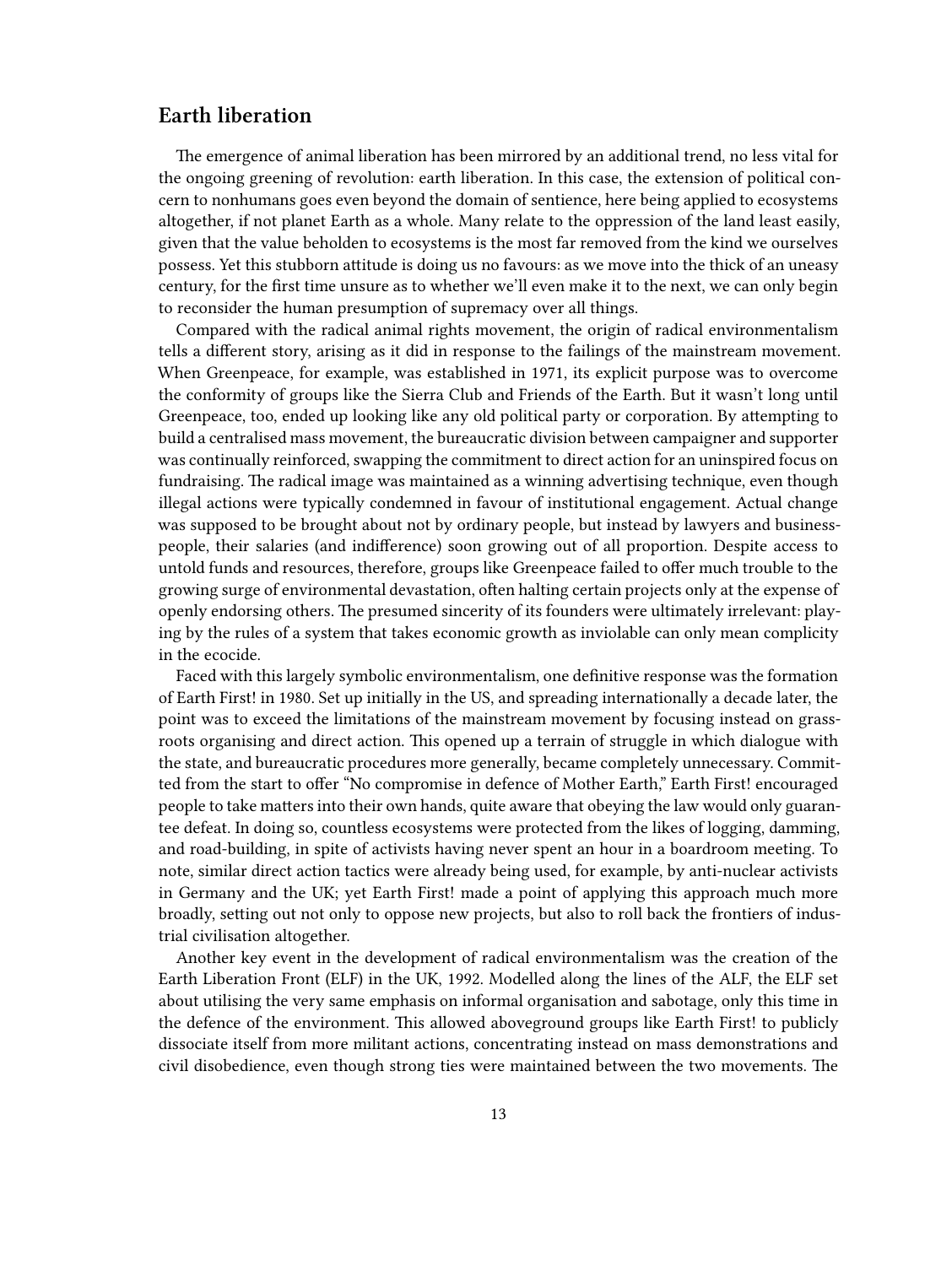ELF soon spread capillary-style across the globe, firstly throughout Europe, and then to North and South America. From the forests of Khimki and Hambacher, to the sprawling metropolises of Mexico City, Santiago, and Jakarta, the fires lit for earth liberation continue to land on fertile ground; hundreds of millions of dollars worth of damage have been caused to ecocidal industries, including targets such as logging infrastructure, biotechnology labs, power lines, retail sites, car dealerships, luxury residential projects, and ski resorts. Already in 2001, the effectiveness of the ELF had been confirmed beyond all doubt, with the FBI declaring them "the top domestic terror threat" in the US, despite having never caused physical harm to a single living being.

What set groups like Earth First! and the ELF apart from the mainstream movement was not, however, merely a matter of tactics. In many cases, the refusal to compromise on the defence of the planet was underpinned by a philosophy Arne Næss called "deep ecology," namely, the view that ecosystems possess value in and of themselves, irrespective of their utility for human beings. As a replacement for anthropocentrism, Næss endorsed biocentrism, the idea that life itself is the locus of moral value, and that such value is equal in weight to that which we ourselves possess. The human experience is but a single facet of a vast, interconnected web of life, all members of which – from forests, to insects, to mountains, to oceans – have just as much right to exist and flourish as we do. Biocentrism thus contends that richness and diversity within the biosphere can be reduced only in order to satisfy the most vital of human needs. The exploitative assumption that wilderness is wasted unless made profitable must be turned on its head: the wild is intrinsically valuable, whether or not humans are there to enjoy it. *Life exists for itself, not merely for us.*

Deep ecological thinking is often contrasted with what Næss described as "shallow ecology," which is the tendency to respect the need for ecological protection, but only insofar as doing so can be justified as promoting human interests. All that shallow ecology offers, therefore, is a more prudent take on anthropocentrism: given that our own long-term survival as a species is dependent (to a degree) on a healthy environment, it would be foolish to devastate it too severely. Which might sound like a benign view, but it brings with it severe implications. Given that ecological concern is taken only as a means towards promoting human wellbeing, it follows that, in those cases in which the two fail to coincide, no basis whatsoever can be provided for worrying about the former. Without adopting a deep ecological position, we couldn't explain, for example, what the problem would be with wiping out every last trace of wilderness on earth, presuming that doing so had no adverse effect on humans. Nor should we see anything wrong with the idea of artificially altering global weather on purpose, so that rain or sunshine could be triggered with the touch of a button. Neither does shallow ecology treat climate change as a problem in itself, meaning that, if humans could somehow relocate to another planet in the future, we could quite happily choke this one to death. These are only thought experiments, but for most of us they stir an important intuition, rooted in the part of ourselves that hasn't yet been fully domesticated: humanity is but a part of Nature, with no higher right to inhabit this world than anything else. Besides, there's something about shallow ecology that's inherently paradoxical: an authentically ecological sensibility can only be grounded in respect for the horizontal symbiosis of all life, something that treating the earth merely as a pool of human resources necessarily violates.

Whilst the terminology invented by deep ecology is recent, however, the wisdom it invokes is not. As long-standing ALF/ELF warrior Rod Coronado explains, in light of his Native American heritage: "The world that our people come from and that still exists for many indigenous people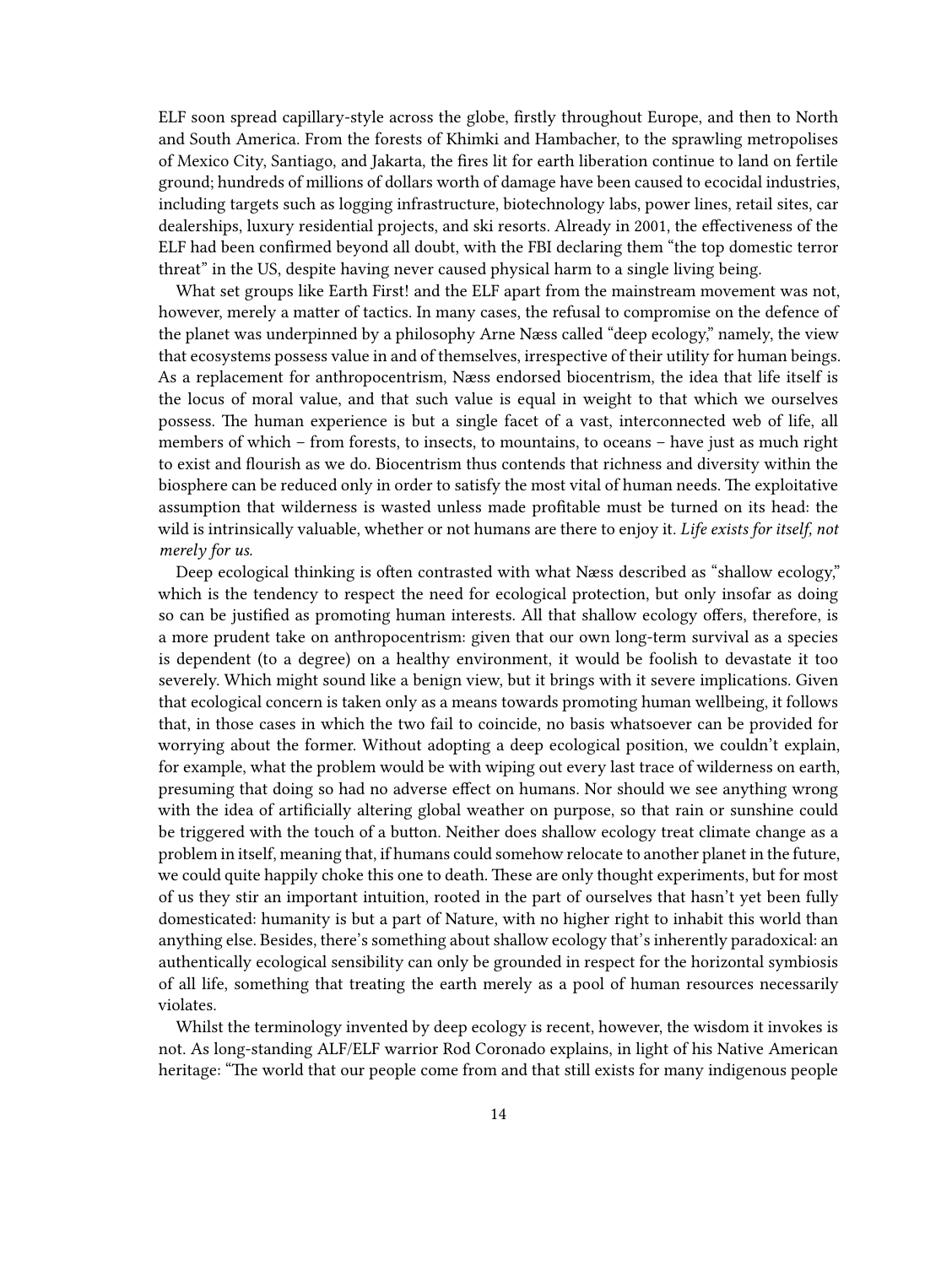– and non-indigenous people too, if they choose to recognise it – is a world that sees every human being, every animal being, every plant being, as part of a whole and equal to each other." Understanding deep ecology isn't so much a matter of learning something new, but instead of *remembering* that which was once as obvious as anything. The intrinsic value of life itself must be rediscovered and fought for until the bitter end, not as a distraction from other liberation struggles, but instead as an inseparable component of a single, multifaceted fight against all forms of oppression. The last few decades divided the struggle; at this point, however, these separate strands are invited to converge, offering a glimpse of an entirely new revolutionary horizon.

Some of the most revolutionary texts penned in recent decades – from Alfredo Bonanno to the Invisible Committee – possess at their core a profound affirmation of life. This is exactly what inspires that eagerness to see the existent cast in flames: the order that professes to rule over us is, in essence, a system of death, capable of persevering only to the extent it grinds down all that's wild and free. Far too often, though, an appreciation of this sentiment is limited to a discussion of human life, forgetting that life *in general* is what's really at stake. By reproducing human supremacy within revolutionary struggles – that is, by predicating the liberation of our own species on the enslavement of all others – we fail to challenge the common enemy on every front, inviting it to recuperate where our backs are turned. The struggles for human and nonhuman liberation do not compete, precisely because they aren't separate. In the 21st century, the only fault line that splits the entirety of society, including each of us, is that which affirms life compared with that which destroys it.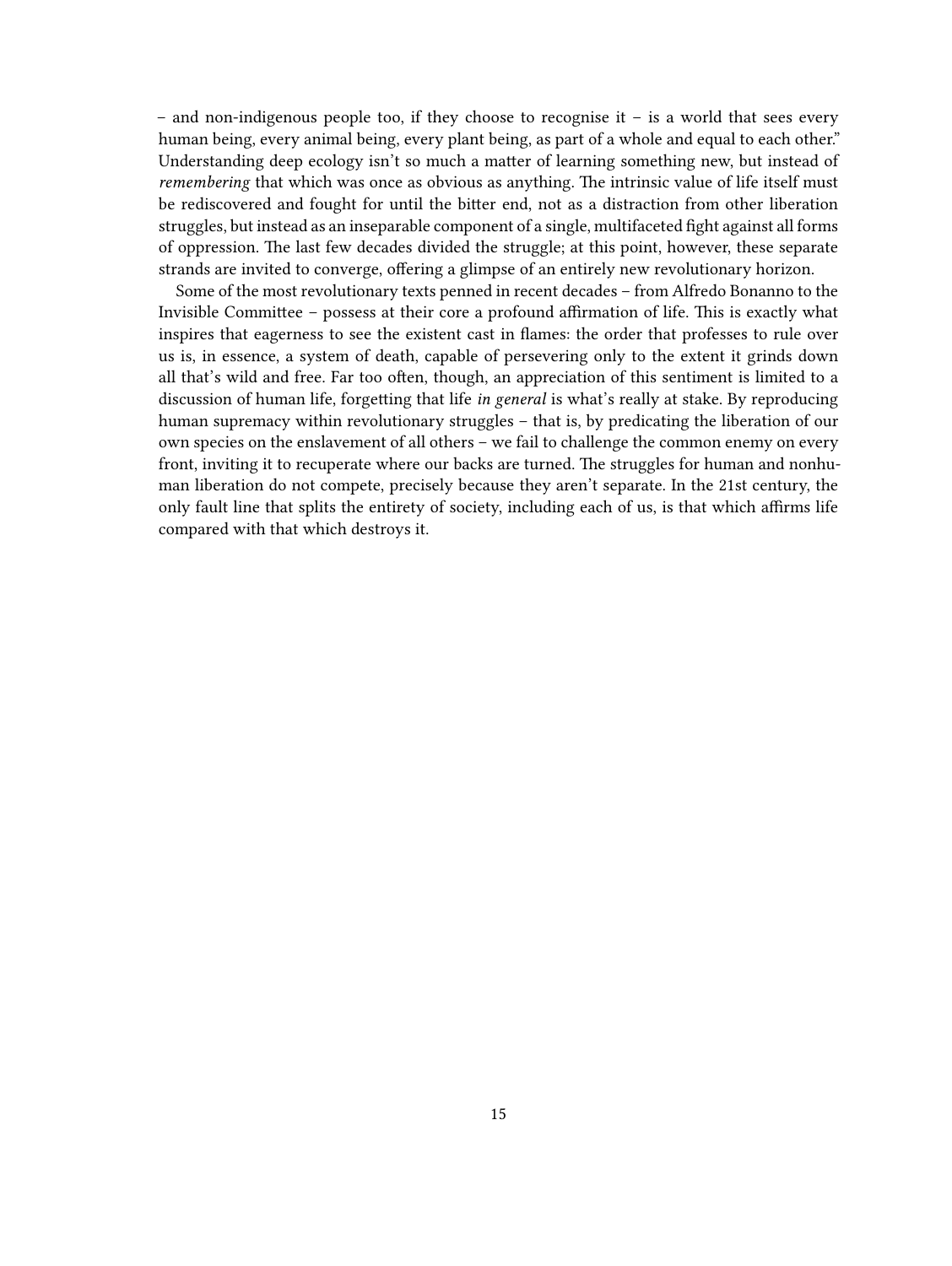## <span id="page-15-0"></span>**3: One struggle, one fight**

#### <span id="page-15-1"></span>**Economy and ecocide**

Both animal and earth liberation offer key footholds in the imagination, but we're not there yet. You could say anti-speciesism and deep ecology are revolutionary, yet not necessarily in a political sense, only a moral one. Indeed, the best-known thinkers of both movements – Peter Singer and Arne Næss – sought to analyse the oppression of animals and the earth in isolation from a critique of the state and capital, taking it for granted that the system isn't *inherently* ecocidal. Both intellectual movements – themselves outcomes of the New Left – thereby found themselves looking at oppression in a way suspiciously similar to identity politics, offering practical proposals focused around personalistic evolution and legislative change. The corresponding activist movements have, of course, often utilised much more radical tactics, but even militant strategies run a certain risk: promoting animal or earth liberation in separation from an assault on social hierarchy overall.

The theory of social ecology introduced by Bookchin is extremely useful here. The point of social ecology, as the term suggests, is to provide a combined analysis of social *and* ecological issues. More specifically, Bookchin argued that the domination of the natural world is rooted in domination within society, especially hierarchies such as the state, capitalism, and patriarchy.The ways in which humans mistreat nonhumans are in so many ways an extension of how humans mistreat one another; hence, rampant hierarchy between humans can only lead to the subjugation of life in general. It's no coincidence that those societies most heavily burdened by economic inequality are almost always the ones that treat their environment the worst. Nor should we expect a liberal response, one focused on piecemeal reforms and consumer choice, to effectively challenge the devastation. On the contrary, achieving balance within Nature is one and the same with creating a nonhierarchical society, which is exactly why most social ecologists pose *social revolution* as the only viable response to the growing environmental crisis. In short, this world cannot be made green: promoting sound ecology means creating new worlds altogether.

In particular, the ecological problems inherent in capitalism are amongst the most urgent to consider. It's becoming increasingly impossible to ignore the ecocidal tendencies of the dominant mode of production. Far from being an outcome merely of this or that version of capitalism, however, the devastation of the natural world stems from its simplest and most irrevocable features: The basic motor driving capitalist production is the need for businesses to generate profit. And profit is generated by converting natural resources into products that are sold on the market. Moreover, businesses will be successful, in the eyes of capitalist logic, to the extent they're profitable. Which means that the success of the capitalist economy equates, roughly speaking, to the extent to which it uses up natural resources. The fact that businesses are incentivised to use these resources as efficiently as possible (less money spent on purchasing and processing them) makes little difference, given that any sound business will merely reinvest the money saved into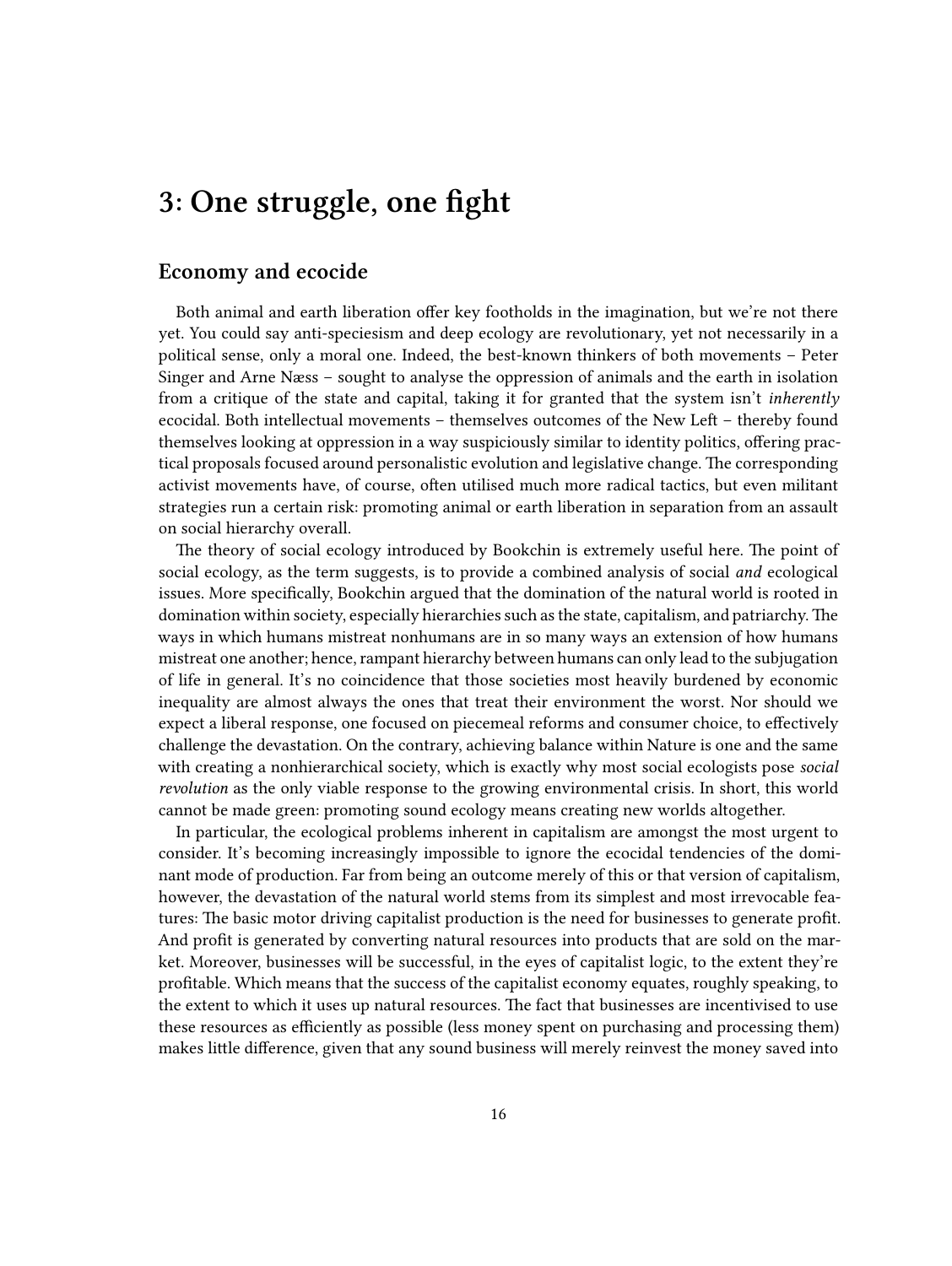consuming even more, thereby maximising profit. The basic equation is thus, on the one hand, that more production means more profit, and also that more production means more ecocide.

Capitalism offers no hope of a way out. Its need for growth is absolutely insatiable. Without achieving constant economic expansion, any business tempts the possibility of recession or even bankruptcy, inviting competitors to undercut its share of the market. With the economy as a whole, too, the mere failure to maintain endless growth is defined as a crisis. To even consider a limit to the conversion of our living, breathing environment into mere stuff speaks a foreign language to a corporation. It's thus no mystery that the vast majority of the natural world has already been destroyed, as is one and the same with the smooth functioning of the capitalist machine. And what a hideous notion of wealth it offers: collapsed fisheries, wiped out forests, chewed up landscapes, topsoil turned to dust, fossil fuel reserves bled dry. Far from slowing down, no less, the rate of depletion is only speeding up, exactly as the mantra of constant growth requires. Since the Industrial Revolution, especially, we've been living well beyond our means, something that's only risen enormously since the mid-20th century. The economic demand for higher levels of consumption has been met with an exponentially rising global population of consumers, as well as the flooding of the market with ever more useless crap, but it can't go on like this forever. We're hurtling towards a crunch of one sort or another, and one of two things must go: either capitalism, or the planet.

Life and the economy exist in a fundamental state of tension with one another. To the extent the health of one is coextensive with the devastation of the other. We're never far from the latest report either of a catastrophic oil spill or endangered species being driven to extinction, nor another "revelation" as to the living hell of factory farms. Yet the basic contradiction of liberal discourse is to bemoan these horrors whilst refusing to question the economic conditions that necessitate them. We need to be outraged without being surprised: the cause of such abject abuse can only be a mode of production that disregards everything irrelevant to the generation of profit. Economists describe those factors unconducive to immediate growth simply as "externalities," unintelligible to capitalist logic and utterly devoid of concern. Carbon emissions, for example, are released into the atmosphere merely as a side-effect of industrialised production; given that there's no economic incentive to avoid this outcome, any hope of an alternative is quite futile. Even the very real threat of climate change – the imminent ruination of life as we know it – fails to offer a conceivable problem for the economy. The laws of the market literally deem it irrational to deal with such a problem, given that any corporation would be bankrupt long before the prevention of catastrophe offered the chance of a return to its shareholders. Nor can we expect capitalist governments to intervene effectively instead, precisely because their success, too, is measured first and foremost with respect to short-term economic growth.

It might seem a strange thing, therefore, that most people find themselves going along with business as usual. Yet there's an important explanation here, and that's "green capitalism" – the vilest of oxymorons. Green capitalism can be summarised as the idea that the market can be used to fix the deepening environmental crisis. It began gaining influence in the Global North in the '80s, largely in response to a combination of two factors: on the one hand, corporations realised that many consumers possessed a newfound, sincere desire to protect the environment; on the other hand, however, the majority of these consumers seemed to prefer an environmentalism compatible with the preservation of normality. In particular, green capitalism appeals to the expectation that the health of the planet be maintained alongside our resource-intensive lifestyles, cemented amongst the burgeoning Western middle class throughout the 20th century. But re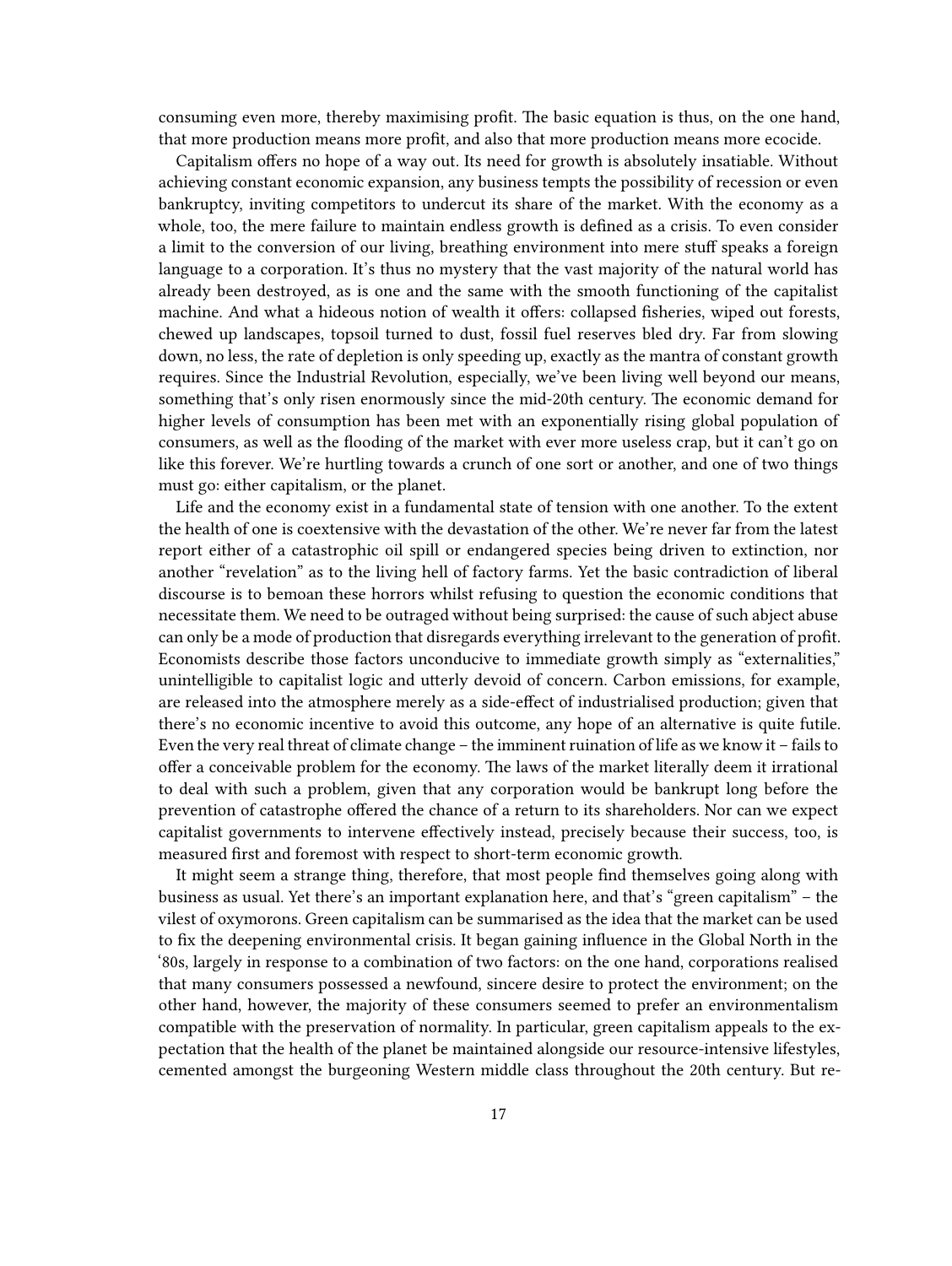ally this indulgence is only the ultimate form of consumerism, putting a price-tag even on the sense of moral righteousness. As the planet suffocates, the solution offered by green capitalism is to consume *even more*, as if we're honestly expected to believe that organic meat, hybrid cars, and energy-saving lightbulbs are going to save us. Most people simply cannot afford the luxury of appeasing their guilt whilst the environment is ravaged. And even if we somehow could, it wouldn't make much of a difference, given that the overwhelming majority of pollution – including greenhouse gases – is emitted only by a relatively small group of corporations, not the sum of individual consumers. The green economy markets a million different things, yet each of them is only a different version of the same futile product: the hope the planet can be saved *without* attacking the economy.

All the talk of "sustainability" is but a distraction from questioning the unquestionable, painting over that which is fundamentally rotten. What's really being sustained here is capitalism, not the planet. Even an allegedly renewable capitalist economy – one based, for example, on industrial solar, wind, or tidal power – would just be another means of powering a system that, at its core, is both antisocial and ecocidal. All the idea offers is a greenwashed version of what we already have: a monopoly on energy held by corporations and the state, resource-intensive consumption for privileged members of society, and the inevitable exhaustion of what little remains of the living planet. Moreover, we can hardly be sure a shift towards renewables would stop climate change, even if most governments somehow agreed to it. It's highly doubtful whether the global economy could be fundamentally restructured in time to avert catastrophe. Nor should we assume that, compared with maintaining a reliance on fossil fuels, such immense construction efforts won't actually release significantly more carbon emissions in the short-term, marring our efforts in the decisive years ahead of us.

There's no limit to the hollow excuses the defenders of the existent will throw at us. But now is the time to be done with them, decisively parting ways with the certainties of this world, which nowadays offer but the certainty of extinction. For biodiversity to outlast the century, humanity must dare to call into question the economy itself. Which is often an unthinkable task, given that the economy has been the main beneficiary of the religious urge, eagerly seeking new form since the death of God – the steady withdrawal of theism as a stabilising moral force. Yet there's no chance for redemption here. No afterlife in which to seek salvation, nor another planet to escape to. The economy needs to be destroyed. It has to be torn down completely. Or else it will only arrive at its destination, completing its suicidal dash for the cliff edge, taking each of us with it.

Destroying the economy isn't a matter of forgetting about meeting our everyday material needs, as if to do away with economic considerations altogether. What it does mean is realising that *the* economy – the subsumption of the totality of our needs within a single, monolithic, globalised system of production – could never be squared with the perseverance of life. Levelling this structure is a process of reclaiming the conditions of existence, piece by piece, by localising and demassifying them. It's a call to form communes aimed at self-sufficiency, each of them striving to meet its material needs – food, energy, accommodation, and so on – wholly within the means of what they can produce for themselves. Which is a political undertaking as much as an ecological one, given that the autonomy of any community is surely inseparable from it being the source of its own potency, its own vitality. Anything short of that risks one of two things: either dependence on an external body for your most basic needs, or else the necessity of outward expansion, defined in equal parts by imperialism and ecocide.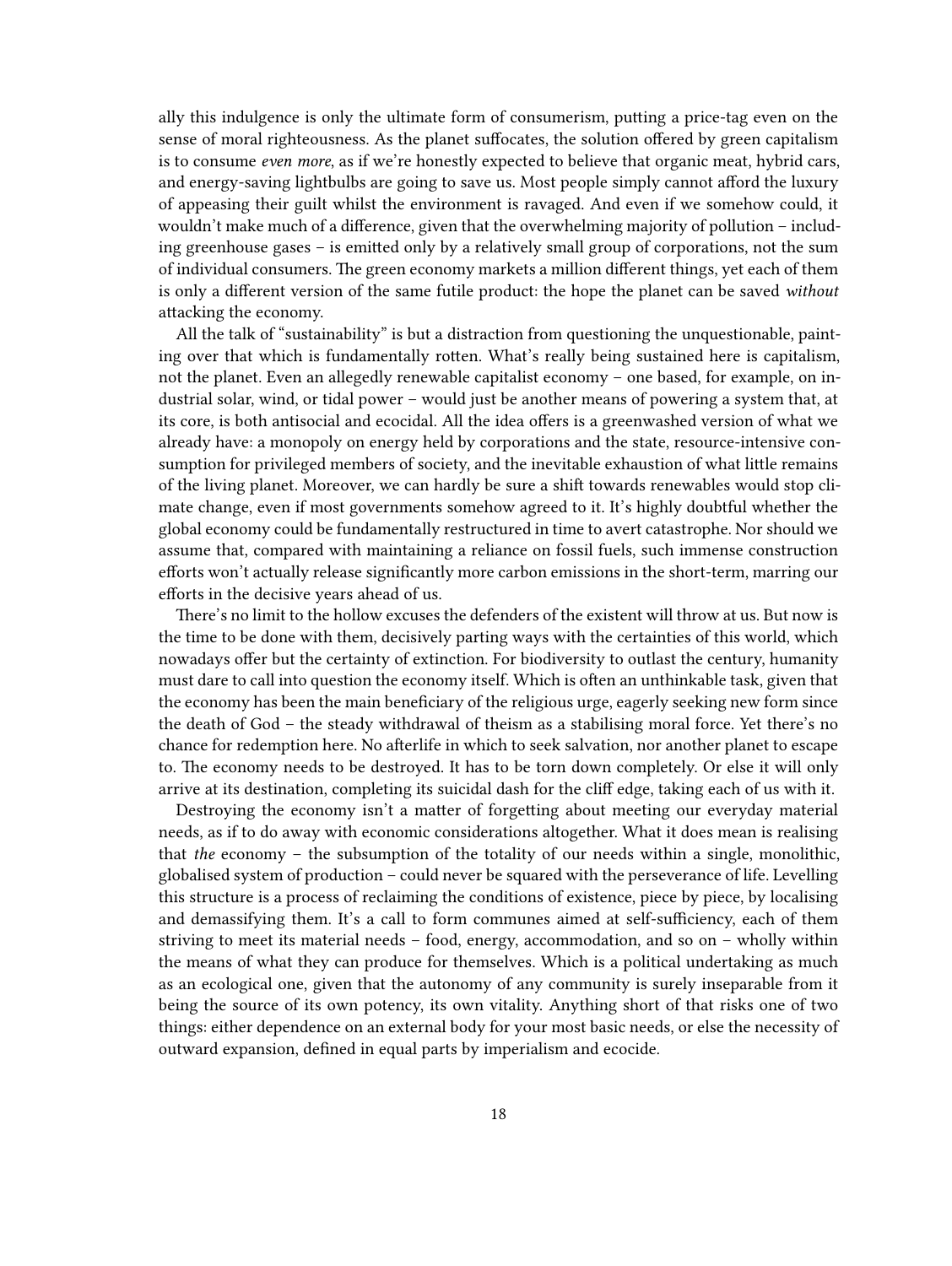More specifically, taking apart the economy is synonymous with dismantling the institution of private property. Communising the means of production has often been recognised as the material basis of human autonomy, given that, as long as we lack direct access to the resources needed to survive and flourish, there's no choice but to accept the exploitative terms of work dictated by the ruling class. What's more rarely recognised, however, is just how relevant the critique of property is to the liberation of *nonhuman* life. The domination of animals and the land is facilitated primarily by their legal status as human property, something that confers our mastery over them. Animal liberation would be unthinkable without pushing back the frontiers of property relations, as was the case with resistance to other forms of slavery, including the trans-Atlantic slave trade and many traditional forms of marriage. Earth liberation, moreover, describes the completion of this historical progression altogether, entailing the abolition of property itself. There's no doubt that using the land respectfully is compatible with appreciating its intrinsic value; by contrast, treating it as property – that is, *owning it* – necessarily declares an inferior status. In this sense, animal and earth liberation, far from being even slightly reconcilable with capitalism, begin to look quite indistinguishable from the communist project.

As far as destroying the economy goes, though, the state would never allow it. Not willingly. To refer to the state as distinct from the economy might well be an overstatement; at the very least, the needs of the economy constitute its supreme law. Even avowedly radical political parties – social democratic alternatives to austerity, for example – merely purport to serve the economy *even better* than the status quo itself. No departure from this logic is conceivable within the realm of politics. After all, the primary role of the state has always been to safeguard the needs of capital: it was at the forefront of the assimilation of the peasantry into the industrial proletariat, as well as the expansion of market relations across the globe. What you see nowadays, moreover, is the reinvention of this union for the secular age: whilst the state once tasked itself with representing the divine will, today it represents the economy, mediating between the masses and that which is sacrosanct, keeping our needs locked into the growth-imperative.There's an enduring temptation to think that state and economy can somehow be separated (most Marxists favour this approach, still serving up whichever reheated variant of the state socialist paradox). And yet, of all the stupid ideas tried out in the long, weary history of civilisation, few have claimed more lives than the anti-capitalist sympathy for statecraft. Either the state and the economy are confronted as one, or not at all.

To bring it back to social ecology with a simple summary, taking nonhuman liberation seriously means living our lives outside and against the system that engulfs us. The state and capital cannot be reformed or compromised with, because theirs is a nature that is fundamentally extraterrestrial. Not in the sense, of course, that they originate from beyond this planet, but instead because their existence is inherently incompatible with that of the earth. The time for timid critiques is over. This is the moment to make serious plans for desertion. At such an unforgiving moment in history, there can be no pretensions of neutrality: working for the economy can only mean complicity in our own annihilation. That leaves each of us with a vital choice, one between compliance with social hierarchy and the perseverance of life itself. Suddenly the phrase "revolution or death," tagged on a wall during Trump's inauguration, takes on a whole new meaning. There you have it: *revolution or death*.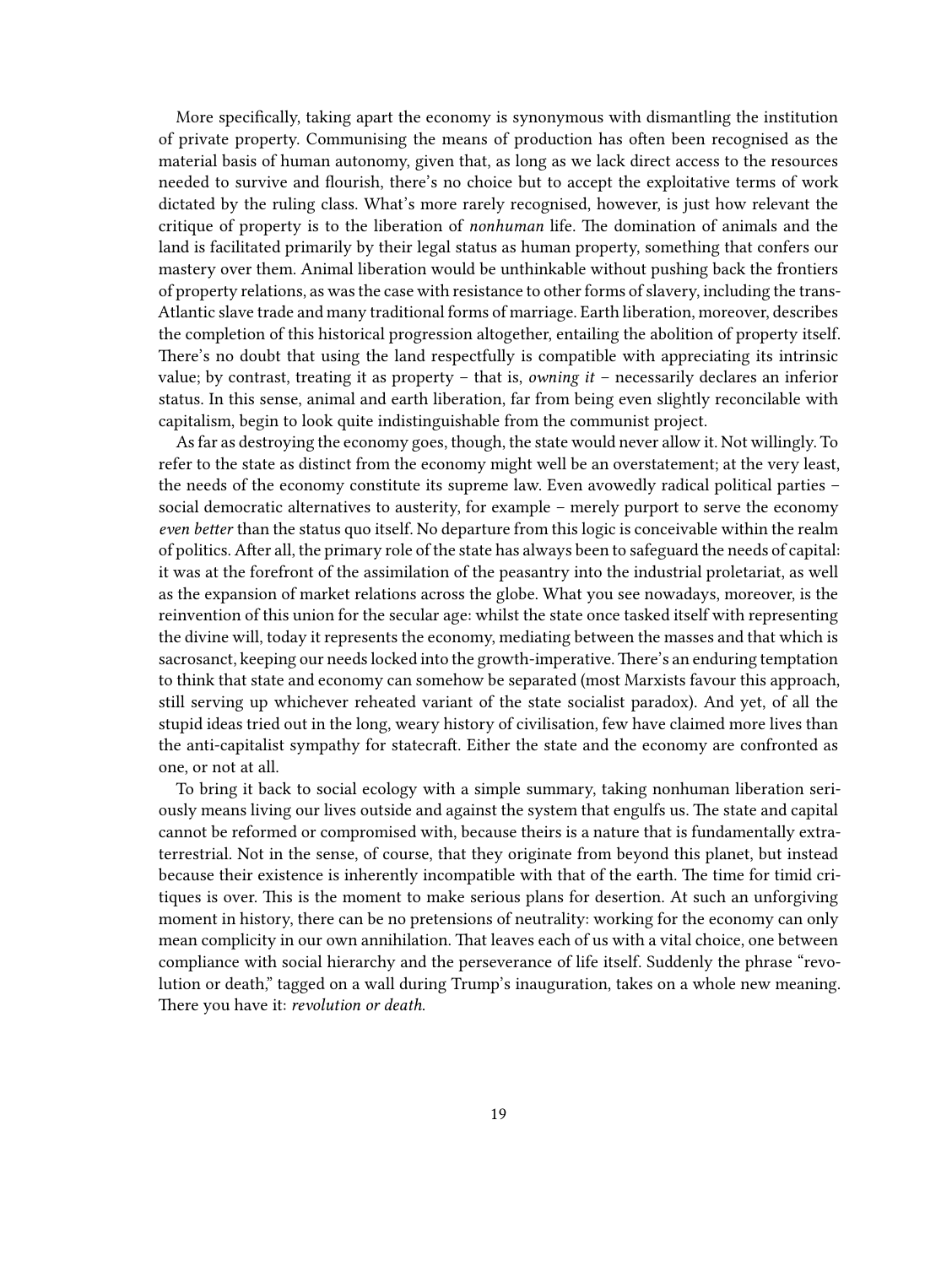#### <span id="page-19-0"></span>**Interconnections of oppression**

The last section outlined the roots of nonhuman domination in human domination, according to the theory of social ecology. Yet to leave it at that fails to account for the converse relationship, namely, the sense in which human domination is equally predicated on nonhuman domination. The relationship between the two spheres is wholly reciprocal: neither plays a more integral role in the overall structuring of hierarchy. Which is important to clarify, or else we risk sidelining the task of nonhuman liberation, perhaps even deferring it until *after* the revolution. That would miss the point entirely: animal and earth liberation can't be dealt with afterwards, precisely because their liberation *is* the revolution. To prioritise human liberation over nonhuman liberation ensures we'll get neither.

This horizontal emphasis is distinctly missing for Bookchin. According to him, hierarchies between humans arose first historically, with hierarchies over nonhumans only later emerging as a consequence thereof. With somewhat comical irony, therefore, Bookchin rejected class reductionism only to replace it with an equally dangerous variant: the idea that ecological problems are a mere subsidiary of social problems, unworthy of concern in their own right. To be fair, the fact he spent so much time discussing ecology is already a clear improvement on Marx, for whom the topic was pretty much absent. Yet Bookchin still never treated nonhuman liberation as an end in itself: ecological domination was described wholly in terms of the problems it poses for humanity, whilst the domination of animals wasn't discussed at all. This corresponded with a consistent refusal to engage honestly either with deep ecology or anti-speciesism, leaving social ecology with a subtly anthropocentric interior. Apparently our treatment of nonhumans just wasn't considered a form of *oppression* in the first place.

Bookchin never even considered the possibility, for example, that speciesism might actually have been the first hierarchy (certainly the first form of prejudice) to become institutionalised in many pre-civilised communities millennia ago. Yet the predation of nonhuman animals was surely vital for everyday survival – for producing things like food and clothing – in a way that other forms of hierarchy, like those based on gender or age, simply were not. In other communities, of course, we might well suspect that hierarchies between humans crystallised first. But this is exactly the point: the development of hierarchy throughout the globe was surely quite messy, something that universally stating the primacy of human hierarchy grossly oversimplifies.

This thread warrants following: once you begin to seriously consider the historical significance of nonhuman domination, our capacity to understand the domination of humans deepens profoundly. You might even say we're offered the missing piece of the puzzle. One of the most important cases to consider here is the advent of civilisation itself, namely, the invention of mass culture based around cities and agriculture. Things weren't always this way: of the roughly 200,000 years in which human beings have existed, the vast majority were lived out in small groups of nomadic gatherer-hunters that lacked any notions of the state, class, money, borders, prisons, laws, or police. It was only at around 10,000 BC, in Mesopotamia, modern day Iraq, that these forms of life – sometimes described as "primitive communism" – began to be superseded by the Agricultural Revolution. Agriculture initiated the widespread cultivation of crops and domestication of nonhuman animals, generating a surplus of resources that encouraged cities to develop and human populations to rise. Here we see the invention of mass production, if not the economy itself, along with the ascension of the quantitative, calculating, expansionist mode of perception over human culture, the ability to understand value only in terms of the potential for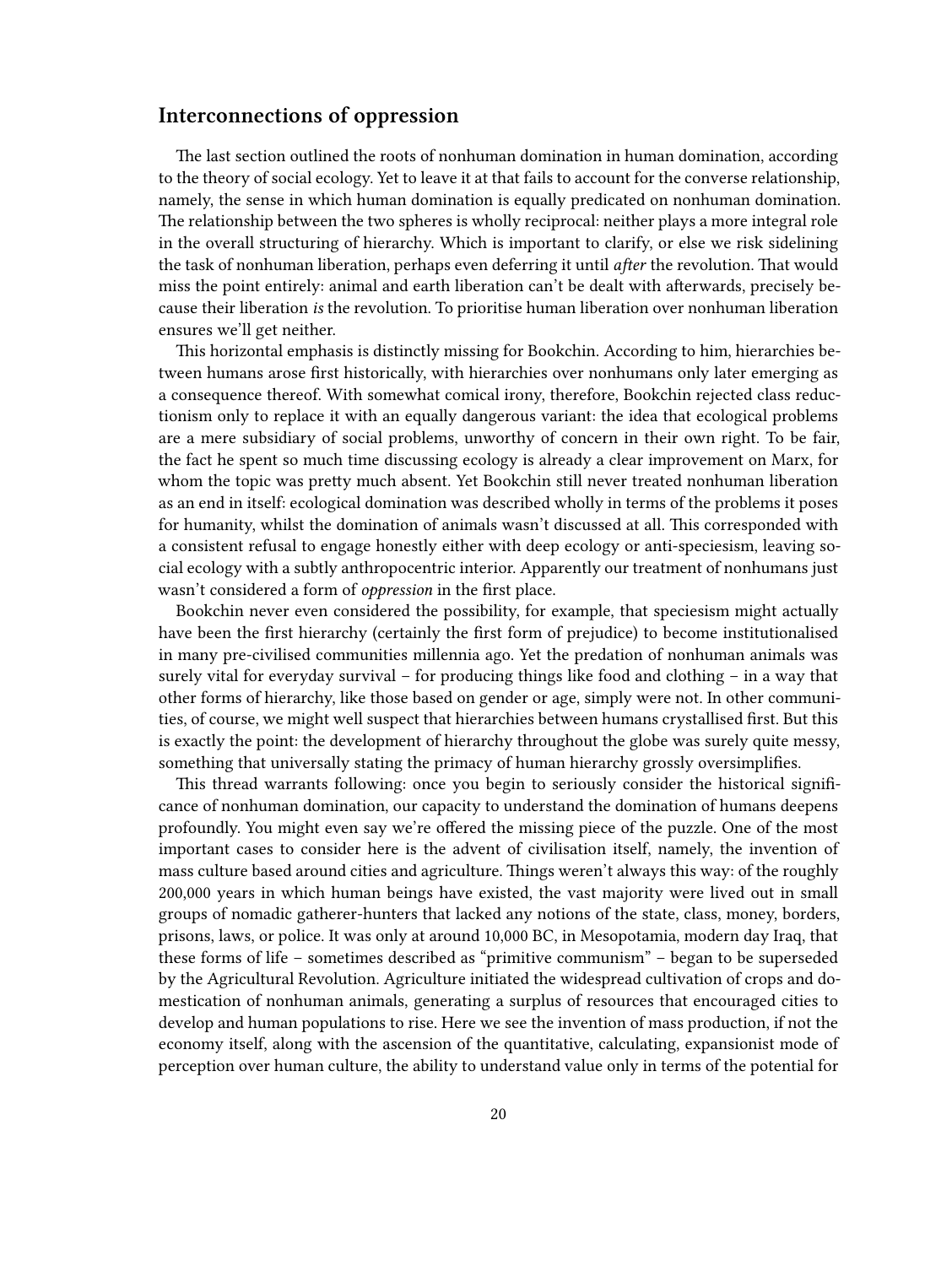exploitation. This shift also provoked the definitive emergence of the ugliest features of human behaviour, including slavery, imperialism, and genocide – often mistaken as brute outcomes of our innate nature. To claim that civilisation gave rise to hierarchy itself might be an overstatement, given that rudimentary hierarchies seem to exist amongst some (although by no means all) non-civilised peoples still scattered around the globe today. What civilisation did mean, however, was the intensification of hierarchy beyond all comprehension, allowing it to grow more violent, overbearing, and institutionalised than had ever been even remotely possible. It was thus with good reason that Fredy Perlman, following Thomas Hobbes, described this artificial beast as "Leviathan."

What needs to be emphasised is just how deeply these cultural changes were rooted in the domination of nonhumans. As of yet, non-civilised peoples offer some of the few examples of genuinely sustainable, ecologically harmonious human communities; the Agricultural Revolution, by contrast, can be summarised mainly in terms of the redefinition of human needs in opposition to those of the wild. No longer was the world conceived of as an undivided whole, but instead as something to be carved up and exploited. The land was altered dramatically, driven towards satisfying the needs of one species amongst billions; wild animals, meanwhile, were confined, tortured, and genetically altered beyond recognition. Nature herself, once understood as the mother of us all, was betrayed and degraded, recast instead as something dirty and evil. Whilst everything Leviathan touched soon turned to dust: the once verdant, ecologically diverse landscapes of Mesopotamia, the Levant, North Africa, and Greece were transformed largely into deserts by a combination of monocropping, cattle grazing, and logging, never again to return to their former state of untamed abundance.

The interplay between nonhuman and human domination also occurred in a number of even more direct ways. Herds of livestock, as well as surpluses of stored grain, were likely the first instances both of capital and private property. The development of agriculture saw the division of labour intensify as well, with those who owned natural resources forming the original ruling class, and those who worked them – now dispossessed of the means of generating their own nourishment – forming the working class. The invention of the state simultaneously became necessary to enforce this distinction between included and excluded. Moreover, it's surely no coincidence that the region of Sumer, Mesopotamia, saw not only the invention of widespread animal domestication, but also the earliest known instances of human slavery; presumably the former normalised practices such as confinement and forced labour, enabling them to be applied more easily to marginalised human groups, especially defeated foreigners. The expansion of Leviathan into new areas would also have been unthinkable without the surplus of food and rising populations generated by agriculture. Just as those civilisations most adept at animal domestication, particularly in service of warfare and transportation, possessed the military edge necessary to subdue these areas most effectively.

A similar story has played out throughout history, especially with respect to the practice of colonialism. Some of the most definitive examples here were significantly rooted in the domination of animals and the land. The extermination of Native American Indians in North America, for example, was largely based in an interest in expanding the international trade of leather, wool, and fur. The Mexican-American War was significantly motivated by the profitability of acquiring grazing land for cattle, as with the British colonisation of Ireland over the centuries. In fact, this theme is no less noticeable today; just look at the recent attempt by Shell to subdue the Ogoni people of Nigeria, or the construction of the Dakota Access Pipeline through Standing Rock –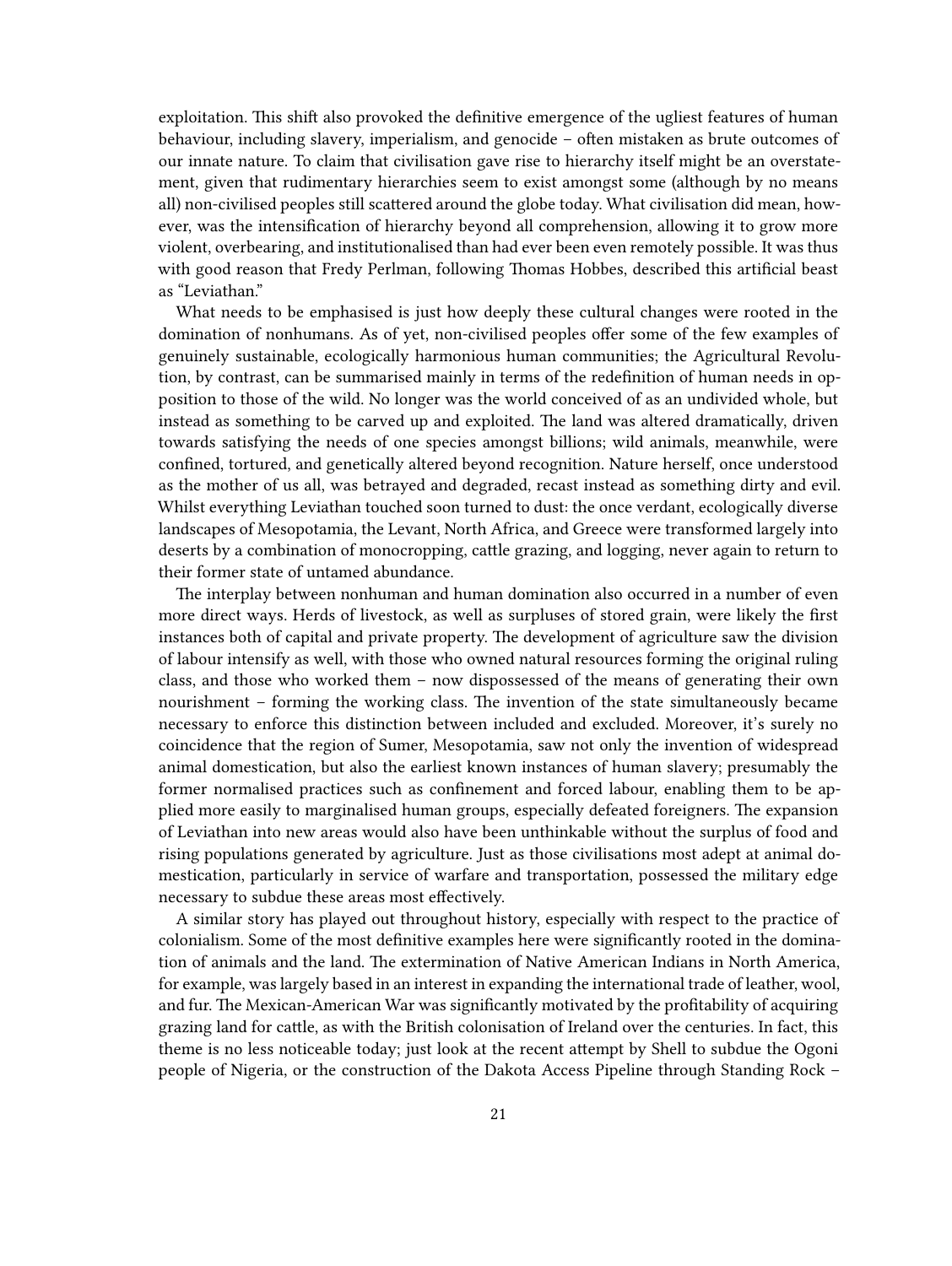both projects of the oil industry. Something similar can be said about the creeping genocides currently occurring in West Papua and the Amazon, motivated as they are mainly by an interest in extracting natural resources. The history of colonialism, in short, has always intimately combined the subjugation of humans, animals, and the earth.

The key conceptual links between human and nonhuman domination should also be emphasised. Ecofeminists have long since noticed that patriarchy is significantly rooted in a disdain for the natural world, especially the attempt to characterise women as being irrational, and thereby somehow less human than men. The same can be said of white supremacy, given that it tends to treat non-whites (especially non-civilised peoples) as being irrational, wild, or savage, and thereby of lesser moral status. The moral exclusion of various members of the human race – women, non-whites, the disabled, and so on – has always been tightly bound up with their dehumanisation.

You can trace such associations back as far as you like: In the West, anthropocentrism probably finds its most influential expression in what medieval Christian theologians, following Plato and Aristotle, termed "the Great Chain of Being." This categorised the entirety of the universe in hierarchical terms, with each aspect of being supposedly existing for the sake of its master. The chain leads down along a scale of lesser perfection, starting with God, going through angels, kings, lords, serfs, animals, plants, and ending with inanimate matter. This scheme was decisive in legitimising the misery wrought by the feudal system; no less, the very foundation of the structure was human supremacy, divinely ordained in one and the same movement.

Make no mistake: anthropocentrism has played an integral part in some of the darkest moments of human history, even just in recent memory. In 1943, for example, Winston Churchill attempted to justify a famine in Bengal – wholly avoidable, yet killing millions – by blaming it on locals for "breeding like rabbits." Prior to the Rwandan genocide, 1994, Léon Mugesera used a decisive speech to characterise the Tutsis as "cockroaches" liable for extermination. In 2015, as refugees fleeing war found themselves met with the guns and barbed wire of our proud civilisation, David Cameron described as "swarms" those drowning in the Mediterranean. Just as Donald Trump, in 2018, attempted to rationalise the brutalisation of migrants at the US border on the basis that "these aren't people, they're animals." This kind of language – speciesist at its core – is so often lurking beneath the oppression of human groups. Although, to offer a final example, its perfection was surely attained only in the form of Nazi eugenics, certainly in terms of the rigorous formalisation of such associations both in science and in law. In this case, the persecution and mass murder of Jews, Slavs, Roma, homosexuals, and the disabled was based on their classification as literal subhumans; the logic internal to the Holocaust, in other words, was majorly founded upon a speciesist base. In so many cases, committing atrocities against human groups means taking for granted the status of nonhumans as the lowest of the low. Only by first attacking the most vulnerable amongst us do oppressive practices gain the breathing space necessary to expand.

In sum, no axis of domination can be passed off as secondary compared to the others. Even if we're a long way from understanding how all the parts fit together, what should be clear is that neither class, nor human relations in general, are somehow primary within the immense tangle of hierarchies we inhabit today. In essence, there's only one victim when it comes to the horror wrought by the system: *life as a whole*. Whether it's a question of the suicide netting surrounding iPhone factories, the futile panic of animals in the vivisection lab, or the deathly silence of a clear-cut forest, any really subversive discourse ends up putting *everything* into question.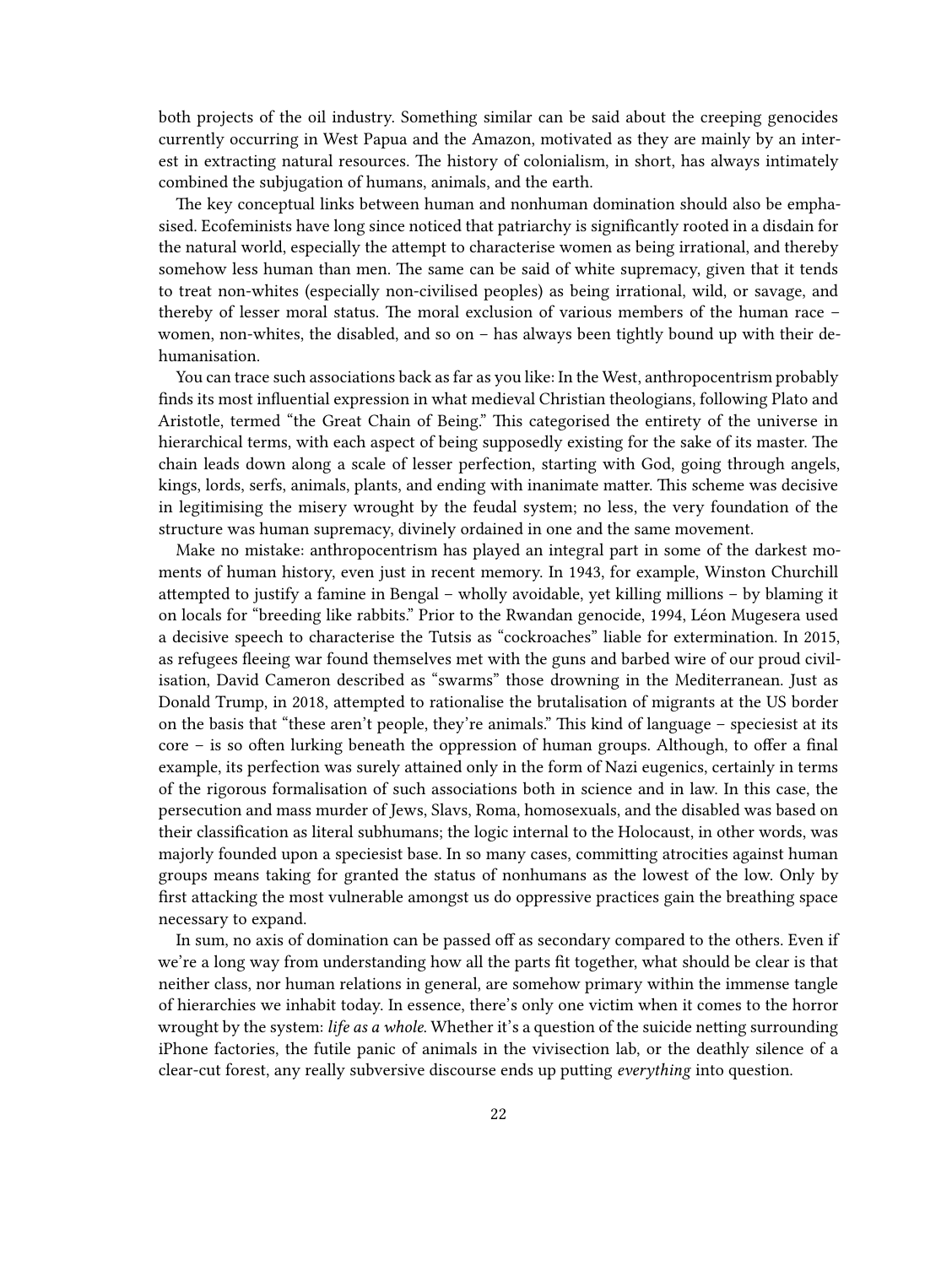#### <span id="page-22-0"></span>**A total liberation ethic**

*May 13, 1985, West Philadelphia.* The Philadelphia Police Force launch a dawn raid on a suburban house, but clearly the occupants have no intention to leave. Over the course of the morning, about 500 cops fire over 10,000 rounds of ammunition at the house, combined with endless volleys of tear gas and even anti-tank rounds. The occupants hold out all the way into the afternoon, at which point the state makes the decision to bomb them with a military helicopter. Four pounds of plastic explosives are dropped onto the roof, which soon results in a vicious blaze, yet the police commissioner orders the fire department to keep well away. The house burns down, along with 65 others in the (predominantly black) neighbourhood. Only two of the occupants survive, with eleven of them – including five children – failing to outlast the day.

Those defending the house were a group called MOVE. Formed in 1972, MOVE were defined by their combination of black liberation and armed struggle with veganism and deep ecology. The group also balanced a focus on individual campaigns, such as those against local zoos and police brutality, with a broader emphasis on building community autonomy. The statements that outlive its founder, John Africa, speak for themselves, as with his claim that "Revolution means total change, a complete dissociation from everything that is causing the problems you are revolting against," as well as the group's assertion that they were fighting for "a revolution to stop man's system from imposing on life, to stop industry from poisoning the air, water, and soil and to put an end to the enslavement of all life." Africa happened upon biocentrism, too, even before Næss had written on the topic, as is confirmed by his claim that "All living beings, things that move, are equally important, whether they are human beings, dogs, birds, fish, trees, ants, weeds, rivers, wind or rain." In the history of social struggle in the West, MOVE were perhaps the first to commit in equal parts to the liberation of humans, animals, and the earth.

Despite being largely crushed by the state, reverberations of MOVE's struggle have been picked up here and there, gaining pace. A comparable ethic surfaced amongst the Zapatista National Liberation Army, a group comprised mainly of indigenous Maya fighting for land rights. On January 1, 1994, the Zapatistas declared war on the Mexican state, on the very day the North American Free Trade Agreement came into force. They seized large areas of the state of Chiapas, including the key city of San Cristóbal de Las Casas, immediately collectivising the land. Despite eventually being forced into retreat by the Mexican army, the rebels were able to hold up in the mountains, consolidating control over many of their own rural communities. To this day, the autonomy carved out by the Zapatistas amidst the Lacandon Jungle has been successfully maintained, despite numerous incursions at the hands of the state. Which remains an ecological struggle as much as anything: from the outset, the Zapatistas emphasised that their own liberation as indigenous peoples was one and the same as the liberation of the land.

The front opened up by the Zapatistas was arguably but one in a much larger struggle, namely, the anti-globalisation movement. Peaking in intensity around the turn of the century, this worldwide struggle saw diverse participants – workers, students, indigenous peoples, radical environmentalists, animal rights activists – unite around a shared interest in opposing the expansion of global finance. The international summits of organisations such as the G8 and the World Trade Organisation were the obvious targets, with some of the most spectacular flashpoints including Seattle 1999, Prague 2000, and Genoa 2001. In many cases, moreover, superficial critiques of globalisation and imperialism deepened into resolute rejections of capitalism altogether, even if a frequent outcome was an inebriated expectation of some imminent world revolution. And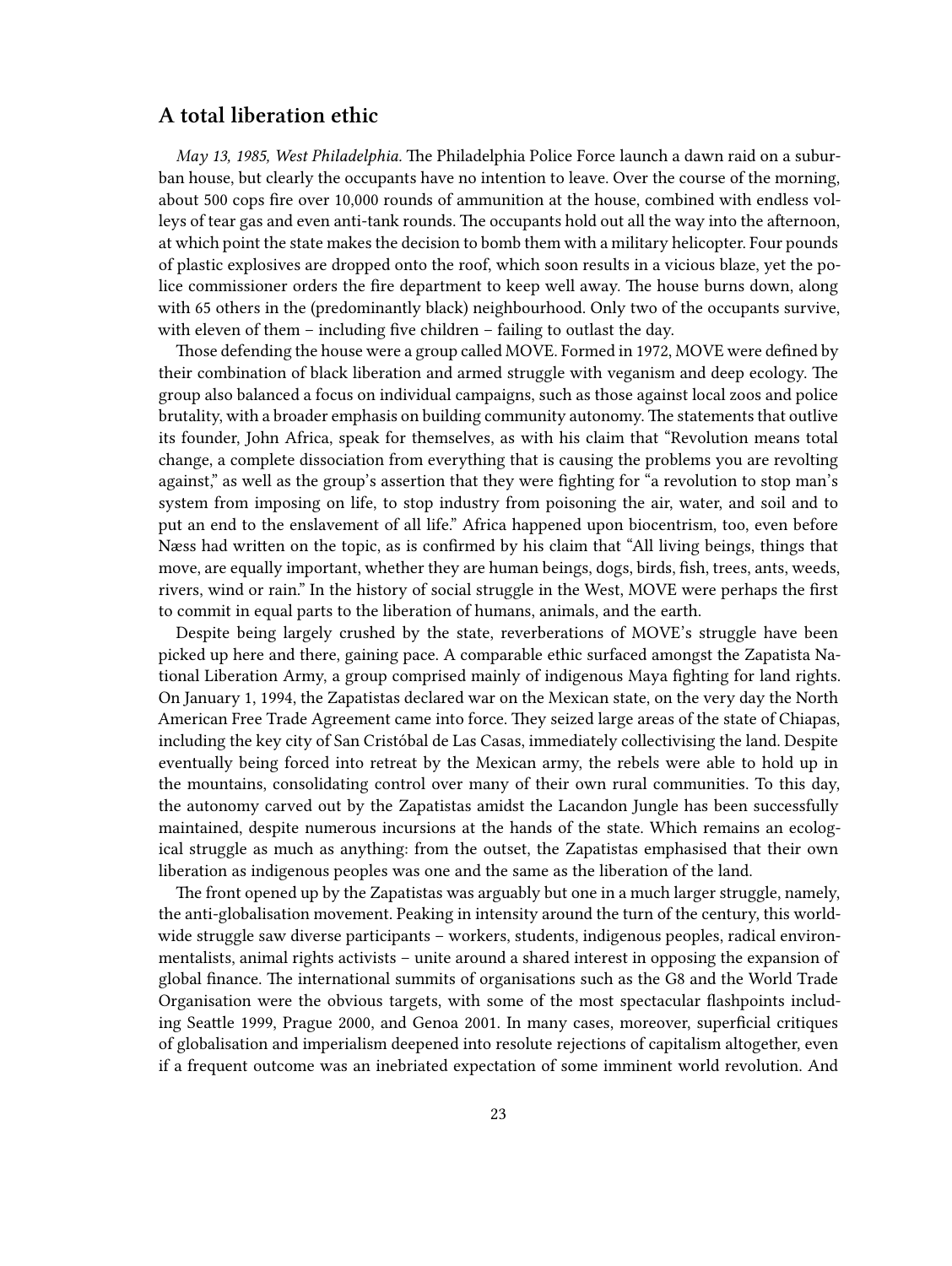whilst the anti-globalisation movement is now largely behind us, it continues to offer a legacy focused around a grand convergence of struggles, something vital for taking things forward.

The '90s also saw Earth First! move towards a steadfast rejection of all forms of oppression, dropping the machismo and patriotism that had been present in some of the earlier days. Such a broadening in emphasis was particularly evident in the writings and activism of US member Judi Bari, who placed significant emphasis on the need for Earth First! to reach out to the working class, including timber workers. This marked the arrival at a distinctly revolutionary take on eco-defence, one informed by social ecology as much as deep ecology. Around the same time, the ALF and ELF also began working ever more closely together, with the two movements becoming indistinguishable in many countries. The same activists would often participate in both fronts, merely swapping banners to suit the specifics of an action, whilst their aboveground networks mingled greatly. Not only that, the communiques published by various cells began making increased reference to the state and capital, confirming a focus that had shifted from targetting specific industries towards attacking the system as a whole. One communique, published during the beginning of ELF activity in the US, remains especially memorable:

Welcome to the struggle of all species to be free. We are the burning rage of this dying planet. The war of greed ravages the earth and species die out every day. ELF works to speed up the collapse of industry, to scare the rich, and to undermine the foundations of the state. We embrace social and deep ecology as a practical resistance movement. (Beltane, 1997)

Diverse though they are, these developments help explain something quite striking: at some point during the last couple of decades, various radical animal rights and environmental activists committed to exceeding single-issue campaigning in favour of a holistic, revolutionary struggle against *all* forms of hierarchy. As Steve Best puts it, "it is imperative that we no longer speak of human liberation, animal liberation, or earth liberation as if they were independent struggles, but rather that we talk instead of *total liberation*" (*The Politics of Total Liberation*, 2014). No instance of oppression can be understood in separation from the whole: different hierarchies interact with one another profoundly, facilitating the domination of one group – human or nonhuman – in virtue of the domination of all others. And so, too, all genuine liberation struggles must recognise that, far from having disconnected goals, each of them depends on the success of the other. Even though specific circumstances inevitably constrain what we can do as individuals, such efforts must be situated within a shared project that greatly exceeds our isolation. That means learning how to reach out beyond the current milieu in meaningful ways; it also means improving our own practices to make it possible for outsiders to reach back. The point isn't to subsume the struggle into a single organisation, a single identity, but instead to increase the density of ties between its various fronts, nourishing the strategic alliances and networks of mutual aid necessary to leave the common enemy in ruins.

There can be no quick fixes here. No utopias, perhaps no culminations at all. Truth be told, none of us are likely to witness a totally liberated world – that is, a planet entirely free of hierarchy. Nor can we be sure, from the current standpoint, if such a thing is even possible. There's no knowing what, if anything, is at the top of the hill; the beauty of the struggle, however, is realised in the very act of climbing. Total liberation isn't merely a destination, as if to separate the end goal from how we live our lives in the present. No, *total liberation is an immediate process.* It's the process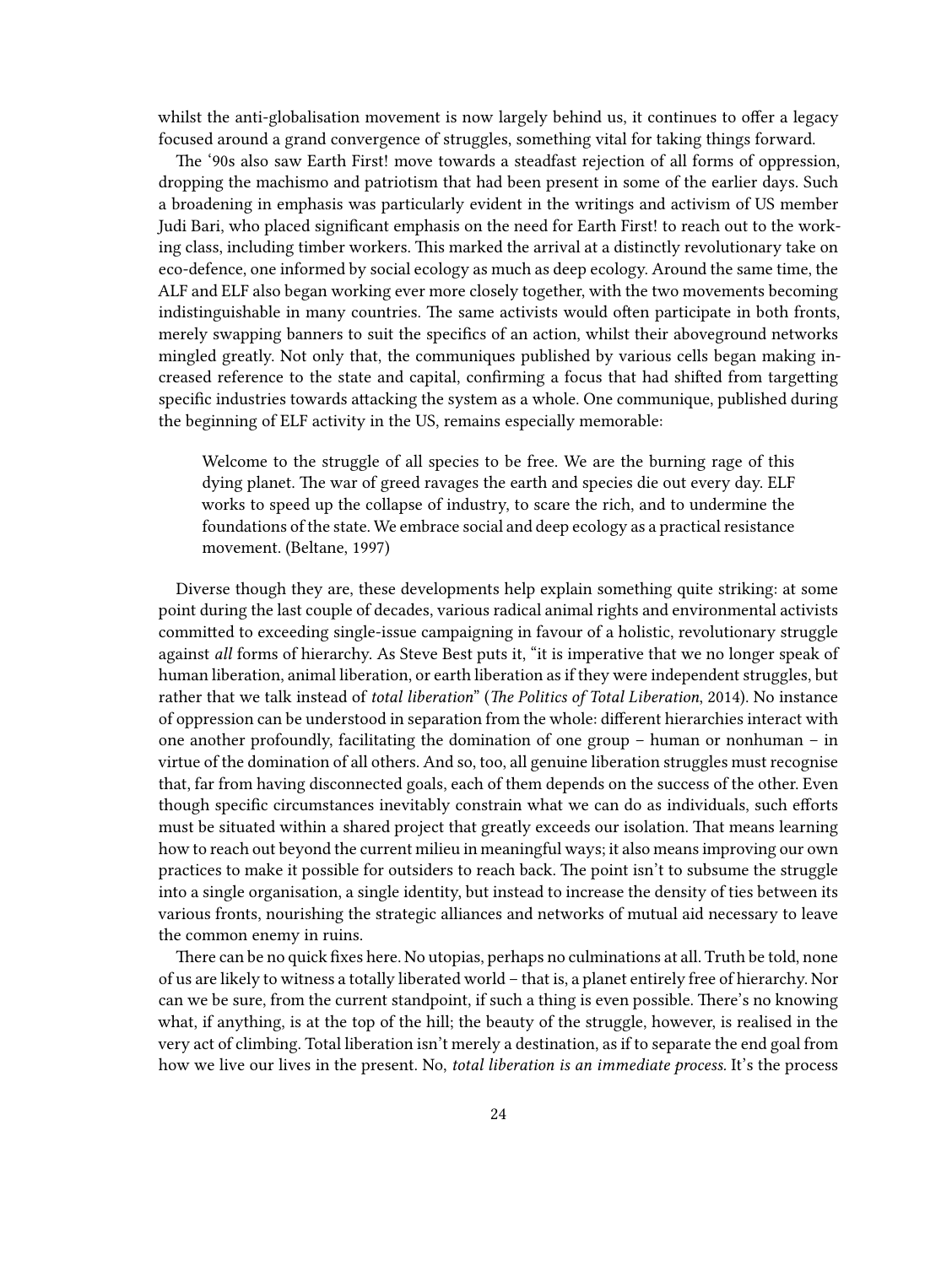of confronting power not as something disconnected, but instead as a totality. It's one's refusal to condone any notions of a final frontier – not now, not ever. If anything absolute can be known about such a struggle, it's that it never ends. But ask not what total liberation can do for us in a hundred years: *the point is to realise its full intensity already now.*

It seems every generation thinks theirs will be the most remarkable, yet ours might just be the first that turns out to be right. To say this century is the most crucial our species has ever faced is actually an understatement: we're dealing with the most significant crisis life *in general* has faced, even amidst billions of years of evolution. We've entered the sixth period of global extinction, this one the first caused by a single species of animal. The rate of extinction amongst plants and animals is at least 1,000 times faster than before our arrival on the scene. The vast majority of wild animals have already been killed off. And that includes 90% of large fish vanishing from the oceans. From the air we breathe, to the water we drink – from the highest mountain peak, to the deepest of ocean trenches – the filth of this civilisation pervades it all. To be clear, the apocalypse isn't something foretold by a prediction: *it is already here.*

Death, of course, is fundamental to ecological wellbeing, because life could never be sustained without destruction and renewal. Yet the kind of death the system brings isn't in the slightest a matter of balance, but instead simply of wiping out. Social hierarchy is fundamentally at odds with the very basics of organic development, including diversity, spontaneity, and decentralisation. There's no longer any doubt that the system will crash, and hard. The important thing left to consider is how best to speed up the process, minimising the suffering yet to be wrought, maximising the potential for life to regenerate outside this unfathomable mess. No more compromises with the system of death: toxic waste cannot be made nutritious, nor can their idea of life be made liveable. The task at hand can only be the creation of our own worlds, destroying theirs in the process. This is exactly the historical moment we were born to inhabit: the apocalypse is already here, yet the extent to which it deepens is quite the open question. Anyone who listens carefully can hear the call.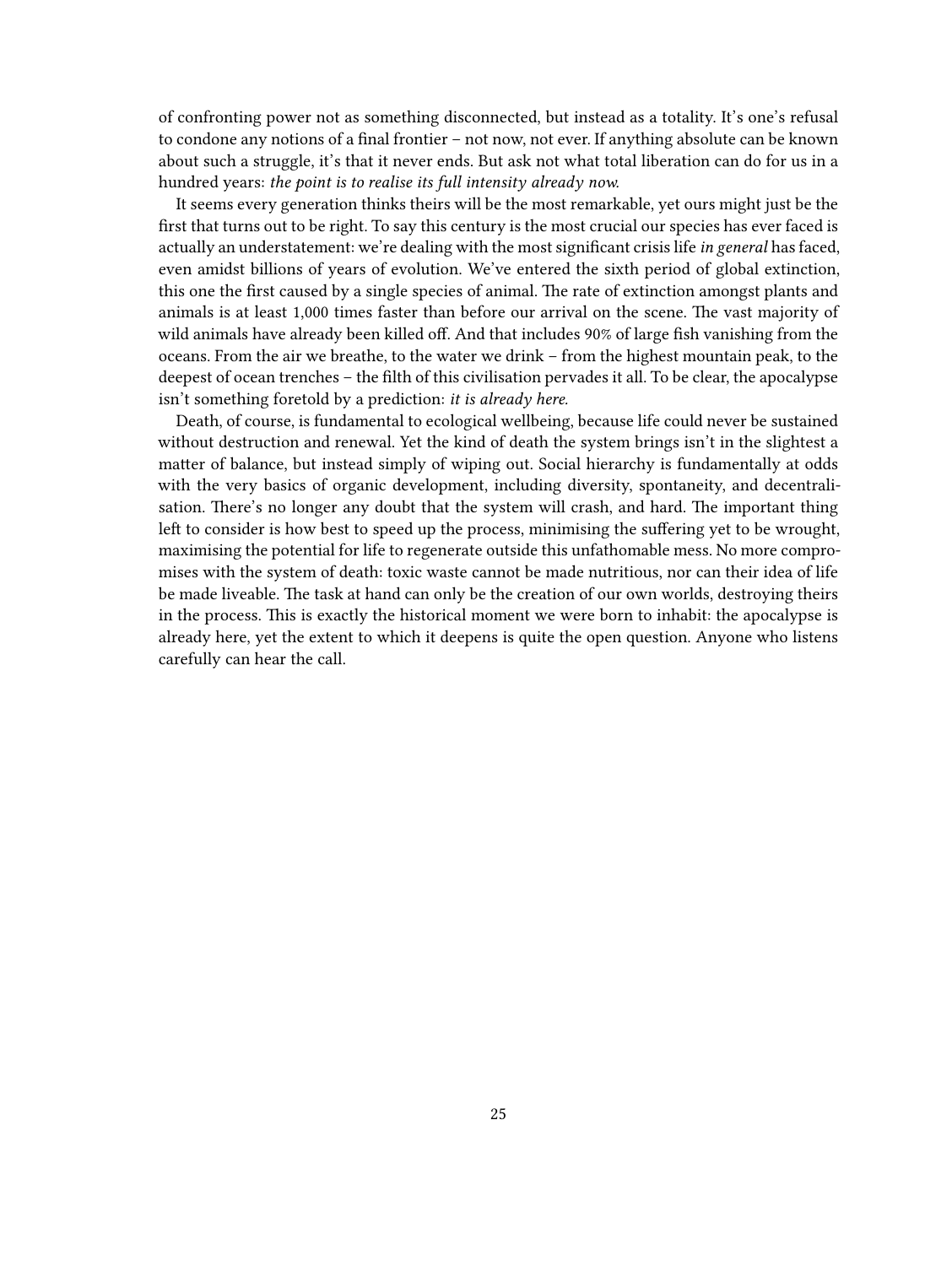## <span id="page-25-0"></span>**4: Putting into practice**

#### <span id="page-25-1"></span>**The limits of activism**

What we have so far is a vision of total liberation. As of yet, however, it can only be admitted that this vision remains by and large a fantasy. Throughout *The Politics of Total Liberation*, Best speaks of the need for "radical, systemic, and comprehensive social changes, of a formidable revolutionary movement against oppressive global capitalism and hierarchical domination of all kinds." This clearly describes the struggle that resonates so deeply amongst many of those committed to animal and earth liberation. It confirms that total liberation must be *revolutionary* in order to gain substance at all. But, then again, we seriously have to ask: does the current trajectory of total liberation activism – contained as it is primarily within the terrain of activist campaigning – justify speaking in such terms? The answer to this question is surprisingly obvious, given how rarely it's admitted: we are *not* a revolutionary movement. For such ambitious rhetoric, our strategy leaves a lot to be desired; the state and capital aren't going to fall any time soon, least of all from our efforts.

It's not as if total liberation has no revolutionary content: what was said in the previous chapter contends that it certainly does. Yet this component refers mainly to something abstract and intangible, rather than anything significantly manifest in reality. Writing from behind bars rather than the comfort of academia, ALF prisoner of war Walter Bond offers an honest assessment:

In my estimation Total Liberation should be making steps to unite various struggles in the real world against the common leviathan of government and towards the reality of free communities. Unfortunately, I don't see much grassroots organization around Total Lib. It remains, thus far, in the world of ideas, of salutations of solidarity. (Interview with *Profane Existence*, 2013)

Addressing this shortcoming is essential for moving forward. But it can also be an uncomfortable point, given that it means questioning the very basis of total liberation as it currently exists, namely, the method of activism itself. In the notorious pamphlet *Give up Activism* (1999), Andrew X argued that various direct action movements are held back by the widespread assumption of an activist mentality, where "people think of themselves primarily as activists and as belonging to some wider community of activists." We often look at activism as the defining feature of our lives, as if it were a job or a career. Yet such strong assumptions of political identity often hold us back, not merely because they obscure the important differences between us, but especially because they distance ourselves unnecessarily from the rest of the population. Rather than being members of the oppressed along with everyone else – ordinary people who just happen to be fighting back in our own way – we see ourselves instead as specialists in social change, somehow uniquely privileged in our ability and willingness to intervene. This mentality immediately undermines the possibility of revolution: by implication, the rest of society is, in virtue of lacking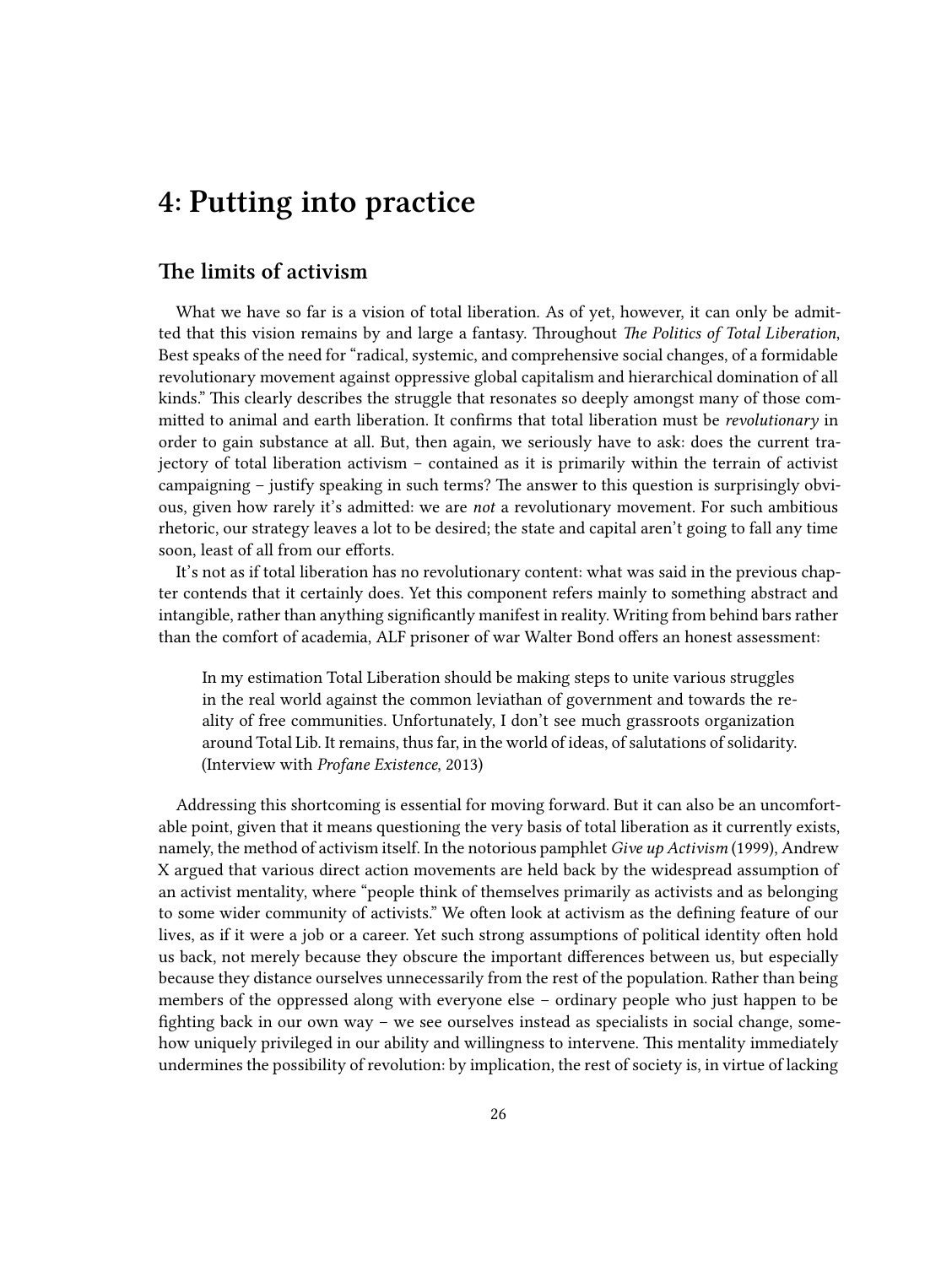activist specialisation, written off as an inherently passive mass. Outsiders, in return, typically see us as weird cliques or inaccessible subcultures, often justifiably so. And what a strange outcome that offers: we've ended up doing the work of the mainstream media for them, isolating ourselves from society at large, paving the way for our repression to be met without broader resistance.

This dynamic is further solidified by the amount of practical specialisation often required for getting involved in activism. To paint a crude picture, the model activist is a highly trained, ideologically advanced being that utilizes a repertoire of skills, contacts, and equipment to effect social change. Those outsiders who see our struggle as relevant to their lives risk being excluded by such demanding requirements, particularly unrealistic if your life is already sufficiently burdened by everyday survival under capitalism. Even those with a chance of getting involved will need us to show them the way, which always encourages a hierarchical dynamic. Either we'll end up being the accidental vanguards of the revolution, or, more likely, our involvement will prove irrelevant to the sudden moments of upheaval revolutionary change is defined by. The activist subculture has thus been relegated to a kind of bubble, floating around the edges of society, and winning victories here and there, yet remaining forever impossible for outsiders to get a firm grip on. Some would say this status even strengthens the liberal paradigm, given that we perfectly play the role of the annoying, fringe radicals the centre ground so gracefully tolerates, but only because we pose no real threat to its stability overall.

This introduction to the activist mentality can be refined in light of a second key limitation of activism: the focus on issue-based campaigning. The tendency with activism is to engage with power gradually, attempting to transform society one issue at a time. Normally a campaign will centre on a particular aspect of the economy – say, this specific slaughterhouse, or that form of energy extraction – rather than targetting the structure as a whole. This fine-grain approach certainly has its uses, allowing something as broad and abstract as social hierarchy to be confronted in its individual, concrete manifestations. Not to mention, halting the expansion of the capitalist machine (even just in one place) is always an important victory. The basic problem, however, is that issue-campaigning remains focused on achieving essentially reformist goals, intended merely to make the system more bearable. A multitude of different concerns – potentially revolutionary if taken as a whole – are condensed into a narrow range of issues, exactly the kind promoted by capitalist organisations such Greenpeace, PETA, or the Green Party. What makes a campaign radical might be that it employs militant tactics, or else opens up a space – usually a protest camp – in which to live out a holistic critique of power. Such endeavours are always bound to ruffle feathers. Yet the *primary* goal of a campaign – its basic target, which determines whether we "win" or "lose" – almost never stands to bring us any closer to dismantling capitalism. After all, preventing a forest from being turned into a coal mine is the kind of thing that sounds good to most liberals, even if the means we're willing to employ set us a world apart.

Even in the event of a victory, issue-campaigns often fail to improve the overall situation, with the devastation merely being shifted elsewhere. In Germany, for example, nuclear energy had been fought against already since the '70s, and in 2011 the campaign finally won, with the government announcing it would close down all nuclear power stations by 2022. However, the bigger-picture outcome was merely the economy shifting towards a greater reliance on brown coal, a form of resource extraction at least as ecocidal as nuclear power, especially with respect to climate change. A gradual phase out of coal mining seems increasingly likely in Germany; in particular, the ongoing Hambacher Forest occupation has played a vital role here. But a victory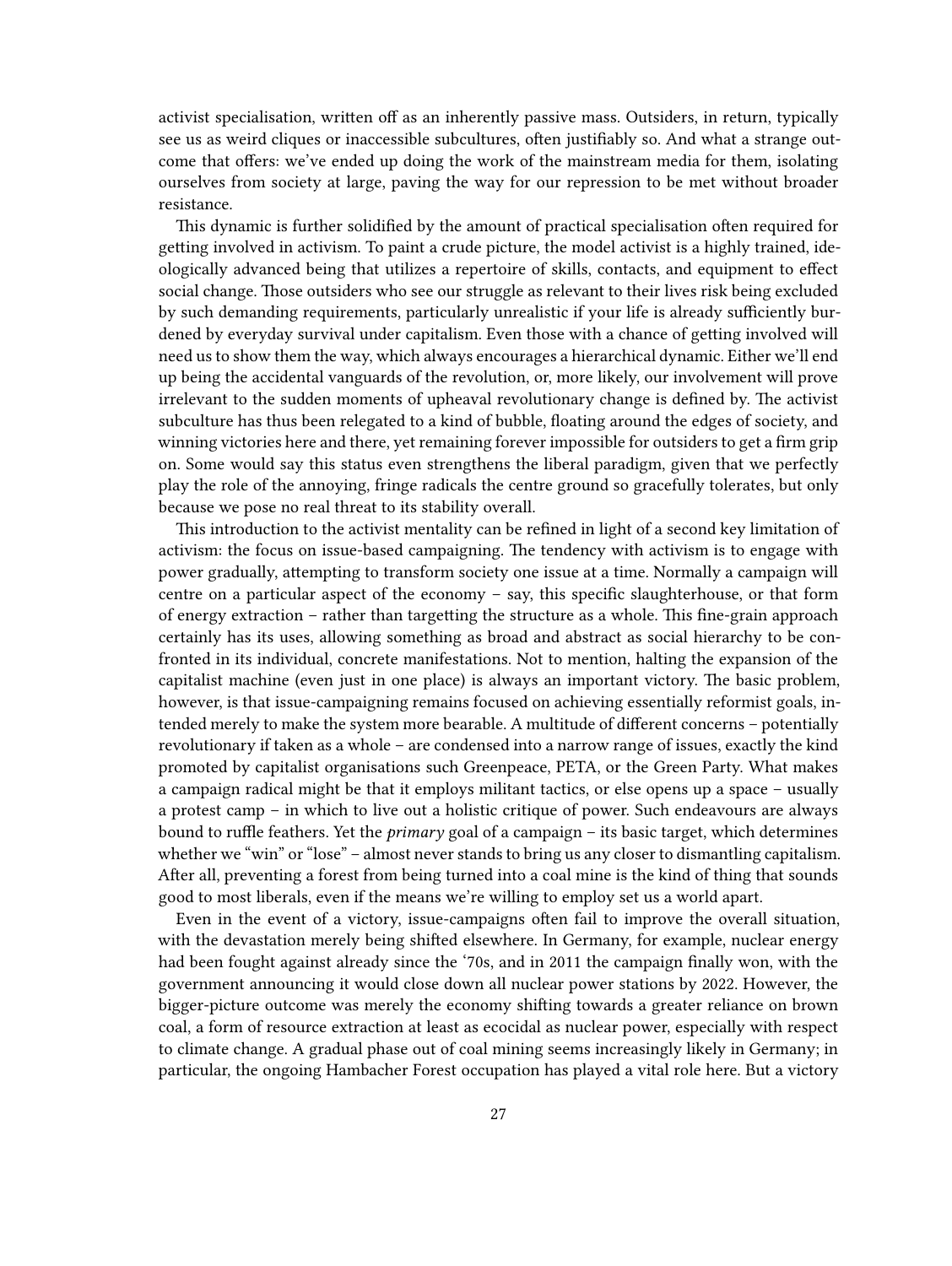would only mean the economy shifting once again, only this time to fracking, or biomass, or tar sands, or hydroelectricty, or industrial wind. Either that, or simply importing more coal from Russia – no problem. Such outcomes merely offer an inconvenience, maybe even an economic boost, leaving the deep structure of the highly flexible modern economy wholly in tact. Meanwhile, any anti-capitalist discourse contained within issue-campaigning is normally just empty rhetoric, failing to map onto tangible realities.

Some would respond, of course, that this critique is unfair. After all, total liberation activism was previously defined as rejecting single-issue campaigning in favour of a much broader revolutionary focus. This is exactly what Best, for example, offers in his proposal for an alliance politics that builds links between different liberation struggles, drawing them into a resolutely anti-capitalist trajectory. But this isn't a new idea, and it doesn't overcome the problems inherent in activism. Already two decades ago, we saw exactly that being attempted by the antiglobalisation "movement of movements," which rarely seemed to gain an honest grasp of what the destruction of capitalism might look like. In the aforementioned pamphlet, Andrew X clarified that such engagement merely amounts to making links *between* activist groups, not beyond them. The shift remains quantitative rather than qualitative, a matter of strengthening different campaigns, but not of exceeding a framework based around campaigning on issues in the first place. The challenge is that, besides simply increasing the personnel of the struggle, we need to find ways of deepening our engagement. Otherwise, total liberation cannot help but remain a kind of paradox, the revolutionary scope of its vision scraping hard against the reformism of its strategy.

That isn't to say, on the other hand, that we should give up on activism altogether. Any critiques here should be careful not to get carried away: activism has proven indispensable over the last decades, be it with keeping the global elite in check, opening up vital autonomous spaces, liberating millions of animals, or defending countless ecosystems. All of which continues to make a very real difference to an untold number of lives, revolution or no revolution. Not only is such activity valuable in itself, moreover, it's often kept the spirit of revolutionary struggle alive, incubating a libertarian, anti-capitalist consciousness within various direct action movements over the years. However, the basic problem is that activism remains tailored for an era in which the overall stability of the system was taken as a given. If we no longer consider ourselves to live in such a context – *if we're honestly ready to experience what lies beyond it* – then we need to exceed the current formula.

Despite offering a theory that questions everything, total liberation remains hampered by a practice that changes a great deal less. How do we bridge this gap between vision and strategy? That is, how do we make total liberation a *revolutionary* movement? At last, and in the middle of this piece, no less, we've arrived at our central problem.

#### <span id="page-27-0"></span>**The collapse of workerism**

Of course, some would have it that we never lost a revolutionary perspective at all, quite confident they had the solution all along. This comes in the form of workerism, a broad set of strategies – mainly Marxist or anarcho-syndicalist – that affirm the centrality of the working class for overthrowing capitalism. In the history of revolutionary struggle, few ideas have consistently held more sway; but surely that's only the reason why this sorely outdated approach has proven so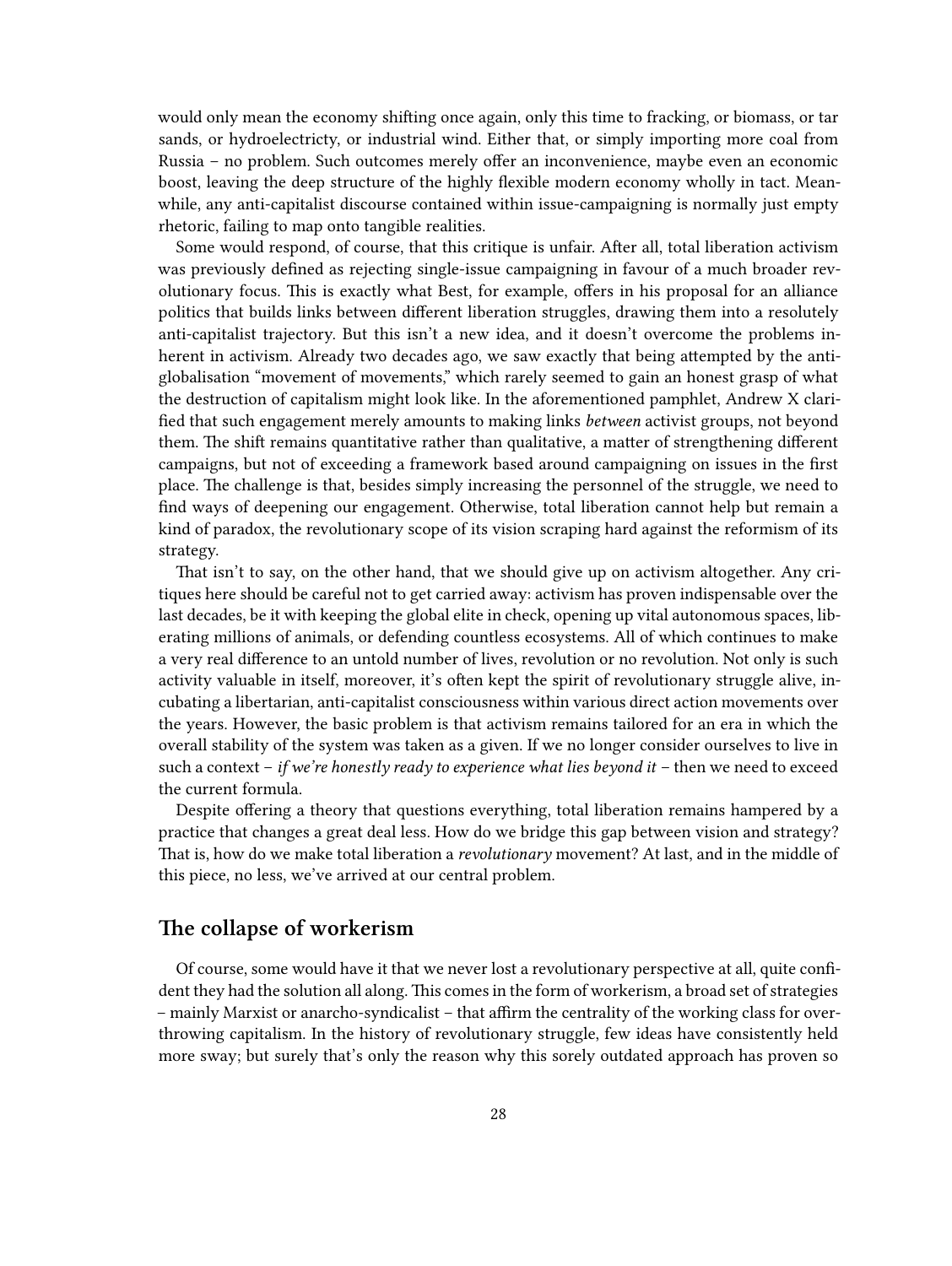hard to get over. Things have changed more dramatically than ever in the last decades, shattering the material conditions that once granted workplace organisation such grandiose pretensions. It's important to clarify why, or else the attempt to exceed activism risks being subsumed by yet another reformist method, this one all the more stagnant.

Only a few decades ago, the prospects of organised labour in the Global North were much more hopeful, with trade unions retaining a great deal of strength into the 1970s. Mainly during the '80s, however, capitalist production underwent some major alterations. Profound technological developments in the field of electronics – especially digitisation – caused the productive process to became much more automated, requiring significantly less human input. This combined with an increased ability on the part of employers to outsource employment to less economically developed countries, where labour was much cheaper. Fairly suddenly, therefore, the two biggest sectors of the economy – split mainly between industry and agriculture – were greatly reduced in size, resulting in massive layoffs. Yet those who lost their jobs were generally absorbed by steady growth in the services sector, thereby avoiding immediate social destabilisation. Whilst it was once the smallest economic sector by a long way, the services sector is now by far the largest in the Global North, even approaching 80% employment rates in the US, UK, and France.

The result has been a striking redefinition of the common notion of work. It's lost its centre of gravity in the factory, having fragmented instead in the direction of various post-industrial workplaces – restaurants, shops, offices. Once a largely centralised mass, the working class has been dispersed across the social terrain, the new focus being on small, highly diverse productive units. Between these units, workers possess few common interests and interact little, leading to a significantly diminished potential for collective action. Of course, resistance in the workplace continues, but the internal avenues necessary for revolt to generalise have been majorly severed, the situation continuing to decline in light of ever greater technological advance.

Nobody can deny the profound identity crisis faced by the working class. Only a few decades ago, the factory was seen as the centre of everything, with workers offering the vital component in the functioning of society as a whole. Work was once a way of life, not so much in terms of the amount of time it took up, but instead because of the clear sense of existential grounding it offered. For generations, there had been a strong link between work and professionalism, with most workers committing to a single craft for the entirety of their lives. Career paths were passed down from father to son, who often remained in the same company; the families of different workers also maintained close ties with one another. Nowadays, however, everything has changed: employment is immensely uncertain, the relentless fluidity of the post-industrial economy forcing most to get by on a roster of precarious, low-skilled jobs. Far fewer people take pride in their work, especially given that employment only rarely has a convincing subtext of doing something socially important. Trade unions have also vanished as a historical force, having been defeated in the key battles of the '80s, their membership levels imploding in lock-step with the advance of neoliberalism. A residue of the old world still exists, but it continues to dissipate further every day, never to return. In the Global South, too, things are inevitably moving in the same direction.

These developments cast serious doubt on the validity of Marxist and anarcho-syndicalist strategies for revolution. It's becoming increasingly meaningless to speak of "the workers" in reference to a cohesive entity. It isn't as if the disintegration of the working class implies the absence of poverty, nor of the excluded – in no sense whatsoever. What it does mean, however, is the end of the working class *as a subject*. One that was, as Marx put it, "disciplined, united, organ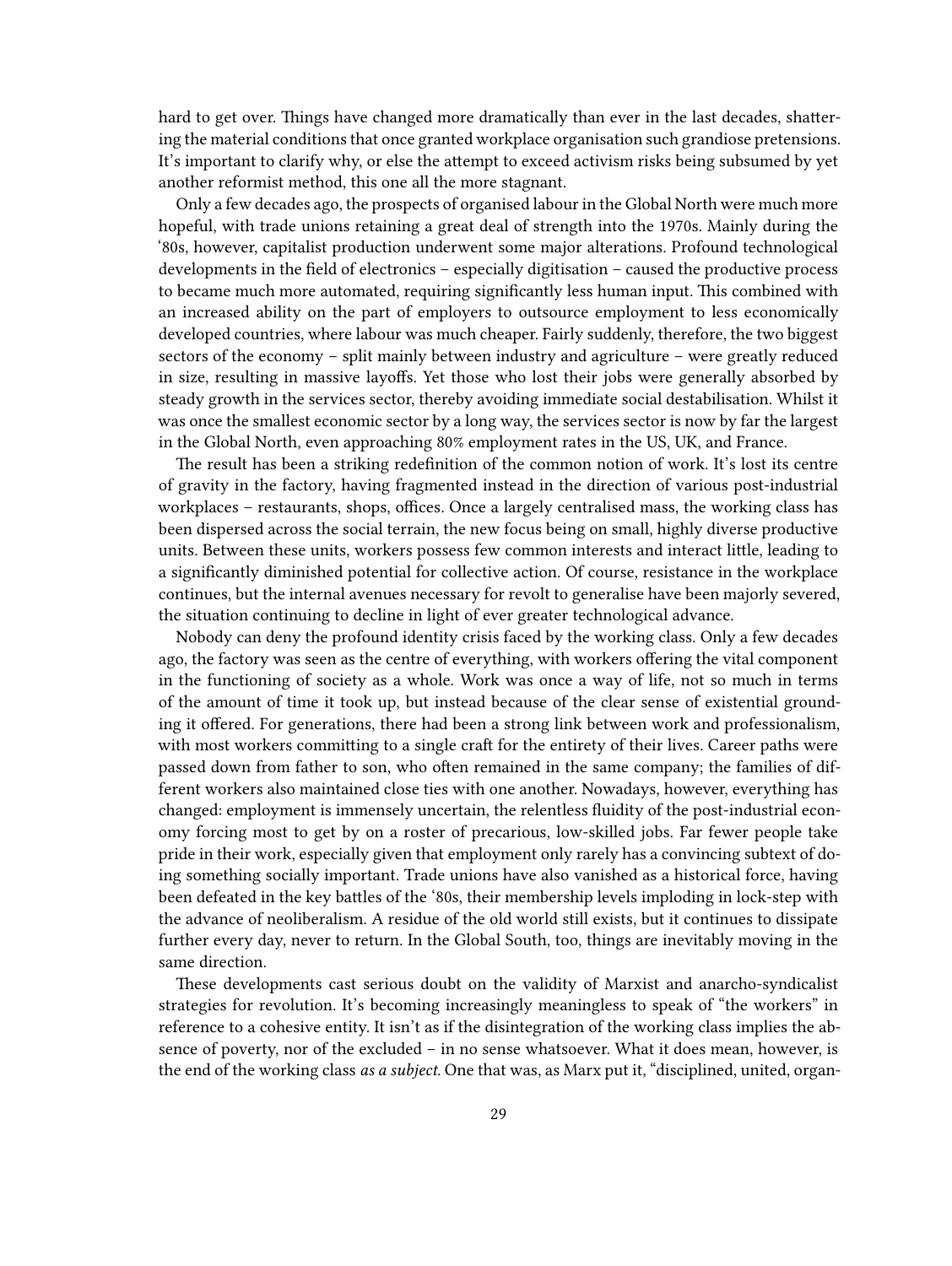ised by the very mechanism of the process of capitalist production itself" (*Capital*, 1867). Over the last decades, the working class has been dismembered and demoralised by the very same mechanism: just as the mass application of steam and machinery into the productive process created the industrial proletariat two centuries ago, the invention of new, automated technologies has led to its dissolution. There's no single project around which to unite the working class any more; it follows, as with identity politics, that gains in the workplace will almost always be limited to improving capitalism rather than destroying it. The Industrial Revolution has been superseded by the Digital Revolution, yet the revolutionary optimism of workerism is ideologically trapped in a bygone era, fumbling for relevance in a century that won't have it. Although, to be honest, this is hardly news: already for some time now, the nostalgic language of workerism has come across as stale and outdated to most, even if academics often struggle to keep up.

In any case, the collapse of workerism might not be something to mourn. Another implication of the end of traditional employment is the predominance of a range of workplaces few would want to appropriate anyway. The factory has been replaced by the likes of call centres, supermarkets, service stations, fast food joints, and coffee shop chains. Yet surely no one can imagine themselves maintaining these workplaces *after* the revolution, as if anything resembling a collectively run Starbucks or factory farm is what we're going for? When workerism first became popular, there was an obvious applicability of most work to the prospect of a free society. In the 21st century, however, the alienation of labour runs all the deeper: no longer is it the mere fact of lacking control over work, but instead its *inherent function* that's usually the problem. To put it another way, it should come as no surprise that Marxists haven't yet replaced their hammer and sickle with an office desk and espresso machine, as would be necessary to keep up with the times. The modern symbols of work are worthy only of scorn, not the kind of valorisation involved in putting them on a flag.

This is another big problem for the workerist theory of revolution, given its conception of revolution primarily or even exclusively in terms of the seizure of the means of production. Achieving reforms in the workplace is one thing, but only rarely can such exercises in confidencebuilding be taken as steps towards appropriating the workplace altogether. Surely the point isn't to democratise the economy, but instead to pick it apart: those aspects of the economy genuinely worth collectivising, as opposed to converting or simply burning, are few and far between. Of course, they still exist, *but they're marginal*. And that confirms the absurdity of expecting workplace organisation to offer the centrepiece of any future revolution.

This hardly implies doing away with the material aspects of revolutionary struggle, given that communising the conditions of existence remains necessary for living our lives *–* not just this or that activist campaign – in genuine conflict with the system. All the more, the moment in which these subterranean influences suddenly erupt, and mass communisation overturns the ordinary functioning of the capitalist machine, surely remains a defining feature of revolution itself. Yet such endeavours must be sharply distinguished from seizing *the* means of production – that is, appropriating the capitalist infrastructure more or less as it stands before us. Far from offering a vision of the world we want to see, the syndicalist proposal to reclaim the conditions of work – to assume control of very the system that's destroying us – merely implies self-managing not only our own exploitation, but also that of the planet.

As an aside, it should be added that these issues undermine the contemporary relevance of Marxism altogether. It was previously suggested that Marxian class analysis no longer offers a credible account of oppression; the current discussion, meanwhile, suggests it cannot be used to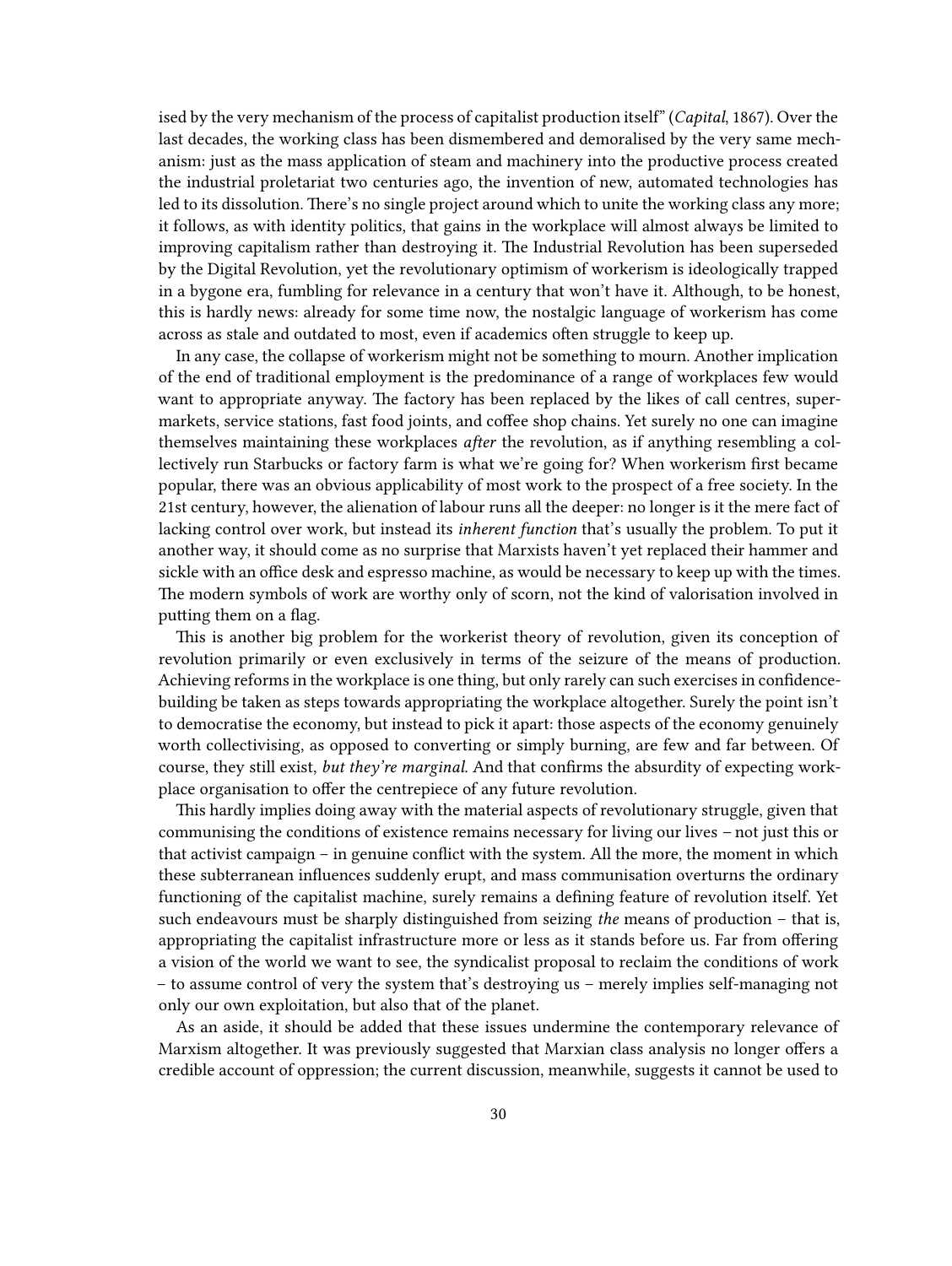frame the topic of revolution either. As a method for interpreting the world, as well as for changing it, Marxism has had its day. If we wanted to be a little diplomatic, we could say this isn't so much a criticism of the theory itself, more a recognition of the fact that the world it was designed to engage with no longer exists. If we wanted to be a little *less* diplomatic, moreover, it should be added that what's left of Marxism is utterly boring, reformist, and kept "alive" almost exclusively by academics. As the big guy declared back in 1852, "The tradition of all the dead generations weighs like a nightmare on the brains of the living." Yet in no case has this claim, offered in response to the lack of imagination amongst revolutionaries in the 19th century, been more relevant than with Marxism today. We should pay our respects, if indeed any respect is due, whilst refusing to be crippled by an outdated approach. The same goes for anarcho-syndicalism, its once unbridled potential decisively shut down by the combined victories of fascism and Bolshevism.

To offer a last word of clarification, though, none of this implies doing away with workplace organisation altogether. There's still much to be said for confronting power on every front: the collectivisation of any remaining useful workplaces, for example, as well as the fierce application of the general strike, surely remains vital for any effective revolutionary mosaic. Just as workplace organisation continues to prove effective for breaking down social barriers, as well as potentially improving our lives in the here and now. The core claim offered here is only that it cannot be considered the centrepiece of revolutionary struggle altogether – quite the minimal conclusion. Merely in terms of asking what the abolition of class might look like today, workerism has lost its way. And that doesn't begin to consider the abolition of hierarchy as such. When taken in isolation, organised labour offers nothing more than a subtle variety of reformism, thinly cloaked in its stuffy revolutionary pretensions. Total liberation, by contrast, refuses to single out any focal points of the clash, be they workerist, activist, or otherwise.

#### <span id="page-30-0"></span>**A revolutionary impasse**

What an uneasy situation we're in: whilst the need for revolution has never been greater, rarely has our grasp of what it means to build such potential seemed so vague. Perhaps this is unsurprising, given that workerism – the dominant model of anti-capitalist struggle for a century and a half – has collapsed before our very eyes. The tremors continue to reverberate, most remaining unsure of how to respond. Few are willing to give up the rhetoric of revolution, not at a time like this. And yet, it doesn't take much to see that, in all but name, the majority of radicals have long since abandoned the prospect of actually destroying the system.

One clear indication of the current impasse is how easily supposed Bolsheviks – Leninist, Trotskyite, Stalinist – get swept up by every latest rehash of social democracy. Perhaps the single most important tension underlying the history of Marxist engagement has been the split between reform and revolution, exactly the point of Bolshevism being to pursue the latter. Nowadays, however, the two strands are normally lumped together, even at the price of utmost incoherence, merely for Marxism to maintain a guise of relevance into the 21st century. Surely no one who still took the revolutionary potential of the proletariat to be anything more than a buzzword would find themselves campaigning for Syriza or Podemos, Jeremy Corbyn or Bernie Sanders. Since the 2007 financial crash, the Left has played a sly game, gaining favour amongst the young by utilising vaguely revolutionary sentiments – slogans of "people power" and "real democracy," stolen from the anti-politics of grassroots movements like Occupy and 15M – to dress up its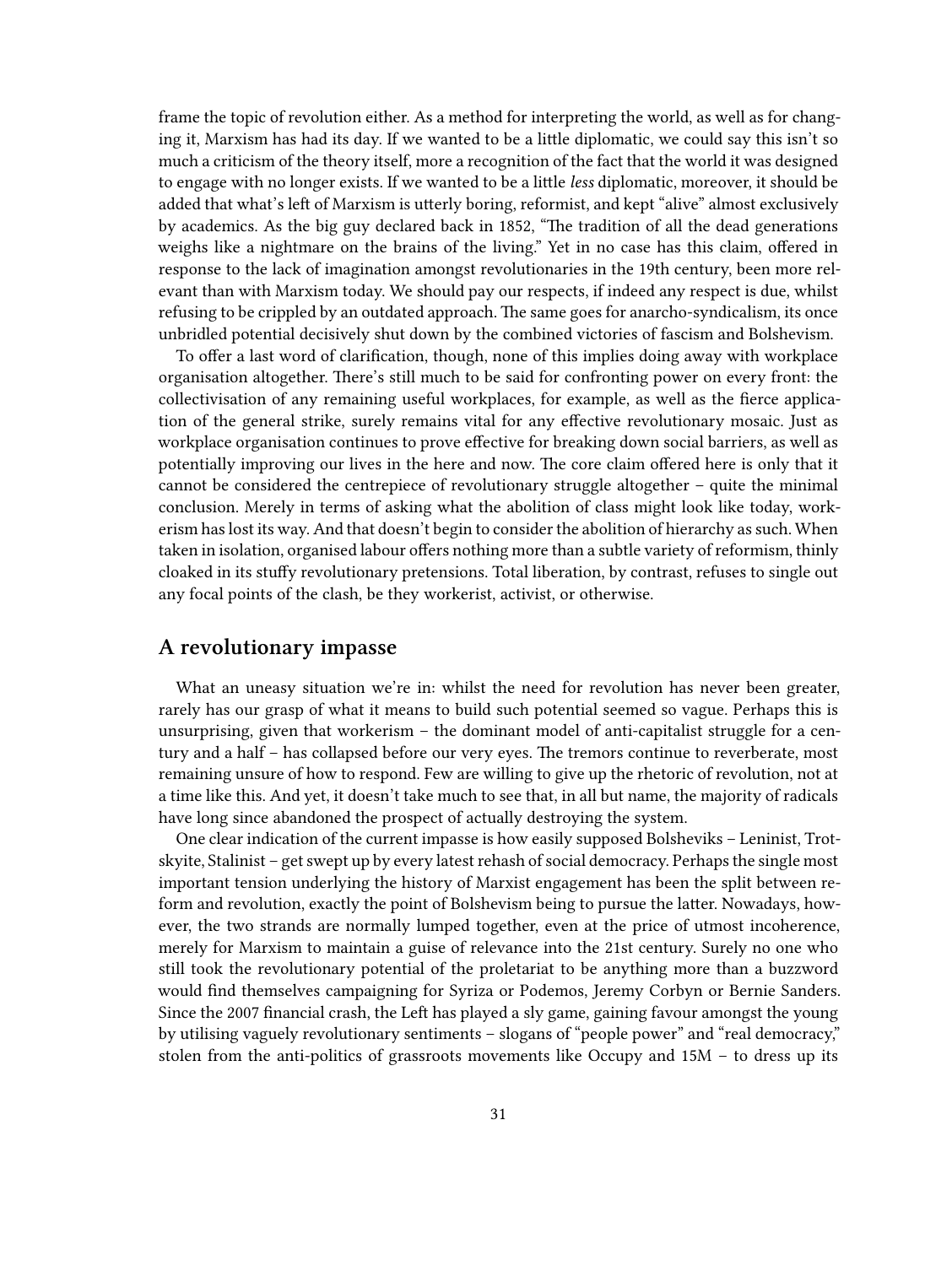lukewarm parliamentary policies. Bear in mind, though, that such duplicity remains concealed only for as long as the crypto-politicians fail to seize power, their cover instantly blown if they ever manage to win at the ballot. In short, complicity in the recuperation of normality is guaranteed by the inviolability of the functions of state and capital when approached from the inside. A glum image comes to mind here, one of Syriza carrying out EU-dictated austerity measures, even in open defiance of a nationwide referendum, thereby betraying the very platform that secured them the right to govern in 2015. This is exactly what a victory for such a party looks like.

Of course, this problem is hardly faced by Marxists alone. Nor is the issue as superficial as many anarchists finding themselves, too, reluctantly requesting the hand of governance every once in a while. Bookchin, for example, showed as much appreciation as anyone for the great libertarian upheavals of the past, including the Paris Commune and the Spanish Revolution. Throughout the course of his life, however, it slowly became clear that such admiration was mainly retrospective, lacking any serious designs on the future. Already in 1985, he declared in a speech that "the revolutionary era in the classical sense is over" – a shrewd observation. It could have been the basis for reconceiving the possibility of revolution in the post-industrial era, only it was used to give up on the idea altogether. The alternative Bookchin offered was termed "libertarian municipalism," which proposes engaging in municipal elections with the aim of putting local councils under anarchist control. Yet it will come as no surprise that Bookchin eventually gave up on the hopeless idea of convincing anarchists to become politicians, to the extent he even publicly dissociated himself from anarchism in 1999. The significance of this outcome – one of the key theorists of contemporary anarchism turning his back on the very possibility of revolution – can hardly be overstated.

Another major attempt to divorce anarchism from revolutionary struggle came from Hakim Bey, this time in the book *Temporary Autonomous Zone* (1991). One of the main claims offered here is that "realism demands not only that we give up *waiting* for 'the Revolution' but also that we give up *wanting* it." Not only is the supremacy of the state supposedly unassailable nowadays, apparently there's also little chance of attacking authority without inadvertently becoming it. What ensues is a curiously dignified take on the simple fact of giving up, a hedonistic defeatism focused around occupying the accidental cracks of autonomy left unattended by the system. Such zones are defined as *temporary* precisely because there's no intention to defend or extend them, the point being to remain invisible to power for as long as possible, scampering away and setting up elsewhere whenever confronted. This might seem like the most hopeless of the examples mentioned here, even the most pitiful; yet that's only because Bey is so upfront regarding his pessimism. At least he nonetheless stays true to the need to live anarchy now, rather than spending our lives merely dreaming of it.

A final example on the topic comes from Deep Green Resistance (DGR). This radical environmentalist group distinguished themselves with a hard-nosed strategy for uprooting industrial civilisation altogether, something that won them the hearts of many libertarians. The kind of unflinching overhaul of vision and tactics DGR offers is all too rare at the moment, especially as the ecological situation really starts to bite. Yet this can be the only explanation for how such an irredeemably flawed approach enjoyed its relative success – that is, the sad fact it has so few contenders. It's clear this already tired clique has taken the abandonment of revolution as a central point of departure, assuming in line with co-founder Derrick Jensen that "the mass of civilised people will never be on our side" (*Endgame*, 2006). This leads to a terribly muddled strategy: having jettisoned a commitment to popular upheaval, DGR offers the hilarious proposal that in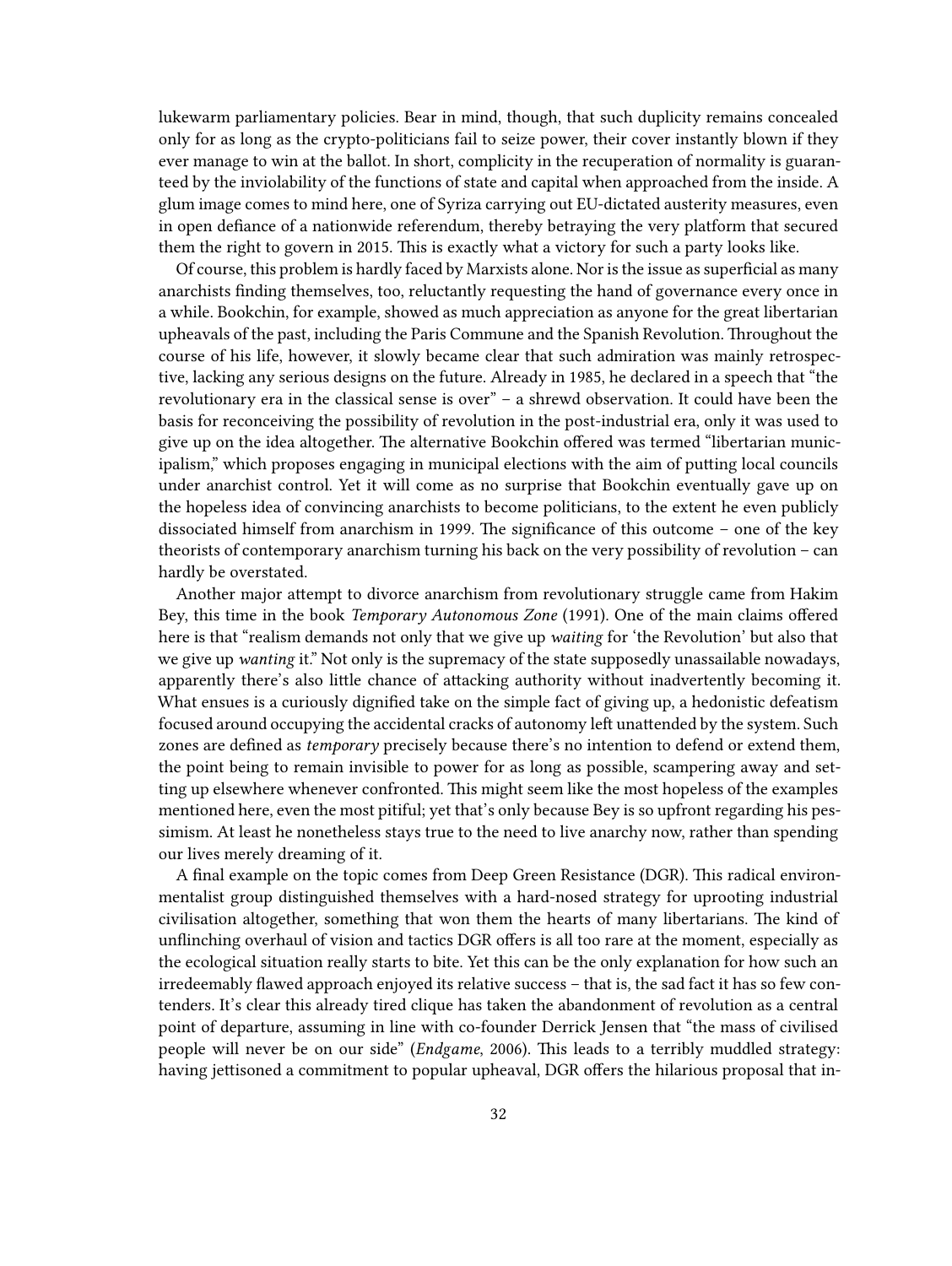dustrial civilisation itself could be brought down – not to mention *kept down –* by the activity of a relative handful of professional activists. What an odd combination: on the one hand, DGR seem to recognise the problems inherent in activism, that the current approach will never initiate mass struggle; on the other hand, however, they've extended the task of the activist milieu beyond any semblance of credibility. Whilst DGR once held a fair degree of influence, this trend flopped very quickly indeed, not least because of their rampant transphobia. And that was only a particular symptom of a much more general problem, namely, their obnoxious insistence on building a rigidly hierarchical, ideologically uniform resistance movement that reeks of eco-Leninism.

These examples are diverse, yet each of them stems from exactly the same sense of dejection regarding our revolutionary prospects nowadays. Some anarchists have attempted to escape such associations, at times even exploiting the moment to label themselves the only revolutionaries in town. But that comes across as all too certain: it's become increasingly clear that to be an anarchist does not entail one is also a revolutionary, certainly not any more – a point both interesting and terrible. Revolution, after all, is no game of abstract identities, but instead the art of putting into practice. It would be much healthier to take a step back at this point, if only to get a clearer picture of the current impasse. We need to get our heads round the end of the classical era of revolutions. (And then immediately set out to define the next).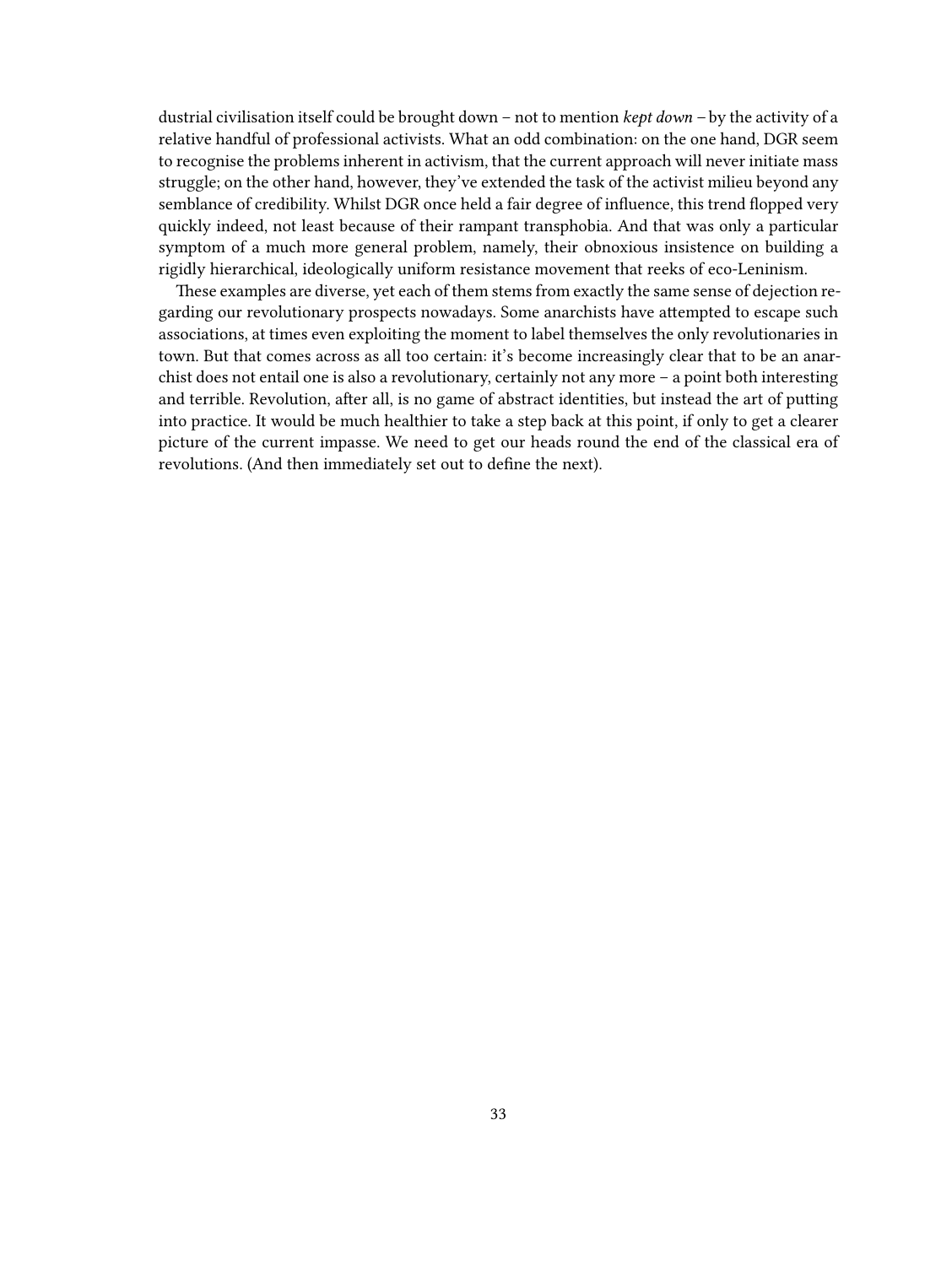### <span id="page-33-0"></span>**5: The insurrectionary path**

#### <span id="page-33-1"></span>**"The secret is to really begin"**

The point of departure for what follows is simple: revolution is not around the corner. Presumably most would agree, yet the road forks sharply regarding how best to move forward. The Left maintains that proceeding into open conflict with the state and capital would be premature, given that "the masses" can't be expected to join any time soon. A reformist agenda is sought instead as the only realistic approach – just until the conditions necessary for revolution arise. But there's a big problem here, because to merely wait for the revolution ensures it will never arrive. Contrary to Marxian dogma, there's nothing about revolution that's inevitable; rather, the only thing that invites the right historical conditions – the only thing that can actually bring revolution any closer – is to proceed to action *now*, even if the time is not ripe. When undertaking a momentous project of any kind, it's always necessary to start by taking a few decided steps, even if at first they lead into the fateful unknown. Those who merely wait, too unsure of whether to get going at all, guarantee their destination never comes any closer. Only by testing the boundaries of the existent do you begin to learn just what is and isn't possible.

In this formula we find our foothold: the nucleus of revolutionary possibility resides in our determination to live free already now. The liberal idea of freedom is that of a ghost, one of meaningless hypotheticals, of incarcerated desires: you can think and do absolutely anything you want, but only insofar as it makes no difference in material terms. Of course, there's a great deal to power that's abstract and intangible, open to critique but not physical assault. Yet this is only part of the picture, given that you can only change so much on a subjective level – really not much at all – before your growth becomes limited and deformed by the bars of this cage-society. Enclosed by the system of death, the only way to make sense of our lives – *the only way to be sure we're still breathing –* is by striking back against the physical infrastructure that holds social hierarchy in place. Beneath a veneer of calm supremacy, only a little investigation reveals that, through being spread so thinly, such objects are actually quite vulnerable. Even more so in an age in which everything depends on the most fragile of technological flows. Computer algorithms, fibre optic cables, and electrical transmitters hold the system together far more effectively than the words of politicians nowadays. Power is everywhere, yet the repressive forces are not, nor could they ever hope to be.

A single act of sabotage is, of course, of no great concern for the stability of the system overall. But there's something extra here, something that spans the vast divide between individualistic revolt and insurrection itself, and that's the capacity for insurgency to spread throughout the population. By acting now, the very quality of revolution – of uncompromising, autonomous revolt – begins to penetrate the social terrain. Then it's only a question of multiplication over creation, something altogether more approachable. There will always come unpredictable moments of future turmoil, moments in which the animosity of state and capital has been violently exposed, the futility of legalistic engagement revealed for all to see. Those who previously dis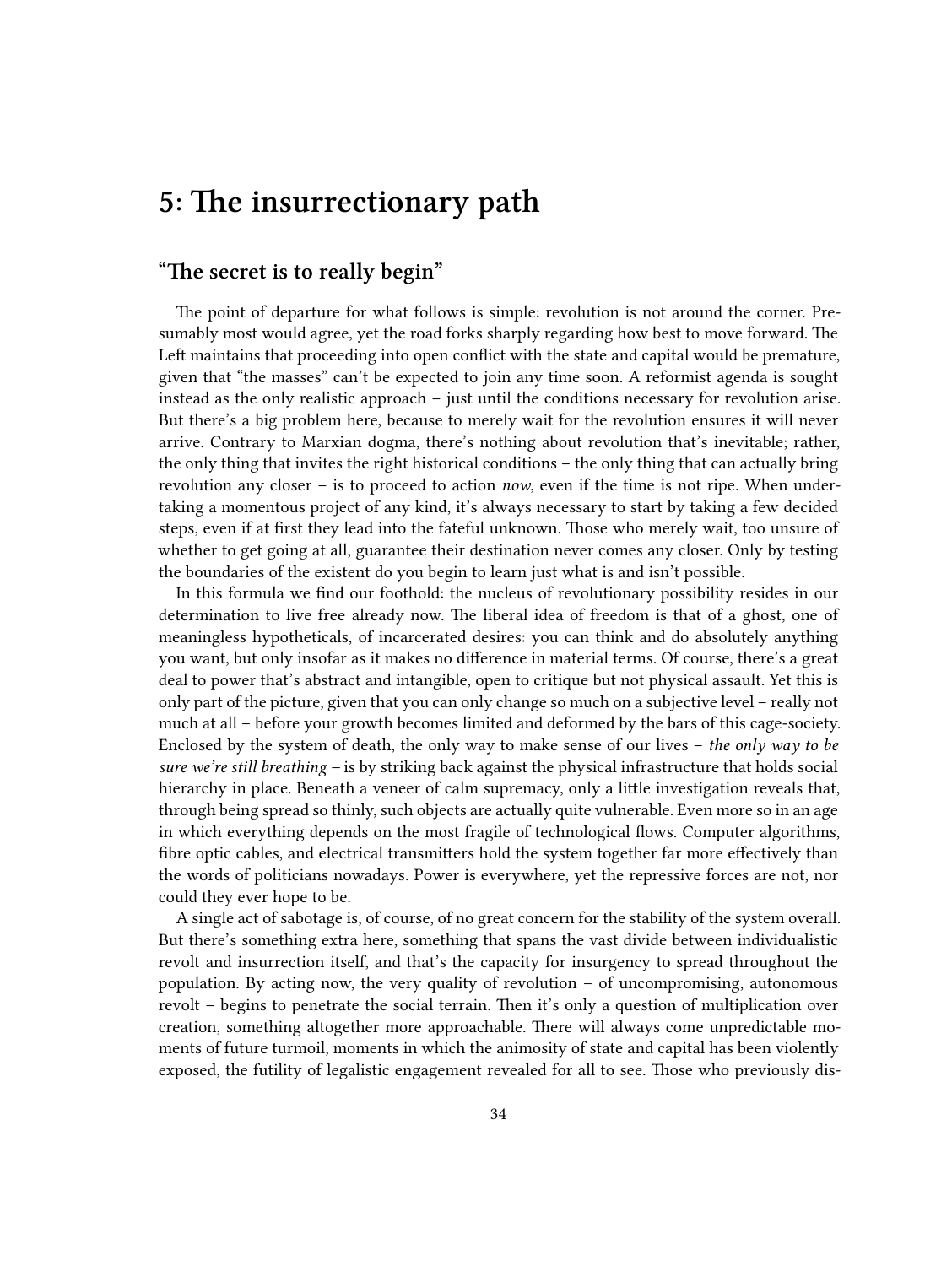agreed with confrontational tactics might well find themselves grasping for the right means of expression. And at that point the clashes have the potential to spread like wildfire.

This potential can be nurtured by a particular consideration, namely, the reproducibility of our own techniques. By focusing on tactics that require little or no specialisation, meaningful revolt is able to avalanche much quicker during moments of heightened social tension, greatly surpassing application only by a handful of experienced militants. This emphasis is exactly what was missing, for example, from many of the armed struggle groups active in Europe during the 1970s and '80s, such as the Red Army Fraction in West Germany and the Red Brigades in Italy. These professional revolutionaries required extensive training, specialised weaponry, and vast support networks in order to offer their contribution, promoting an idea of struggle (or at least of its highest forms) as something highly exclusive. Such isolation is forever the swamp of revolutionary potential, distinguishing the insurgents all too clearly from the rest of the population, drawing combatants into a pitched battle between two armies. On the contrary, the extent to which methods of struggle are easily reproducible – focusing on widely accessible tools and information – is the extent to which citizens can, even in a heartbeat, transform themselves into insurgents. Not only that, it also means those just getting involved can already struggle with as much intensity as anyone else, in no way relegated to the indignity of a secondary role. Forget about the vanguard, it has no use to us: generalised revolt, lacking leaders or a focal point, is exactly what no army or police force could ever hope to contain.

The moment of rupture is always much closer than it seems. The substratum underpinning all the everyday monotony is one of wild rebellion, and spontaneous community, which the present order must work day and night to subdue – often unsuccessfully. No longer can we profess to know in advance whether our intervention will not lead to a future insurrectionary situation. The social conditions that gave rise to economic determinism have fallen apart: the metamorphosis of the economy has ransacked the factories, creating generations of non-citizens with no solid identity to bind them to this rotten world. Particularly in the ghettoes of the modern metropolis – in Paris 2006, London 2011, and Baltimore 2015 – the unpredictable nature of the historical moment has already been revealed, each case offering a clear image from the future. It's as if the air is steadily getting drier, the slightest spark ready to set off a blaze. Especially once the environmental crisis can no longer be ignored, that dryness will become much more literal, calling into doubt the once undisputed stability of many regimes. Surely the only option is to make the most of the inevitable volatility, transforming these blind moments of rage into conscious insurrections – even revolutions. Any social order founded so strongly on hierarchy forever contains the seeds of its own collapse. Insurrection is merely the sudden bang let off as a structure, which had already long been falling, finally crashes to the ground.

Imagine a collective gasp for oxygen in a life defined by suffocation. A million gestures of indignity, previously suffered in silence, abruptly come to the surface. The illusion of social control – held together by fear, not respect – has been decisively cast off, all sections of society invited to project their newfound freedom into the void. Insurrection doesn't divert the course of the dominant order, *it derails it.* Work grinds to a halt, students refuse to study, the economy is thoroughly paralysed; goods are circulated without money, public spaces transformed into theatres of discussion and festivity, the laboratories of exploitation overrun in broad daylight. Free play streams through the streets, manifest in a million different ways. Such is the spirit of insurrection. It is social, not military – the moment in which dissonance resonates.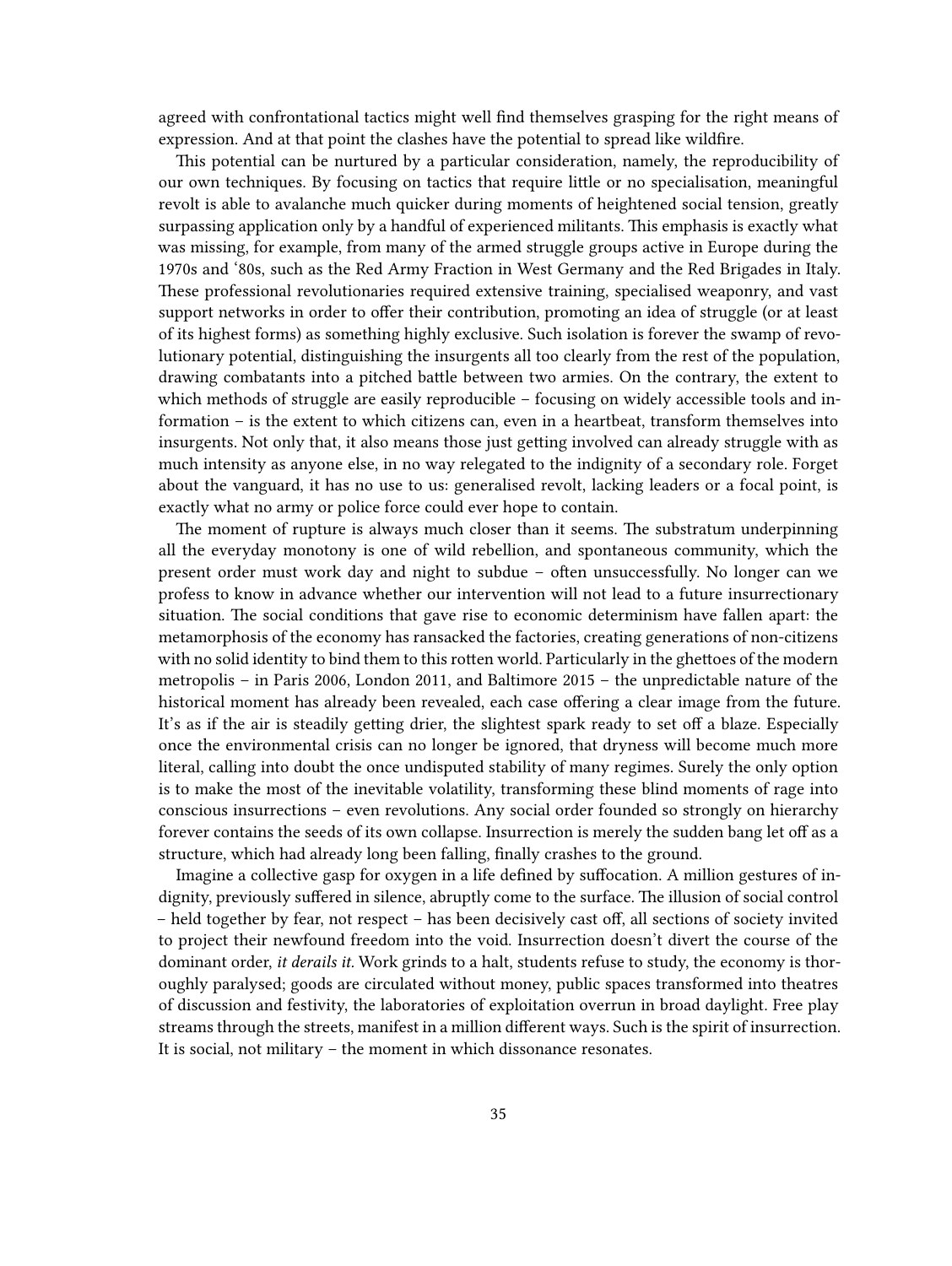The point of insurrection is to begin the revolutionary process in its full intensity, bypassing any notions of a transitional period. Such an event is clearly far more profound than any riot; nonetheless, it's also defined by the fact it stops short of bringing about an actual revolution, failing to hold down either the necessary time or space. The quantitative limits of the uprising, however, are no excuse to label it a failure: such an intense encounter is its own reward, wholly worthwhile even when taken in isolation. Not only that, insurrections nurture the potential for more ambitious experimentation, for ruptures that last. Even once the fires have gone out, what remains are forged affinities, honed skills, deepened perspectives. And the population at large has gotten a taste for freedom no queue at the polling booth can soon quell. This is a concrete idea of what it looks like to do serious damage to Leviathan, even if it isn't yet a deathblow. In the theme of insurrection, we forge beyond the revolutionary impasse.

There's a strong sense, of course, in which this topic – equal parts festivity and devastation – shouldn't be dressed up in too much poetry. Especially when true freedom is a novelty, there are many risks involved, risks that shouldn't be at all trivialised. But what also cannot be denied is that *every* path, including inaction, necessarily comes with its own hazards. There are no easy options here. No promises to escape the gravity of the situation. As if allowing things to continue like this would be the non-violent option? Such is the right of the dominant culture, to present itself as neutral, ambient, even as it ravages the fabric of life to its very core. It's not as if we chose to be born into such miserable conditions. Yet how we respond remains entirely down to us, an infinity of potential choices vibrating through every moment. The opportunity to live passionately lies open to us still – no authoritarian regime could ever take that away. As Bonanno once put it, "It is not a question of opposing horror with horror, tragedy with tragedy, death with death. It is a confrontation between joy and horror, joy and tragedy, joy and death."

#### <span id="page-35-0"></span>**The question of organisation**

How do we coordinate with one another, comrades and beyond, in order to transform society? The history of anarchism – especially its most revolutionary moments – is rich with examples of large, formal organisations that concentrated most or all aspects of the struggle within a single structure. These were organisations of synthesis, some of which still exist: they promote a specific political programme, hold periodic congresses to make unified decisions, and aim to serve as a mediator between power and the masses. However, it would be a big mistake for anarchists to place such an organisation – indeed, the route of formal organisation altogether – at the centre of revolutionary struggle today. At the very least, the option should be considered only in light of some major risks.

Consider, for one, the central tension of any anarchist organisation: the trade-off between size and horizontality. The larger an organisation becomes, the more hierarchy becomes necessary to maintain its basic functions – in other words, the more quantitatively successful the organisation, the less anarchist it can be. This is something no amount of conscious procedures, such as consensus decision-making or a rigid constitution, can successfully alleviate. As a matter of necessity, any organisation incorporating thousands, hundreds of thousands, or even millions of members can maintain direction and coherence only at the cost of extensive specialisation. In particular, those tasks that command the most influence – mediation, accounting, publicity – begin to stagnate in the hands of a few experts, either implicitly or explicitly. And what a sorry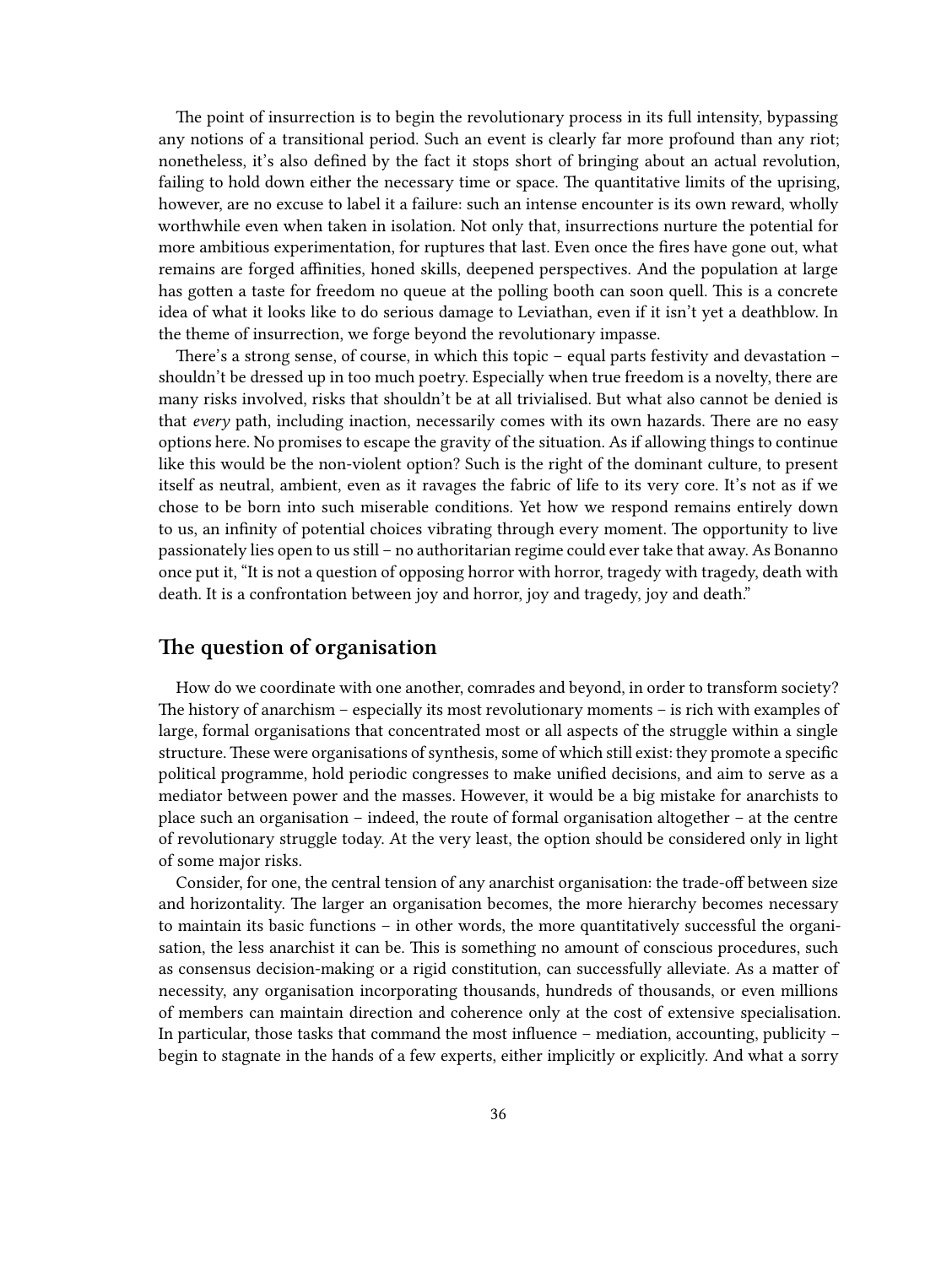outcome that offers: any large anarchist organisation soon becomes incapable of prefiguring the very world it's supposed to be building, the principle of nonhierarchical association relegated to a mere abstraction. If there's any doubt on this point, that can only be because the vast majority of anarchist organisations remain woefully small nowadays. An honest look at the towering bureaucracy of the CNT in Spain during *the 1930s* – the largest anarchist organisation there's ever been, incorporating a million and a half members – provides an unambiguous picture.

The link between formal organisation and hierarchy runs deeper yet: a second problem concerns external hierarchies rather than internal ones. Built into the logic of the organisation of synthesis is the hidden assumption that ordinary people are incapable of organising themselves. Society is split between the passive masses on the one hand, and the enlightened revolutionaries on the other; the role of revolutionaries cannot be to engage horizontally with the rest of the population, but instead to approach them from the point of view of recruitment or education, to make them one of us. All potential social realities are distilled into a single way of doing things, as if we alone hold the one true set of revolutionary aims and principles. Such a monolithic approach was never realistic, much less so today: honestly speaking, most people will *never* see the need to join our organisation, to stomach all the long meetings and tedious subculture. The 21st century has ushered in a human condition that's unfathomably complex, calling for a much richer diversity of organisational forms than the "one big union" model that worked so well in the past. That means opening ourselves up to a more pluralistic notion of struggle, one that abandons any notions of revolutionary primacy, especially that of the organisation of synthesis.

It isn't even as if what formal organisations lack in principle they make up for in pragmatism. Merely in terms of their capacity to actually engage in struggle, the organisation of synthesis has proven ineffective. Any structure of significant size must spend the bulk of its time and energy merely on maintaining itself, the task of physically confronting power always coming second. Meetings are now insufferably long, and the only viable collective decisions have become increasingly timid and legalistic, members always going for the lowest common denominator just so everyone can agree. Having succumbed to the quantitative game of putting recruitment before all else, reputation has become a prime virtue, and combative actions are normally condemned in the name of not upsetting public opinion. Compromise and conciliation are instead always favoured by the emerging bureaucracy, the rank and file of the organisation betrayed time and time again. Nor could it be any other way: with obvious leaders, headquarters, and membership lists, the threat of state repression is forever present, severely limiting the scope of militant activity. What you're left with, therefore, after funnelling so much time and effort into a grand synthesising effort, is a lumbering, introspective mass that can be used for little more than putting the brakes on real struggle.

With this critique in mind, some would respond that the risks posed by the organisation of synthesis are indeed a necessary evil. Perhaps this route offers us something quite indispensable, namely, the prospect of unity itself? The nation state towers over us more ominously than ever, its military, police force, and repressive technology contained within a single, cohesive structure. It might seem like folly not to build our own structure, rigid and undivided, to contend with power on its own terms – an organisation stronger and more unified than the state itself.

However, the problem with taking unity as an end it itself, rather than simply as a tool to be applied depending on the situation, is that it actively invites the concentration of power. Any structure that fancies itself to be building *the* new world in the shell of the old can only turn out to be a state in waiting. Remember that social hierarchy, besides being localised in certain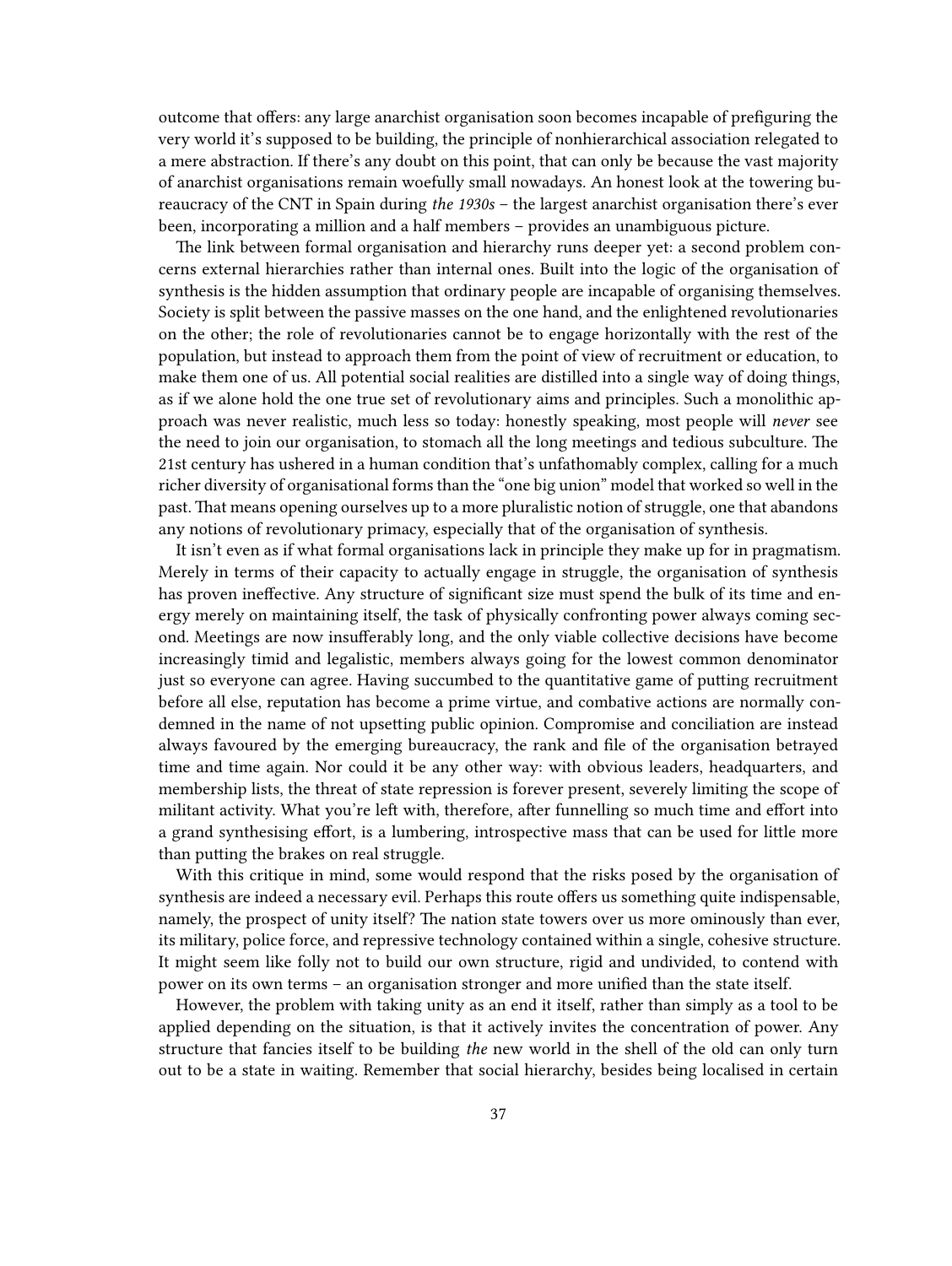physical objects, is also a state of mind; it's always seeking to revive itself, and nobody is immune to the threat, anarchists included. We need not repeat the painful lessons of the past: there's never been a large organisation of synthesis that hasn't also been stale and bureaucratic, even subtly authoritarian, functioning like a political party to the extent it grows in size, ultimately favouring to collaborate with power rather than destroy it. This is no attempt to denigrate some of the most inspiring moments of anarchist history, but we also need to learn some hard lessons; let's not forget the integration of the CNT into the government during the Spanish Civil War, to the extent that even an anarcho-syndicalist trade union ended up running its own forced labour camps.

Fortunately, though, this critique warrants no strategic compromise. In short, the quality of unity is essential only for those movements attempting to seize power rather than dismantle it. Amongst Marxists, liberals, and fascists alike, unity is *the* vital ingredient of their organising, the intention almost always being to assume the functions of the state in one sense or another. Without unity, the state is inconceivable; such a complex structure can only function properly when operating in a centralised way, forming a robust whole that maintains cohesion by relaying orders to the different parts. Any genuine shows of diversity are a threat to its integrity, because they undermine the singularity of the social body, lessening the capacity for a single will to be opposed upon it. But remember just how little applicability this framework has to our own desires: the point isn't to emulate the state, as if to treat it as a rival, but instead to destroy it. And for this project a fundamentally different logic is required.

Here's an idea: as far as effective libertarian struggle is concerned, a high degree of multiformity is the essential ingredient. There's much to be said for social movements that are messy and fragmented, even to the extent that you're not looking at a single movement any more, but many different ones with fuzzy lines between them. Building strong links between different fronts of the struggle is essential for encouraging one another to go further, yet the circulation of energies must also remain decentralised, diffuse, or else risk denying vigour to key areas of engagement. The repressive task undertaken by power – by the media, especially – will always be to sculpt us into a cohesive subject, something with discernible leaders and demands, which can thus be easily crushed or assimilated. This is why the struggle must always prize a diversity of tactics and perspectives, empowering all participants to fight on their own basis, and for their own reasons, yet nonetheless against a common enemy.

Multiform struggles are far too disjointed and unpredictable for the state to repress in a straightforward way, and also for the Left to co-opt. They're more inviting to newcomers as well, offering massive variation of potential involvement, allowing everyone to find their niche without compromising. And multiform struggles, finally, are much more effective at going on the offensive, given that the structures of domination are nowadays far too multifaceted and complex – quite devoid of any centre – for a monolithic approach to successfully unhinge. It would be far better to avoid the fatal error made both by formal organisations and armed struggle groups, namely, to engage with the state symmetrically, in a frontal assault, which is precisely where it will always be militarily superior.

Often we see a split between comrades as a disaster, but that depends entirely on your perspective: diversity is only a curse only when crammed into the stubborn rubric of a movement demanding unity*.* Remember that it's rarely the differences between us that cause conflict, but instead one's refusal to respect them. Such differences are inevitable, and we should be thankful, too, because disagreement is one of the surest signs of vitality, if not of freedom itself. Especially with the struggle for total liberation – defined, in part, by the plurality of its concerns – these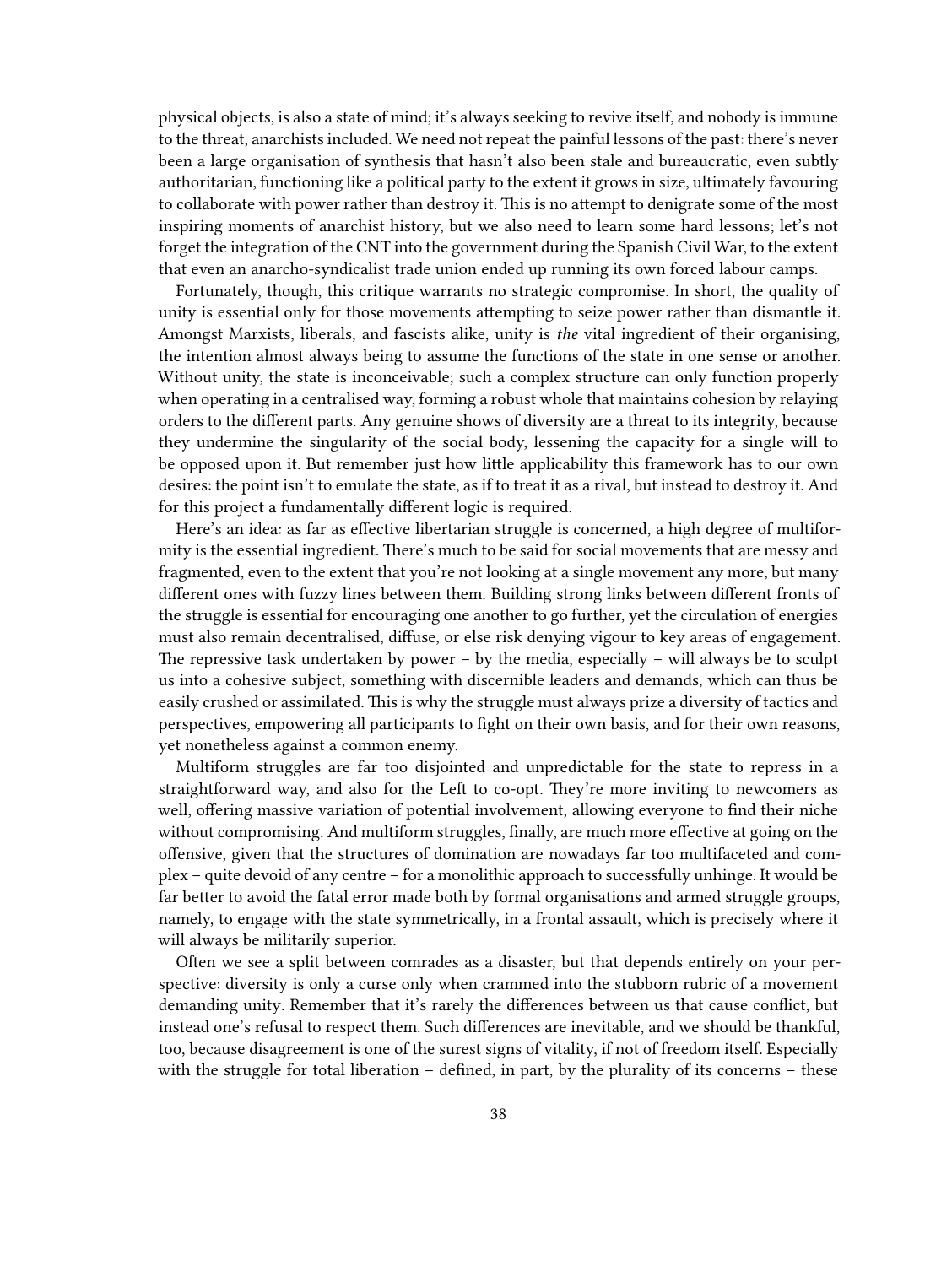unavoidable differences can only be a blessing. The challenge is merely to nurture disagreement respectfully, bearing in mind that, despite the divergent methods we employ, each of these is ultimately grounded in a shared need to dismantle social hierarchy altogether.

\* \* \*

This critique surely begs the question: if not formal organisation, what instead? For some time already, insurrectionary anarchists have been organising the attack mainly through small affinity groups, often incorporating around half a dozen (or fewer) comrades. Affinity here refers to reciprocal knowledge and mutual bonds of trust, as well as a shared project for intervening in society. Affinity groups are temporary and informal, incorporating no official members or branches, refusing to take numerical growth as a basic goal. One doesn't "join" an affinity group any more than you join a group of friends; the act of signing up to an organisation is done away with, including the largely symbolic notion of involvement it offers. Theoretical agreement is often a good starting point for building affinity, but the vital thing is to find those with whom one can combine long-term trajectories for practical engagement – an ongoing process in which discussion is only the first step.

By remaining small and tightly-knit, affinity groups remain unhindered by the cumbersome procedures that inevitably come with organising as a mass. They can respond to any situation with utmost rapidity, continually revising the plan in light of unexpected developments, melting away whenever faced with unfavourable odds. This fluid, informal terrain of struggle is also immensely difficult for law enforcement to map out and penetrate, especially when it comes to infiltration. A decentralised anatomy shouldn't discourage groups from coordinating with one another horizontally, fostering the broader networks of friendship and complicity necessary to undermine power on a large scale. The point is only that affinity groups remain fully autonomous, in no way bound to sacrifice spontaneity for the sake of cohesion, always waiting for the green light from some higher body prior to taking action. Perhaps this description sounds familiar: anonymous, flexible, and leaderless, such is exactly the informal composition utilised with great success by the ALF/ELF. The main difference is that insurrectionary struggle includes a broader range of activity, the question of how best to generalise revolt always taken into consideration.

In any case, large anarchist organisations are apparently a thing of the past, having disintegrated in unison with the workerist glue that once held them together. But that doesn't mean we're in the clear. There's still a very real risk of exactly the mindset underpinning the organisation of synthesis – the emphasis on uniformity and respectability, as well as the subtle mistrust of autonomous struggle – merely reinventing itself in whatever contemporary form, as it will always attempt to do. We saw exactly that manifest in the bureaucratic, centralising tendencies that stifled much of the energy of Occupy and Nuit Debout, as was particularly evident in the refusal amongst some to condone absolutely anything that hadn't first received permission from the general assembly. This insistence on sculpting a multiform population into a monolithic subject – in essence, the determination to lay down the law – is always lurking amongst movements with revolutionary potential. Perhaps it's no exaggeration to say that such an attitude, writ large, is exactly what devoured the initial beauty of the 1789 French Revolution, 1917 Russian Revolution, and 2011 Egyptian Revolution alike. Almost all previous revolutions were defined at first by a spontaneous, ungovernable outpouring of discontent; once that energy lost pace, however, it was gradually remoulded into representational forms – elections, negotiations, bureaucracy –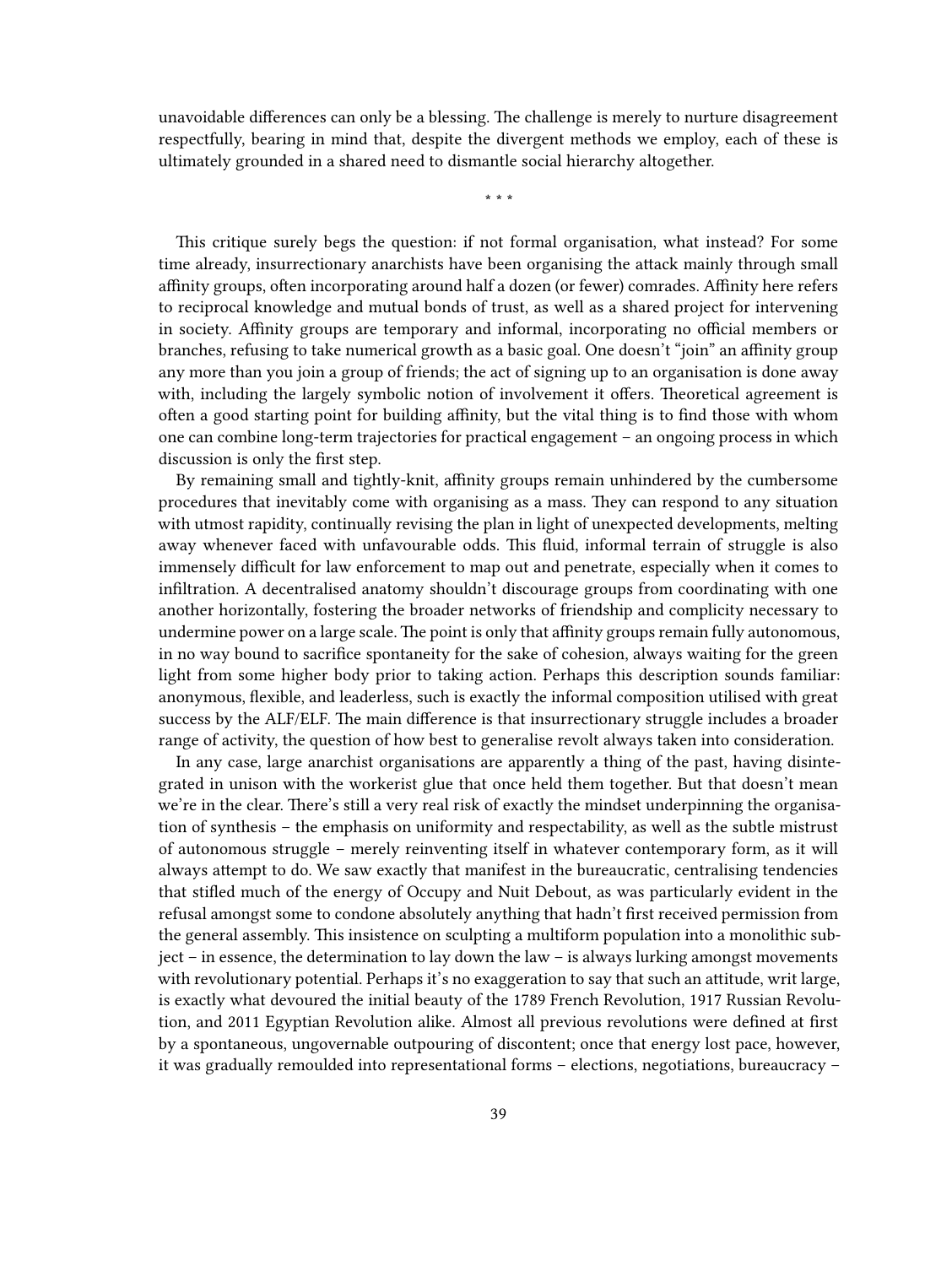and its original content decisively choked out. Between these two phases, the possibility of a revolution that gets to the root of dismantling power, rather than merely reshuffling it, depends on eliminating this second phase completely. In its place, the first must be extended towards encompassing the whole of everyday life. Informal organisation facilitates this outcome to the highest degree, precisely because it promotes a terrain of struggle that is *inconvertible* to the functions of state power.

In any case, nothing offered here amounts to a complete blueprint. This is not a programme! Comrades might well decide, according to their local circumstances, that some degree of formal organisation remains indispensable for tasks such as getting new people involved, planning aboveground events, and procuring resources. Which is to say, once again, that the conclusion offered here is only a minimal one: formal organisations cannot be considered the locus of revolutionary struggle altogether, as may have been the case in years gone by. They must instead be ready to adopt a more modest, supportive role, sticking to objectives both specific and temporary, remaining eager to take a step back or even disband entirely if needed. Rather than falling back on outdated formulas, tired and inflexible, total liberation means embracing the fullest multiformity, wild and ungovernable – the only kind of energy capable of bringing social hierarchy to ruin.

#### <span id="page-39-0"></span>**December '08**

*December 6, 2008, Athens.* For the neighbourhood of Exarcheia, it's a familiar scene. The central square is buzzing, interspersed with youths hanging out and travellers fraternising. They're surrounded by the usual bustle of cafes and bars, as well as crowded corner shops selling cheap beer. A few blocks away, riot cops stand guard, but only as they do every evening, marking out the border of this unruly neighbourhood. Such is how things start out, anyway, but it's not how they end. At around 9pm, something unusual happens, something that tears a hole in the very social fabric. Two cops start mouthing off at a group of kids on Tzavella Street, only to leave in their patrol car. They park round the corner, returning on foot. Now one of the cops pulls out his gun, firing a few bullets, striking young Alexis Grigoropoulos – a fifteen-year-old anarchist – in the heart. Alexis dies in the arms of his friends, if not instantly. It's a dizzying moment, the kind that doesn't seem real. And within seconds everything explodes.

Already inside the hour, fierce rioting erupts throughout Exarcheia. Then it spreads beyond the neighbourhood, permeating the city of Athens with lightning pace. In countless locations, banks are trashed, police stations laid to siege, luxury shops ransacked – even a shopping mall is burnt to the ground. Meanwhile, three universities are occupied, and idle revellers are quickly drawn into the fray. The news spreads fast, mainly between friends rather than the media, and already that night concurrent riots take place in dozens of cities across Greece. The next day, there are thousands on the streets in every corner of the country, the clashes continuing to multiply without interruption. Most expect things to calm down now, what with the weekend drawing to a close, but instead the very opposite happens. On Monday morning, students everywhere abandon their classes, and hundreds of schools and universities are occupied. In villages no one has heard of, there are scenes of twelve-year-olds defeating the police, reclaiming the streets from state occupation. Clearly there's something special in the air, causing the illusion of social control to dissipate. The Christmas tree in Syntagma Square, Athens, is torched and re-torched;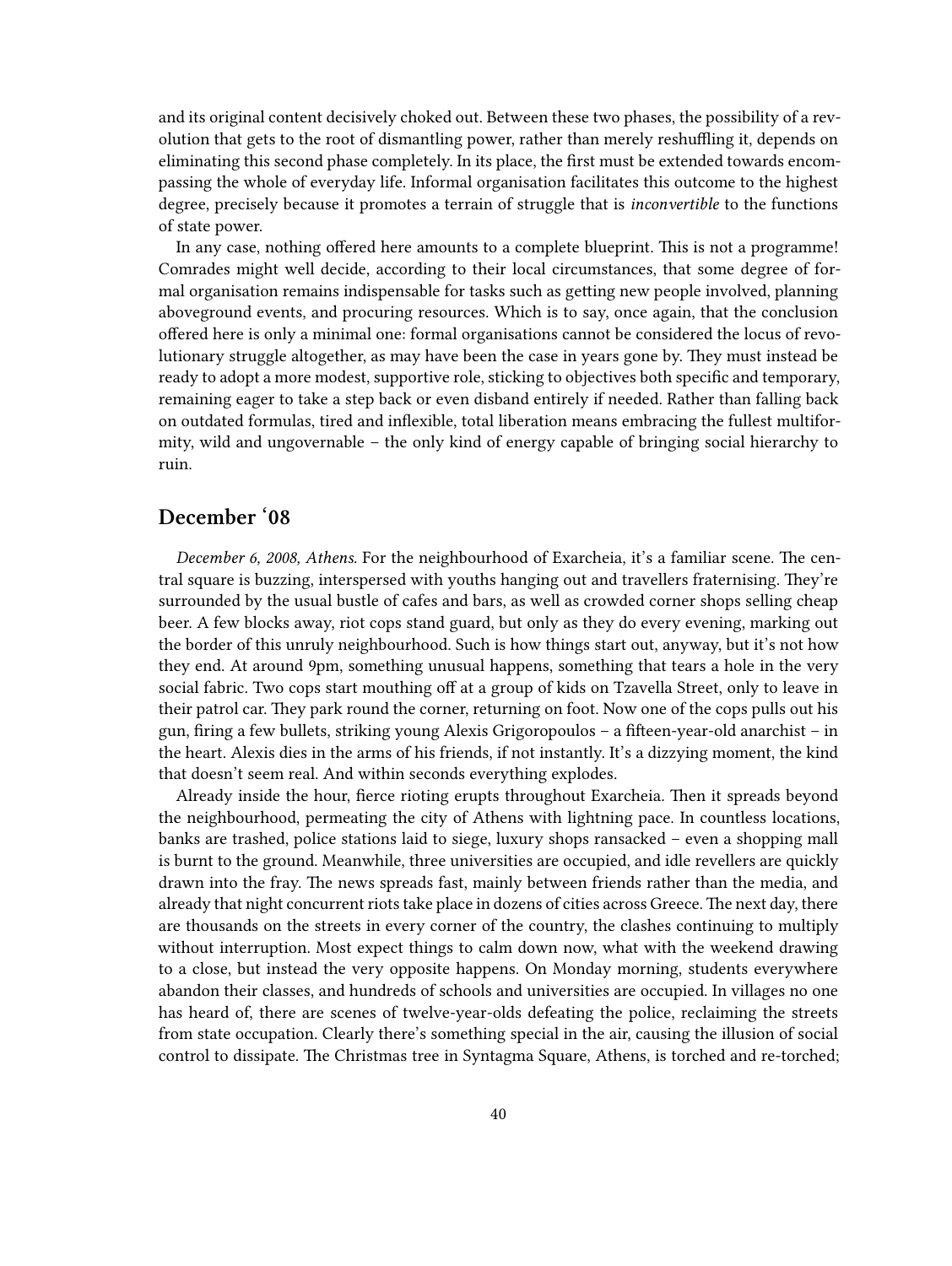in Zefyri, the Roma community attack a police station with their rifles; almost everywhere town halls are occupied amidst a backdrop of looted supermarkets. Even the state-owned broadcasting studios are invaded, with protestors interrupting an announcement by the prime minister on live television. They display a banner that reads simply "stop watching, get out into the streets." But they were merely pointing out the obvious. Only towards the end of the month does normality begin to return, and cautiously at that.

A lot could be said about December '08, but perhaps the most remarkable thing wasn't its duration, but instead how profoundly it broke down social barriers. This wasn't just another flurry of anarchist riots, but instead a moment in which the revolutionary spirit resonated unmistakably across the population. Students, workers, migrants, and the unemployed all offered unique contributions, their involvement vastly exceeding what anyone could have expected. Methods that for years had been exclusive to anarchists – attacks against power, horizontal organisation, the refusal of demands – suddenly became mainstream, blurring the boundaries between the insurgents and the population at large. And that, in essence, is the meaning of insurrection: *anarchy beyond the anarchists*.

Such an outcome was no accident. It was instead made possible only by years of considered participation in the struggle, laying the groundwork for revolt to generalise. One of the most visible features of the Greek anarchist movement had always been an emphasis on attack, which communicated reproducible tactics to the rest of the population that could easily be utilised en masse in the future. Had the years of struggle prior to 2008 been defined by timid, legalistic protest, it's likely the death of Alexis would have been met with more of the same. Yet by defying the submissive logic of the Left, and proving that meaningful resistance is *always* possible, the outcome was that an insurrectionary storm had already since been brewing, merely waiting for the right moment to smash the floodgates of the anarchist milieu. Not only that, these years of combative engagement served to prepare the anarchists themselves at least as much as anyone else. It's no small matter that only through acting do you learn how to act, developing the skills and affinity necessary to proceed further, maximising your potential to intervene effectively in the unpredictable moments of turbulence forever on the horizon. This is the kind of knowledge that cannot be taught in any book. And yet without it the insurrection in Greece would have been impossible.

Another thing to note about December '08 was its informal, leaderless composition. Had the anarchist movement in Greece been unified within a single structure, with comrades always seeking to reach widespread consensus before taking action, there's no way the insurrection would have happened. It's only because various affinity groups were forever ready to take the initiative – immediately kicking off the riots with a high degree of intensity, and occupying the universities so everyone could gather – that the rage felt at the murder of Alexis wasn't simply internalised. Moreover, had the insurrection held a single programme or a unified set of objectives, the state would have had an easy time repressing it, knowing exactly where to mass its forces. It was precisely because the insurrection was so brilliantly multiform – expressing a vast diversity of tactics and participants, whilst remaining grounded in a shared desire to fight the system altogether – that it proved impossible to contain.

But there were also key limitations to the insurrection, blockages which need clearing for next time. In particular, it has often been said that December '08 wasn't brought down by external forces, but instead by its failure to provide an alternative to what it was fighting. Throughout the month, the authorities had no chance of clearing the insurgents off the streets, at least not by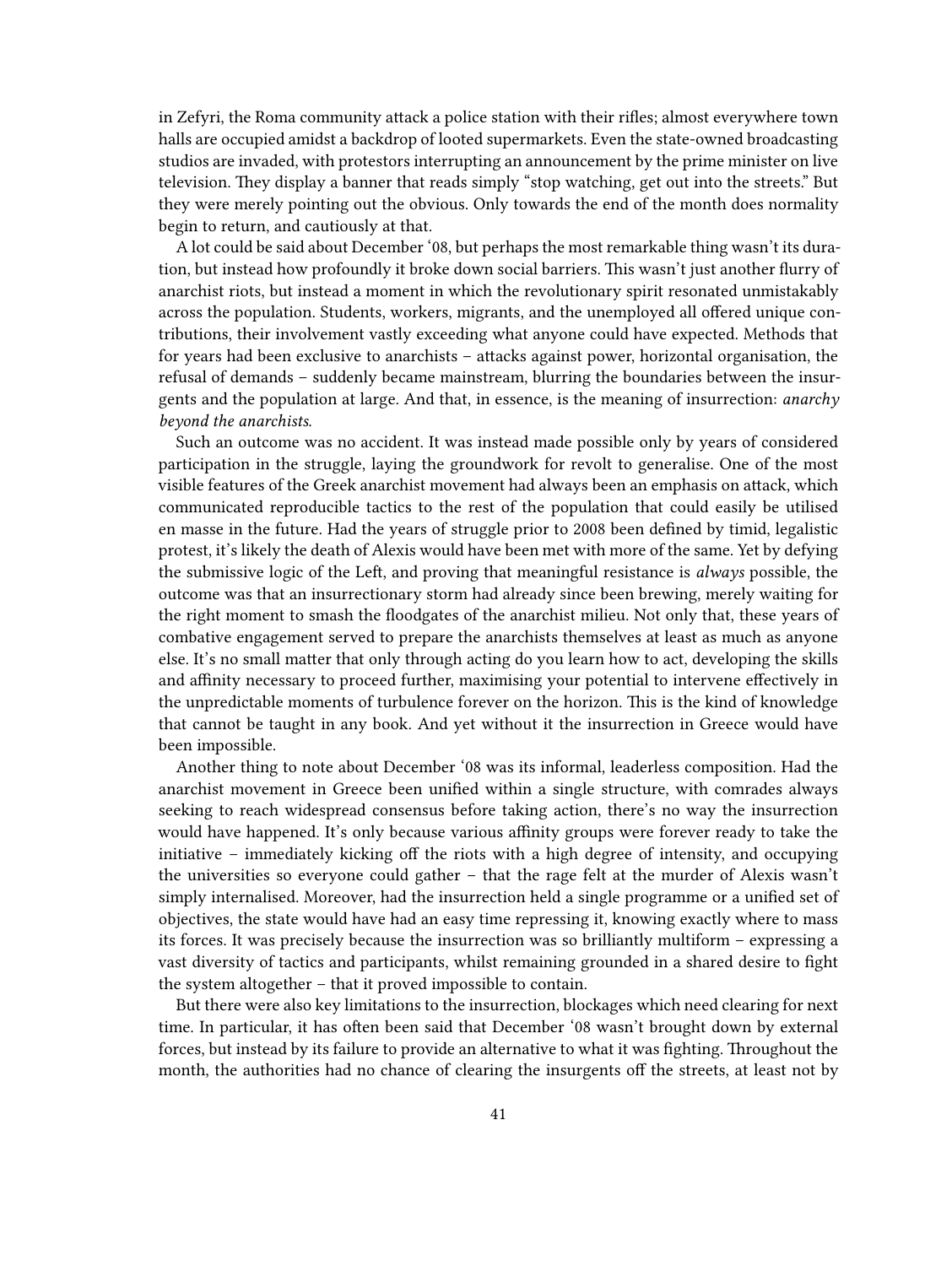force. The modern Greek state has always been pretty weak, and here it was in a critical condition, as if ready to collapse. The police, who at times ran out of tear gas, had been vanquished. And the government was too afraid to call in the army, quite aware of the rumours of mass defection. In this moment, *revolution was literally possible*. Yet for some reason the population didn't go further. By the time Christmas came round, everyone was exhausted from weeks of fighting, and with all the banks already gutted, it was unclear what should happen next. Once the rage began to subside, therefore, the demonstrations stopped and the occupations were abandoned, even though everyone knew what they had set out to destroy would soon recuperate. Clearly it wasn't a matter of desire, but instead of imagination: the uprising had bridged the gap between riot and insurrection, but not between insurrection and revolution. Nor should we really be surprised. Perhaps we no longer know what a revolution would even look like.

This isn't the only time in recent memory a major insurrection in the Global North stopped short of its revolutionary ambitions. Something similar happened, for example, in France with May '68, when weeks of comparably intense rioting more or less simply fizzled out. Student uprisings, workplace occupations, and the largest wildcat strike in French history had led to the decisive breakdown of normality. With the threat of anarchy in the air, and key government buildings at risk of being stormed, the president Charles de Gaulle suddenly left the country, apparently to secure the loyalty of crucial sections of the military. He returned some hours later, taking to the radio to warn the country of absolute paralysis – indeed, of civil war. Which was a strikingly honest admission! And yet, for many, it was also the obvious turning point. Already for weeks the clashes had thundered on, but they couldn't continue on that plane forever; either they would progress to the level of something more revolutionary, or else merely run out of steam. It was, of course, the latter that happened. But what a curious situation: even though revolution seemed genuinely possible, somehow the people didn't go further, as if they had been met with an invisible barrier. Speaking of which: déjà vu, anyone? Apparently the very same barrier has been rediscovered by the gilets jaunes, this time half a century later.

In France, as in Greece, you could say the population had arrived at a revolutionary precipice: the point of no return, beyond which nothing would be the same again. To take that step, smashing all the miserable certainties of this world, is surely the stuff of our wildest dreams. Yet to do so within the current conditions is impossible, because destroying the system we depend upon so heavily in material terms – for food, energy, accommodation, and so on – would be mass suicide, plain and simple. The embarrassing fact is that, by and large, we don't yet know how to feed ourselves without capitalism (even skipping and shoplifting confirm a relationship of dependence). Which is a massive problem, given that people will always choose government over starvation, even if they know it's just the lesser of two evils. As such, until we successfully combine fighting *and* living in a reproducible way, all talk of revolution will forever remain pure theory.

Compare these insurrections with Catalonia, 1936 – the best known example of anarchist revolution. It would be easy to understand the event as having occurred in a day or two, at the moment in which the workers defeated the fascist coup and seized the means of production. Yet such a simplistic perspective risks obscuring the vital years of struggle that took place throughout the preceding decades. This included a number of important insurrections, each of which brought the population at large closer to the possibility of permanent rupture. But the anarchist movement also had a more constructive side, taking years to develop the vital elements of a concrete social alternative, or what Bookchin described in *The Spanish Anarchists* (2001) as a "countersociety." This aspect of the movement was characterised, for example, by the importance of various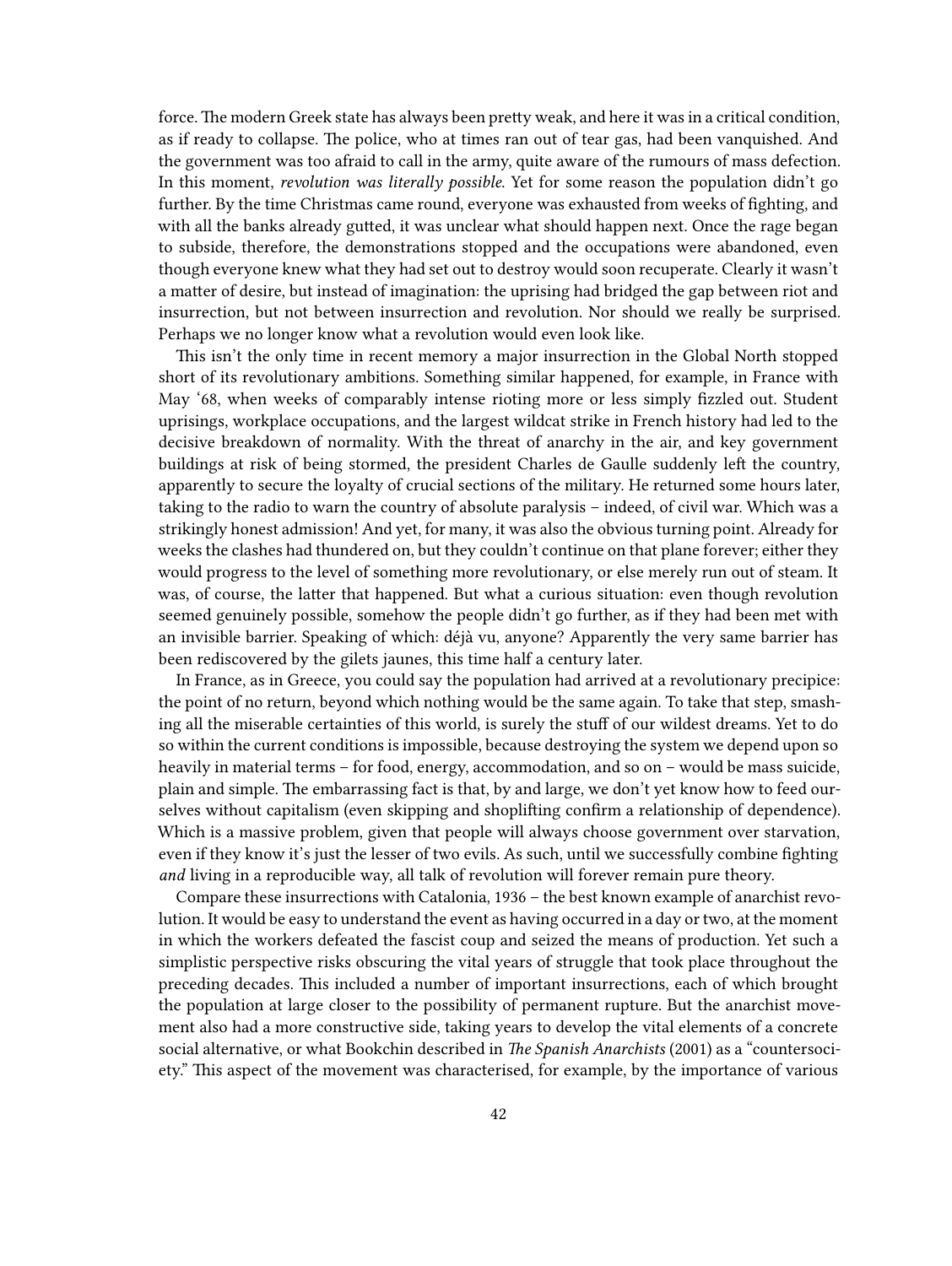social centres – mainly run by the syndicalist unions – that were used as bases to hold meetings, run workshops, and disseminate literature. Children were educated at self-organised libertarian schools, outside of control by church and state; nor were they baptised or registered for birth certificates, just as their parents refused to enter into legal marriages. Money wasn't particularly useful here, either, with the fabric of this countersociety being held together mainly by bonds of affinity and mutual aid. One of the things that made the Spanish anarchist movement successful, therefore, is that it had already constructed its own world, fostering the experiences necessary for people to trust in their own abilities. It meant that, when the big day arrived, the anarchists were quite capable of seizing the opportunity, having convinced a critical mass of the population that the risks associated with revolution were lesser than those of keeping things the same.

There's a great deal of futility that comes with applying insurrectionary methods to the exclusion of other forms of struggle. A great deal of miscomprehension, too, because insurrectionary anarchism was never supposed to offer a complete ideology or blueprint for the future, only an ongoing practice aimed at dismantling the most concrete aspects of power – specifically, the state and capital. It can be combined with more substantive political visions, and indeed it must, if it's going to work. As long as revolution means not only the end of the current order, but also of everyone else along with it, you can be sure it's not going to happen. Insurrection, maybe, but never revolution. Insurrection is easier, because it doesn't warrant spending so much time on constructive efforts. But to honestly expect the population to go beyond a few weeks of rage and part ways with the system decisively – *to expect parliament not to be rebuilt even after it's been burnt down* – you need to think about offering an alternative. Not necessarily an alternative system, and certainly nothing uniform, but still *something*. Some kind of assurance revolution won't be the death of us.

This touches on an important point, both for life and revolution: in order to advance within any given situation, it's always necessary to balance creation with destruction. Regaining a revolutionary perspective means initiating the attack in conjunction with building working models of anarchy, both of them already now. Because there's no destroying something you're physically incapable of living without: "Those who pretend to split material autonomy from the sabotage of the imperial machine show that they want neither" (*Call*, 2003). Insurrection is vital, given that it opens up the time and space necessary to pose questions with any meaning. But what of the positive content – indeed, *the new worlds* – with which to sculpt our answers?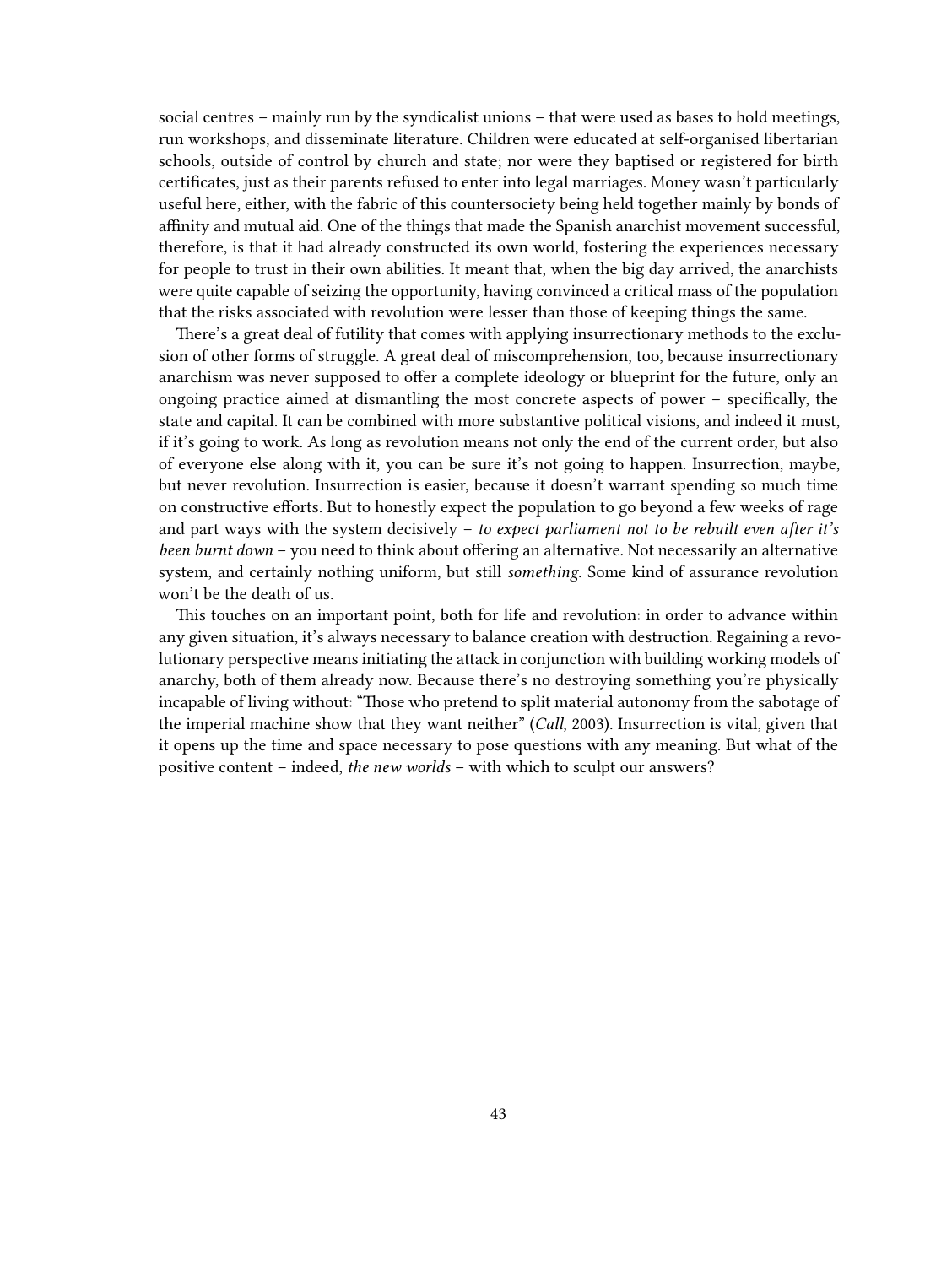### <span id="page-43-0"></span>**6: Autonomous zones**

#### <span id="page-43-1"></span>**Revolution in the real world**

Perhaps the most influential argument levelled against anarchism is that it just isn't realistic. Even amongst those who feel an idealistic attraction towards the prospect of a nonhierarchical society, it can be difficult to square this vision with the real world. After all, we're not on the cusp of a revolution: there are few countries in the world today (if any) with anarchist movements capable of becoming mainstream any time soon. Can we really be sure that revolution is going to be happen in our lifetimes? What if it were *never* to happen? It's worth asking… Of course, many of us feel the imminent potential for widespread or even global upheaval, especially when we're young. As we grow older, though, we often shed that youthful optimism, perhaps becoming disillusioned, burnt out even. This is no doubt a big problem. And yet it's entirely avoidable.

Maybe we've been tricked into looking at it the wrong way, approaching the issue exactly as the statists do. If the goal of your programme is to assume control of the state, its success will be determined by its degree of implementation nationwide. Most people tend to think of anarchism, too, as a project that sticks to national boundaries; on this level, it can be dismissed as unrealistic, given that it's far from being the most popular movement in most countries. Yet such logic is really of little use to us. Anarchy isn't just another option – along with socialism, liberalism, conservatism, and fascism – on the menu of authoritarian ideologies. Statists might be our enemies, but they're not our rivals: *we don't want what they want*. That means evaluating our own prospects in a completely different light, one that refuses to play the same all or nothing game focused around achieving national hegemony. In short, anarchy – *real anarchy –* is achieved within any territory, no matter how big or small, in which the authority of state and capital has been deemed null and void. We don't need to wait for the revolution to realise our dreams; we need only take the necessary practical steps, establishing our lives outside the grip of centralised control.

Looking at it this way, the uncompromising nature of anarchism is soon redeemed by the fact that – on the level of quality, not quantity – it can be implemented in full even within the current historical context. A perceived lack of widespread support is no excuse for inaction: instead of waiting on large numbers to begin living wild and free, all we need is a bit of determination. And without taking that chance, no less, we risk relegating anarchy to the realm of abstraction, never to actually *experience* what we're fighting for. Hakim Bey provides some solid inspiration:

Are we who live in the present doomed never to experience autonomy, never to stand for one moment on a bit of land ruled only by freedom? Are we reduced either to nostalgia for the past or nostalgia for the future? […] To say that 'I will not be free till all humans (or all sentient creatures) are free' is to simply cave in to a kind of nirvana-stupor, to abdicate our humanity, to define ourselves as losers. (*Temporary Autonomous Zone*, 1991)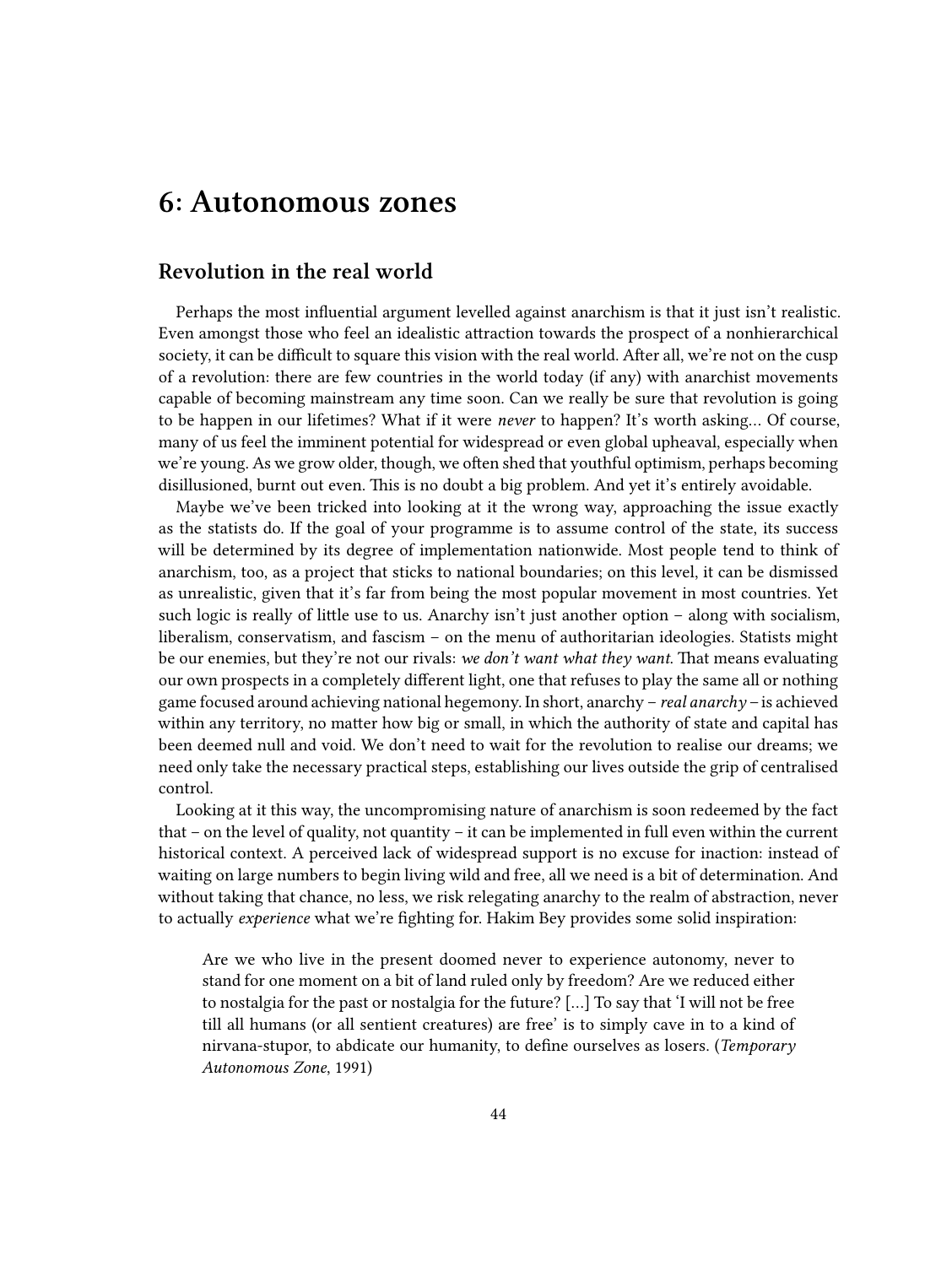The beauty of an autonomous zone is that it opens up a rupture that lasts, already encompassing the whole of everyday life. Potential candidates include squats, occupied universities, protest camps, wildcat strikes, communal gardens, free parties, travellers' sites, and even rainbow gatherings. Familiar examples include the territory of the Zapatistas and the MOVE communes in Philadelphia. Or you could think of Freetown Christiana in Copenhagen, at least before it made the gradual push towards legalisation. The Kurdish territory of Rojava, former Syria, should be added to the list, depending on whether one agrees the state and capital have actually been dismantled there. Moreover, some of the largest autonomous zones around today are the least overtly political; this includes the Zomia of Southeast Asia, as well as many interior regions of sub-Saharan Africa, which managed to escape subjugation of the years despite incorporating millions of inhabitants. Similarly, any non-civilised tribes still scattered around the globe inhabit autonomous zones, even if their communities fall within the theoretical boundaries of whichever nation state. All untamed areas of wilderness are last examples.

In Europe, perhaps the largest recent example of an autonomous zone was the ZAD (zone à défendre) of Notre-Dame-des-Landes. This started out in 2009 as a single-issue campaign, with the illegal occupation of the land – approximately 2,000 hectares of it, 14km across at its widest point – being applied merely as a means of blocking the construction of an airport outside of Nantes, France. Yet what was once a tactic soon became an end in itself: within that vast, lawless zone, a large number of rural communes were set up, each of them utilising the opportunity to experiment with genuinely autonomous ways of living. The authority of French law was made meaningless there, and private property was squatted out of existence; strictly speaking, the ZAD, which had been lovingly described by one local politician as "a territory lost to the Republic," couldn't even be referred to as a part of France any more. Perhaps this project – defined not only by its audacious victories against state invasion, but in equal parts by its abundant vegetable plots, medicinal herb gardens, numerous bakeries, and pirate radio station – even embodied the intensity of anarchist revolution, only realised for now on a smaller scale. At the beginning of 2018, the Macron regime finally announced it would scrap its plans to develop the area, admitting defeat to the land defenders; yet the ZADists decided to stay, airport or no airport. Compared with an ambiguous tradition of eco-defence campaigns, in which most victories merely return us back to square one, the ZAD offers a clear idea of what taking a step forward in the struggle against power could look like.

Back to the theme of total liberation, autonomous zones can be used to demonstrate that even the most uncompromising of visions is hardly utopian. There's no need to feel overwhelmed by the breadth of what we're fighting, stressing over which issues to prioritise: any successful autonomous zone opens up the time and space necessary to call *everything* into question. Especially with more rural projects, we can overcome our alienation from one another in combination with overcoming our alienation from the land. Along with opening up the possibility of experimenting with vegan horticulture outside of a capitalist context. The best insights of anti-speciesism, deep ecology, and social ecology – far from being relegated to the confines of pure theory – are invited to bloom in combination with one another, already fully manifest in the real world. In other words, there's no need to swallow the association between realism and compromise. We only need to start off more modestly.

What if, hypothetically, you could see into the future, and discovered that the revolution was never to occur? Would the struggle still be worth it? The realisation of autonomous zones offers one good reason to know that it would. Our prospects are not so bleak that, only after generations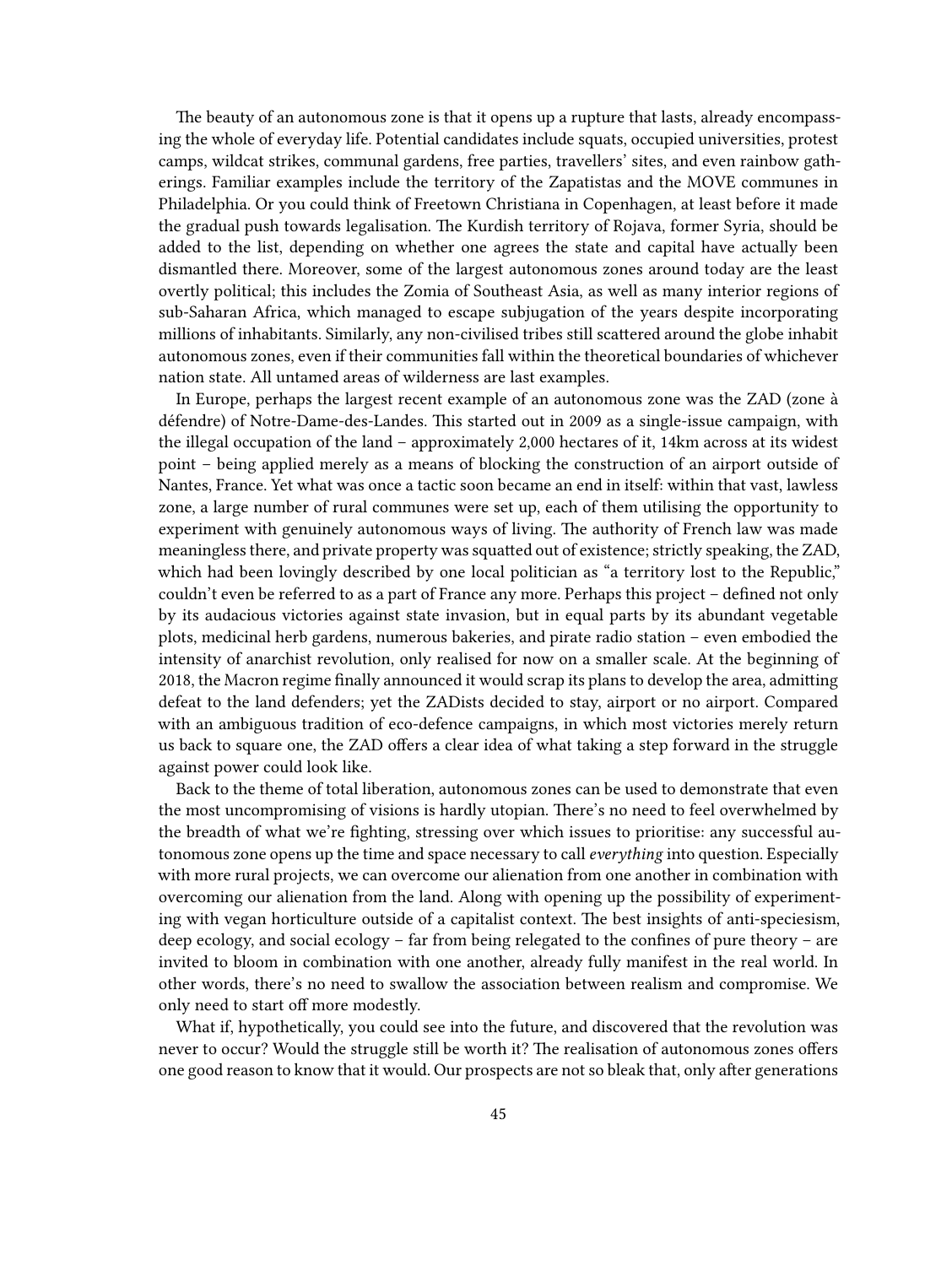of thankless sacrifice, perhaps the earthlings of some prophesied age will finally be free. The joy of insurrection – which, in essence, is surely but the joy of unflinching defiance – must permeate everything we do. The desired quantity might escape us for the time being, but the necessary quality can be realised now, before revolution – before insurrection, even. All in all, then, we have at least one method for taking the struggle forward: inhabit territories, outside and against the system, whilst striving to dismantle all hierarchies within them. That's no complete strategy, but it certainly offers a solid foothold.

#### <span id="page-45-0"></span>**Zones of resistance**

At a glance, it might seem as if a tension is arising here. Whilst insurrectionary methods attack power, perhaps autonomous zones attempt instead to slip away, seeking inner peace in a world defined by catastrophe. This is exactly the idea you get with Hakim Bey, for instance, whose autonomous zones are defined by their insistence on disbanding rather than risk confronting the state. It goes without saying that leaving Leviathan to it as it decimates the planet isn't an option for most of us; thankfully, though, such defeatism isn't an inherent feature of autonomous zones altogether. On the contrary, such experiments, aside from offering essential places of immediate refuge, are just as indispensable for going on the offensive.

Opening up an autonomous space sets a rallying point for comrades to find each other, share resources, and combine projects, all of which is vital for launching the attack. Rather than dispersing ourselves amidst the social terrain, there's much to be said for focusing our efforts within strategic locations, thereby increasing our chances of having a tangible impact. It's no coincidence, for example, that the Italian anarchist movement of the 1970s and '80s was defined not only by its formulation of the insurrectionary tendency, but also by its vast network of squatted social centres. Moreover, the anarchist movements of Chile and Greece – amongst the strongest worldwide at the moment – are distinctly grounded in certain rebellious neighbourhoods. The Exarcheia quarter of Athens is itself something of an autonomous zone; it's a no-go area for the police, and in general maintains an atmosphere of intolerance towards the projects of state and capital. The ongoing emphasis on insurrection in Athens would be unthinkable without it, and the same can be said of Villa Francia in Santiago. Especially once a resistance movement really starts to pick up the pace, it soon becomes clear that its ambitions can only advance as far as its material base supports. Here we can think of the separatist movements in Ireland, Kurdistan, and the Basque Country as important examples.

No less, the mere existence of an autonomous zone is enough to do real damage to the state, relinquishing its control over a territory. Yet this will only be the case insofar as its inhabitants refuse to seek permission in the process of seceding. The prospect of legalising a commune warrants utmost caution: the price of avoiding physical confrontation here is not, as with Bey's zones, invisibility, but instead *indistinctiveness* from the system as a whole. Whether temporary or permanent, what makes a zone autonomous is the fact it escapes the authority of the state – that is, refuses to recognise its servants or laws. Strictly speaking, inhabiting such a zone isn't a matter of committing crime, which implies breaking laws to which you're ultimately subject, but instead of extricating yourself from the legal framework altogether. The offer of legalisation might sound like a victory, but this is only one of power's most cynical tactics: a few minor concessions will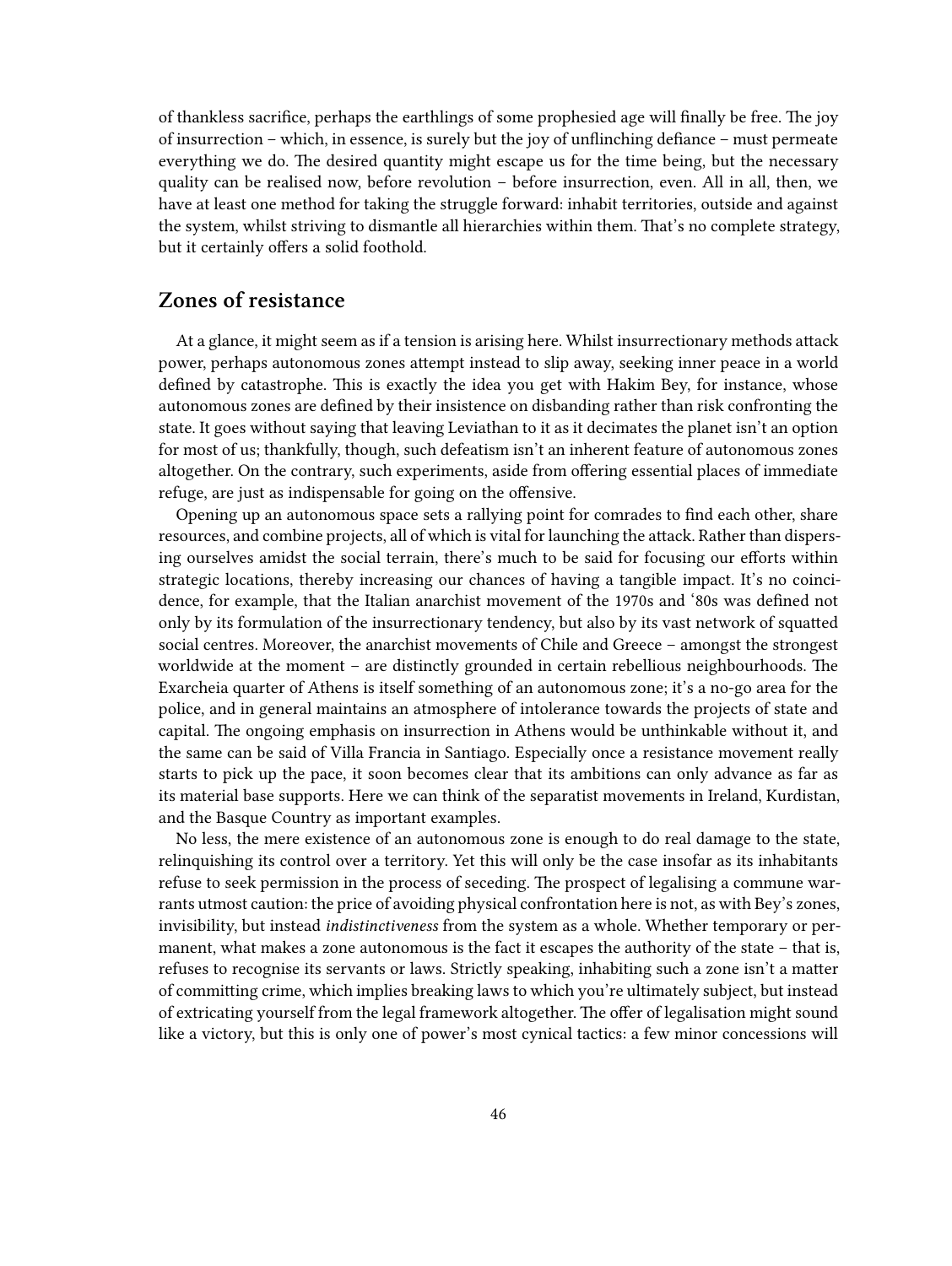be granted, but these are ultimately a small price to pay for subsuming our lives back into the economy, transferring real struggle into something symbolic.

During the early '80s, for instance, the squatting movement in Berlin was one of the strongest in the world, yet the spearhead of the state's repressive campaign wasn't brute force, but integration. Many squats were invited to become legal – to submit to the rule of law and market – which split their interests from the rest of the movement. That deprived the more combative ones of the solidarity needed to successfully resist evictions, and they soon found themselves getting picked off one by one. Had none of the squats decided to legalise, however, the state may well have been forced to capitulate in the face of such an uncompromising movement.

With this in mind, an obvious worry arises: it might seem ridiculous to take a stand against the might of the modern nation state, particularly in a more or less symmetrical conflict. But the picture isn't quite that simple. In much of the Global North, at least, the liberal paradigm compels the state to play by certain rules when repressing dissent, and that offers us a fair degree of leeway. The repressive forces always prefer, for example, to engage with riot police rather than the army, "nonlethal" methods rather than just going in and killing everyone. That owes not, of course, to any heightened sense of benevolence on the part of our dear rulers, but instead to their need to destroy otherness in a way that avoids exacerbating social tensions even more. You might say that, following the death of God, the state is on its last legs; rather than clinging to the pretence of enacting the divine will, it has reinvented itself in secular form, claiming instead to represent the will of the people. This leaves power forever at pains to maintain a democratic veneer, with which it attempts to conceal its ugliest, most volatile of secrets: the fact that liberalism is just another form of authoritarianism. It would indeed be a damning realisation that, beyond being expected to play out the most miserable of lives, even those attempting to peacefully defect will forever be sought out and crushed, dragged by their hair back into the embrace of this cage-society. Any successful autonomous zone damages the territorial integrity of the state, which is why it would never be tolerated willingly; when met with fierce resistance, however, a regime might well be forced to hold back, facing a greater risk of destabilisation by committing the violence necessary for an eviction.

This is no fairytale: in 2016, one French government minister admitted that, for fear of a localised civil war breaking out, there would be no new attempt to evict the ZAD of Notre-Damedes-Landes. Which just goes to show, rather than whining about the contradictions inherent in liberal democracy, we could instead be taking advantage. Either we'll make the most of the state's softened capacities to strike, or else provoke it into revealing its true nature. In both scenarios, there's something to be gained.

Having said that, not everyone wants to live behind a barricade forever – also something important to consider. It's a funny thing that possibly the single biggest factor killing participation in the struggle isn't repression, *but parenthood*. Either that, or at least the need to find a bit of safety or stability, which everyone needs once in a while. These issues need to be addressed if we're going to extend the possibility of autonomous living beyond the easy grasp of those in their twenties. It's often forgotten that, besides increasing our capacities as militants, revolutionising the struggle means broadening out meaningful involvement in ways that allow much greater numbers to participate. The case for illegality, whilst indispensable, cannot dictate a uniform approach: as always, a diversity of tactics is necessary to surge forward. The essential ingredient is merely that legal and illegal projects maintain strong ties with one another, thereby providing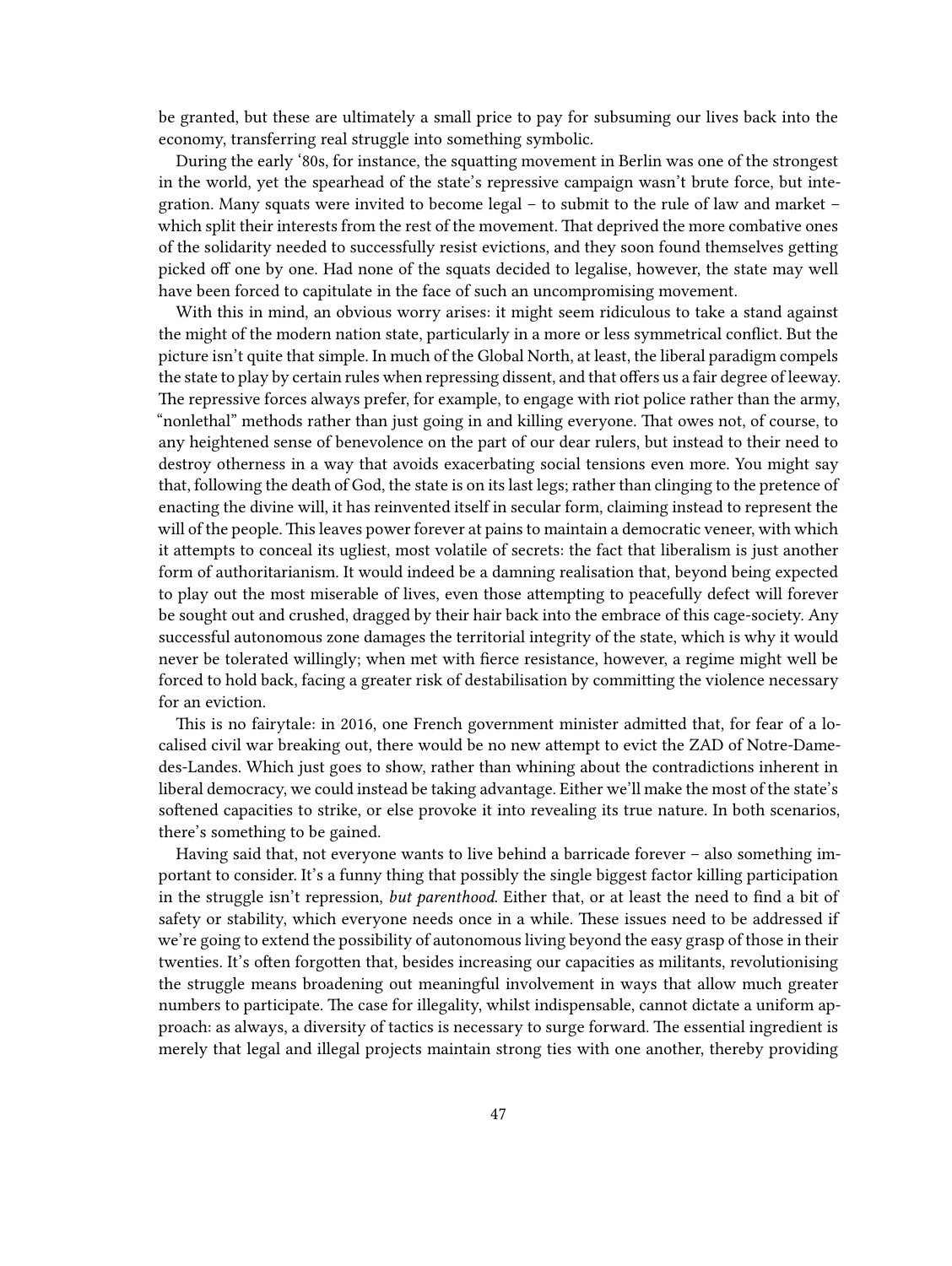communes on the front-line with the support needed to go further, all the while maximising the level of involvement achieved by safer options.

To return to the main point, the ZAD of Notre-Dame-des-Landes should be visited one last time: In April 2018, the Macron regime committed 2,500 gendarmes, backed up by tanks and drones, to its latest attempt to crush this unruly project. That was a striking thing, because the plans to build an airport there had already been abandoned, yet this time the invading force was more than twice as large as during Operation Cesar – the attempt that failed during 2012. Apparently this chapter of the ZAD had been deemed all the more dangerous in the lack of a single-issue to limit its scope. The failure of a flagship project is, no doubt, a headache for any government; something immensely worse, however, is a practical method – indefinitely reproducible – for destituting its rule altogether. Zadification proceeds as such: occupy a locale with potential; promote material self-sufficiency; defend like hell if attacked; reoccupy if evicted. The ZAD shouldn't be idealised, as if it offers some pristine utopia. But what cannot be denied is something quite simple, something that makes all the difference: *it works…* Contrary to popular wisdom, there's nothing inevitable about the system of death. Defection is always possible! And such a window of opportunity is something any state must set out to mercilessly destroy, lest it risk its very foundations – both material and ideological – being seriously undermined. As of yet, though, our enemy has surely failed: whilst the mother-ZAD is, after almost a full decade of flagrant autonomy, nowadays mired in the drab business of legalisation, as many as fifteen additional ZADs have sprung up around France since the first was established.

It was previously said that we might no longer know what a revolution would look like, and this problem continues to define our era. Given an age in which power has no centre, there's reason to quit holding out on that coveted grand soirée in which the world is remade in a day or two. Perhaps revolution is less a definitive event, and more an ongoing process – something with obvious peaks and troughs, for sure, yet without a clear beginning or end. By promoting the multiplication and expansion of autonomous zones, we're granted a tangible means of furthering that process, and also of measuring our success. In order to make anarchy viable on a large scale, we need to start off more modestly, immediately infusing the terrain with practical, accessible alternatives to Leviathan. Only by living autonomously now do we develop the skills, experiences, and affinity necessary to proceed further. Waiting only teaches waiting; in living one learns to live.

There can be no distinction between construction and destruction here: by ceding a territory from the state, *you're going on the offensive*. Every autonomous zone undermines the normality of total control, revealing the state for the military occupation it really is. Fighting communes tear holes in the social fabric, eking out further space in which we can finally breathe, inviting the rest of the population to take a stand. In particular, it's difficult to imagine the possibility of larger autonomous zones – *autonomous regions –* as being possible except off the back of insurrection. The moment of upheaval temporarily dislodges power's grip on a region; the construction of autonomous lifeways within it makes the rupture permanent. Starting off more modestly, and becoming as ambitious as the situation allows, there might well come a day – a day we surely still feel in our hearts – in which the insurrections and revolutions will have become indistinguishable.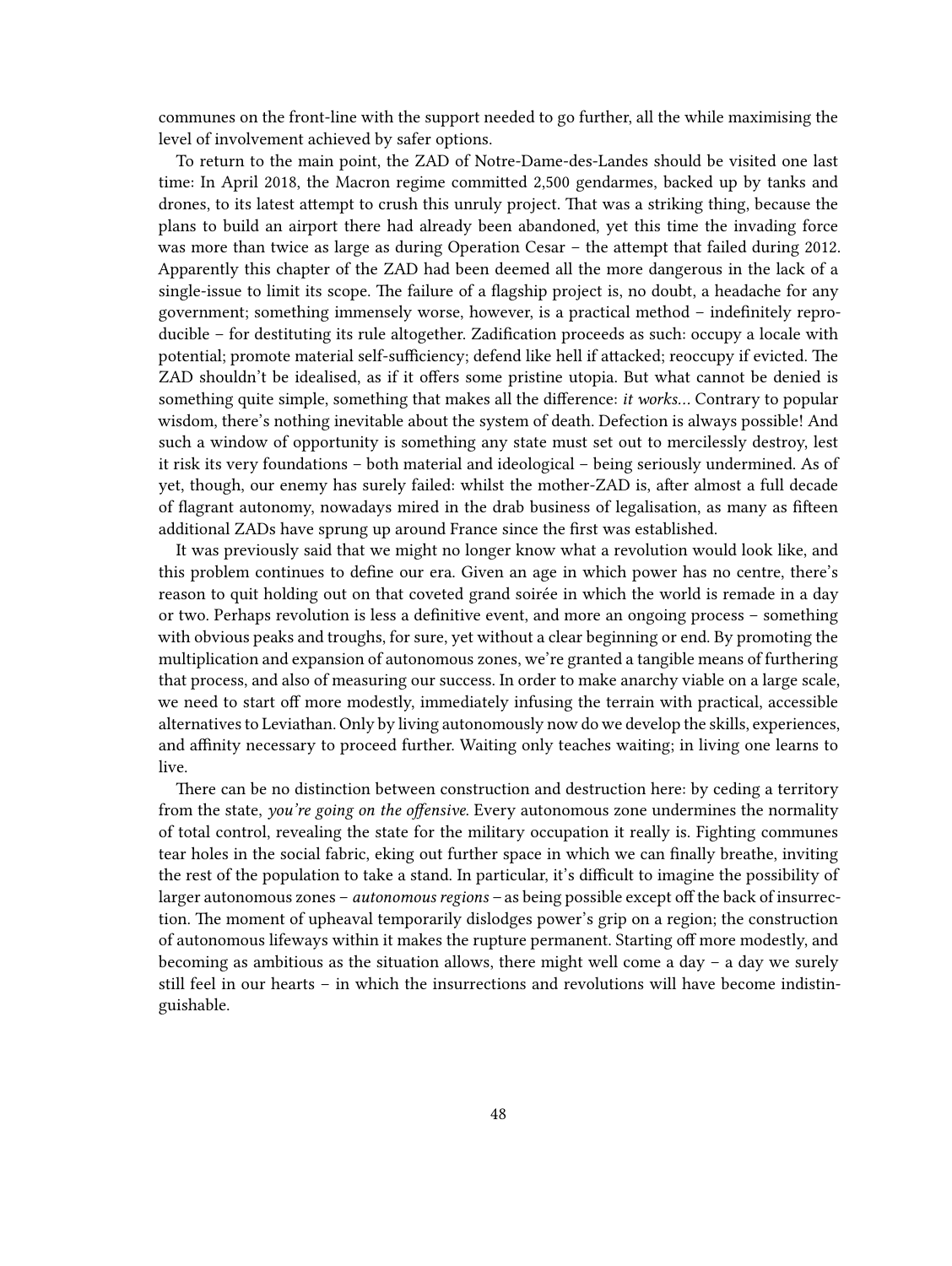## <span id="page-48-0"></span>**7: Pushing the boundaries**

#### <span id="page-48-1"></span>**Anarchy made liveable**

Something important for revolutionaries to bear in mind, particularly during the more pessimistic moments, is that the system isn't working for most people. We're confronted with an uncertain situation nowadays: a great many people – *if not most –* are clearly unhappy with the way things are, perhaps even profoundly so. As the everyday strain of fitting into this world increases, rates of suicide, addiction, and self-harm all continue to rise. School shootings – the clearest indication of a society at war with itself – proliferate at an ever quicker pace. Whatever semblance of social peace remains, meanwhile, is banded together by the mass consumption of psychiatric drugs, which are frequently administered even to one-year-olds. Whilst anyone who remains unconvinced can expect to know the four cold walls of a prison cell, the populations of which continue to surge. These dire portents are all too commonplace, to the extent one easily fails to notice them; when you consider just how many of us are being fucked up merely as a matter of due course, though, the excuses begins to stink.

The lucrative decades of the 20th century promised us that anything was possible, that the end of poverty was just around the corner. Yet here we are, exclusion from the basic necessities of life – already sufficient motivation for the revolutions of the previous century – crippling us as severely as ever. Just as this civilisation thinks itself worthy of colonising Mars, as many as a billion humans hunger on Earth. Moreover, about half of the food produced globally goes to waste, and the supermarkets respond by padlocking the bins. Are we honestly expected to believe that capitalism is capable of undoing material scarcity, its most intrinsic of features? The utter contempt afforded to us should be no secret, and it isn't the kind of realisation that lands softly.

What's more, even those who "make it" in this world are quick to find themselves assimilated into a plastic paradise that, at its core, is defined by form without content, matter devoid of feeling. Each of us is quite acquainted with the hollowness of everyday life. The irony of consumer capitalism is that it promises to restore exactly what it deprives us of: the capacity to inhabit ourselves fully, undaunted by a constant sense of existential lacking, of spiritual want. Mass advertising has it that obediently consuming whichever latest cheeseburger, deodorant, or smartphone will heal the tear in the fabric of our being – in essence, the trauma of amputation from each other and the land. And yet, like any addiction, all this superficial consumption fills a hole only to soon leave it emptier than before. This is no image of human civilisation ravaging the planet whilst partying through the night; rather, ours is a culture that, like the most miserable of bullies, casts its torment outwards just to get through the day.

Meanwhile, access to this desert comes at such a high cost: the prospect of a life on the clock, almost all our waking hours spent either at work or recovering from it. Only in comparison with the literal risk of starvation could we be thankful for employment. All that wasted energy – the boredom, the anxiety, the fear – just to find ourselves thrown out by the economy as soon as our productivity drops, arriving at retirement broken and forgotten, without the slightest clue as to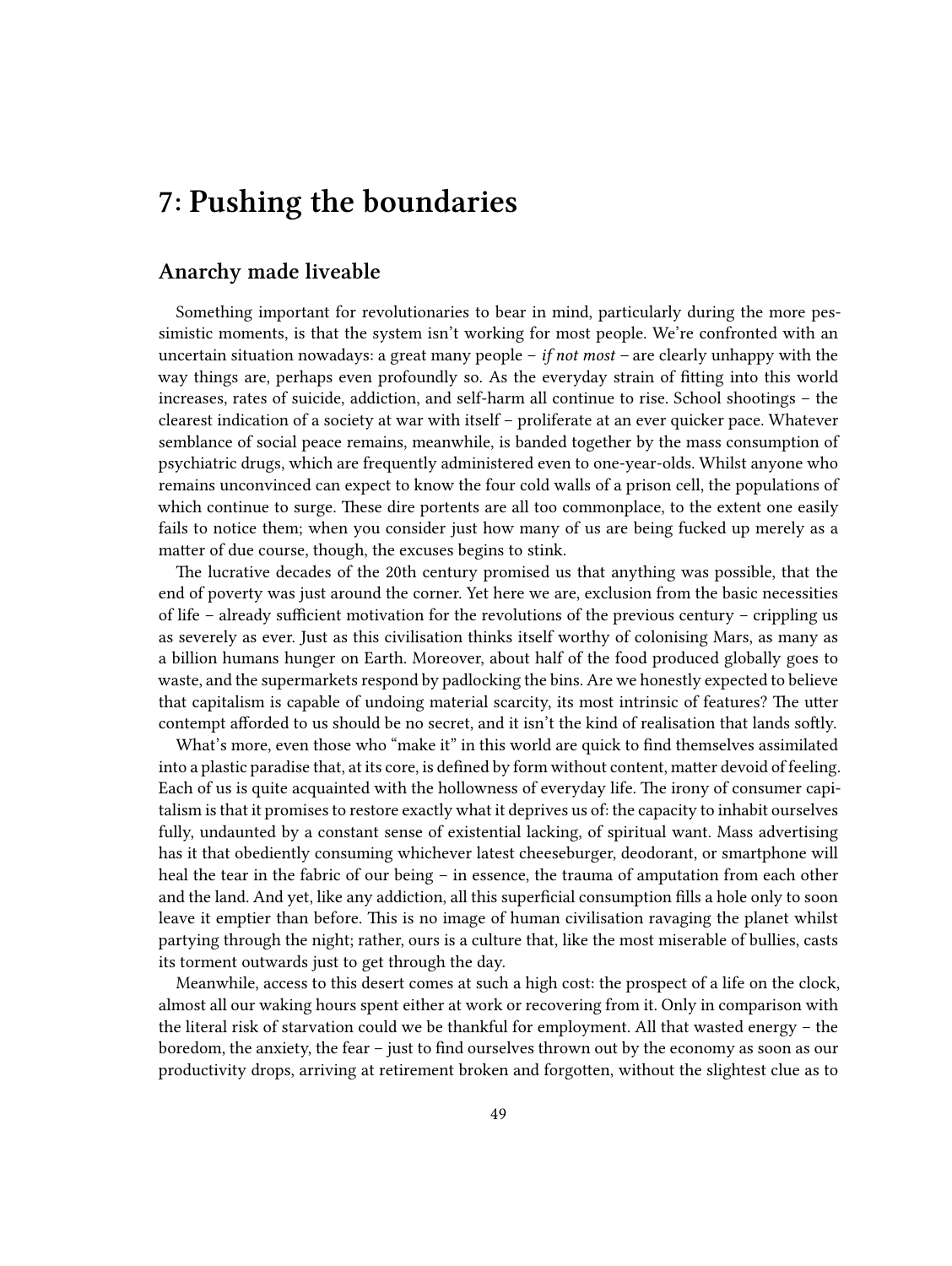what all the sacrifice was for. No doubt, some of us have it worse – in some cases, immensely worse. But we all have it bad. Even the most privileged members of society are traumatised by the sound of their alarm clocks, by the ripping indication that another day of selling ourselves to exist has begun.

Productivity nowadays is higher than ever, but there's no link between that and happiness, nor our sense of fulfilment. On the contrary, there's an unspoken agreement amongst many of us that somewhere down the line things have gone horribly wrong. It can be difficult to say exactly what the problem is, but the warning signs are there, only continuing to grow. Contempt for the political establishment is rife, and even the middle class begins to falter under the weight of perpetual economic crisis. The oceans are filling up with plastic, whilst climate change threatens to plunge all living things into a century of unthinkable calamity. In such a context, to claim things are going to shit is one of the most banal things you can say. It seems the Western psyche is shedding its ancient sense of purpose, provoking a deep sense of existential angst. What's left of that mythical social contract is evaporating fast, our reasons to comply vanishing one by one. The only promise this order of misery still holds is that of its own destruction.

Worst of all is that, having penetrated almost every known corner of reality, capitalism convinces us that *life itself* is what's awful. Which would be so much easier to believe, relinquishing us from the added strain of imagining what possibilities might lie beyond the existent. But some things can never be fully ground down, some truths – physiological rather than intellectual – never quite forgotten. As children, everything was so different: we promised ourselves we'd never become old, nor surrender our dreams. With the passing of time, though, those joyous days, in which all activity was but a modification of play, somehow receded into the distant past. Hammered out of us by the banality of routine, and the violence of constant stress, that youthful wisdom – the unashamed passion with which we approached every conceivable issue – slowly withered and died. As adults, most of us have totally forsaken the preciousness of life – not merely our own lives as individuals, but also of life itself. Yet it can always be rediscovered. Lying within each of us is a dormant truth, something so terrible, so revolutionary, that it threatens to demolish everything that makes the 21st century such a miserable epoch: *life is not merely something to get through*.

With all this in mind, there's a curious mismatch developing. On the one hand, levels of hatred for the system are surely enormous; on the other, however, the vast majority of people somehow find themselves going along with things, swamped by the mass of little compromises. Why is it that relatively few people – extremely few, all things considered – seem to be consciously interested in fighting back? This is a complex issue, but here's an idea: perhaps the majority of our methods just aren't of much use to most people. It isn't that they simply fail to care, but instead have already been sufficiently burdened by everyday survival under capitalism without the added expectation of struggling *even more*. The things we dedicate ourselves to – whether peaceful protest or militant revolt – offer us a great deal, but only rarely does such involvement stand a chance of making life any easier. In other words, the value of the struggle is in a sense spiritual, not material: it enhances our lives, but almost always lessens our ability to make ends meet.

\* \* \*

Perhaps that's the reason many of us are having a hard time exceeding the (often distinctly privileged) margins of society, *because the struggle is a luxury*. Only once your basic material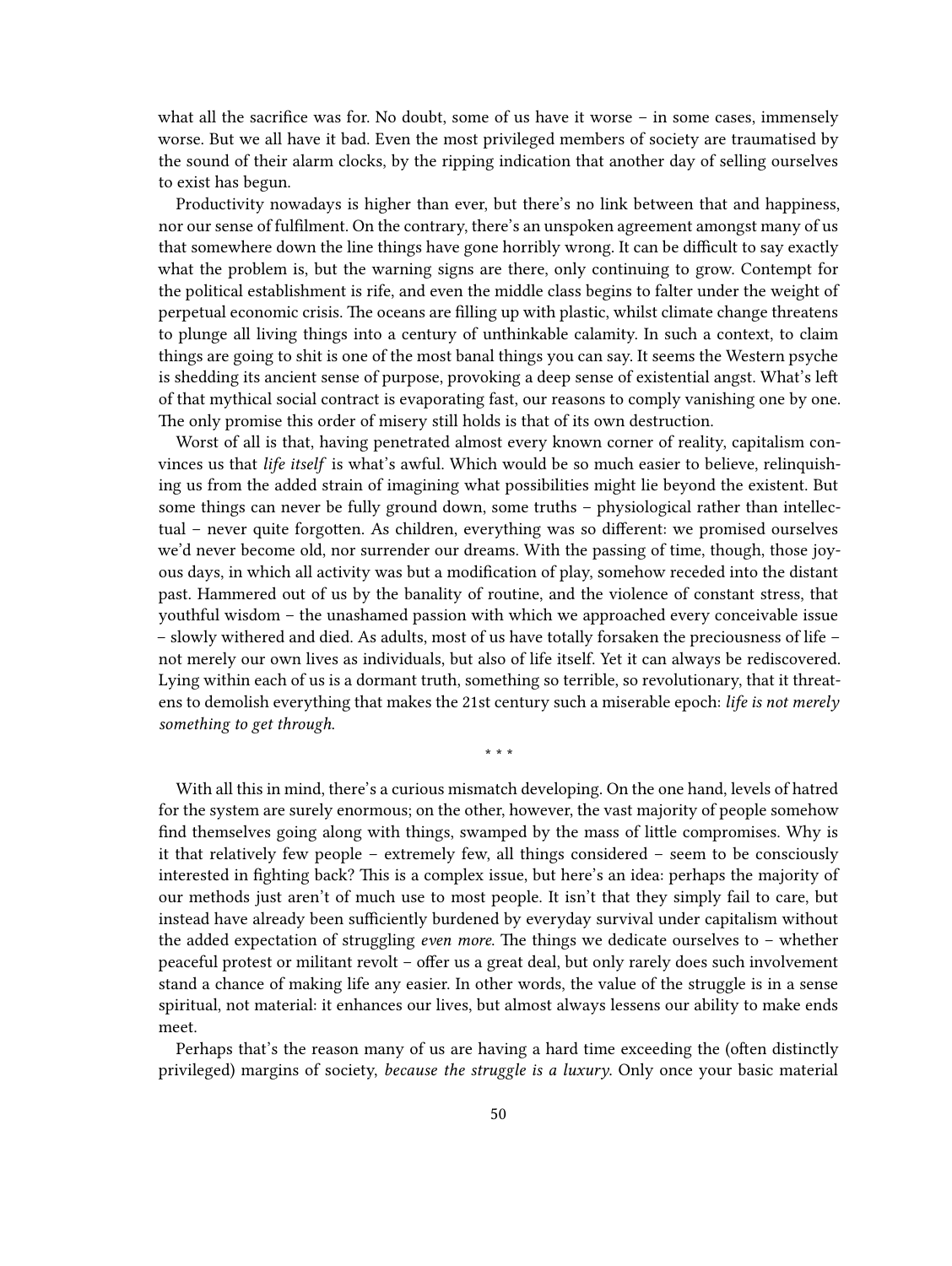needs have been met can you start worrying about less immediate concerns, including the health of society and the planet. Which just goes to show, there's no excuse for losing faith in the species, not yet: the conditions of economic scarcity imposed by capitalism – its ruthless combination of debt, bills, and joyless careers – deem it physically impossible for most to realistically dream of changing the world. Not only that, it also means those who get involved are likely to find their commitment weighed down by the pressures of long-term economic security, that once youthful idealism often waning into our thirties. Only by reconnecting the struggle to the promotion of material autonomy can we expand its breadth of engagement, both for outsiders and ourselves.

What's being proposed here, basically, is the need to make anarchy liveable. Why wait for some mass upheaval to get hold of the necessary means of production? We can't sustain ourselves on symbolic gestures alone: only by securing immediate solutions to everyday material needs – solutions valuable in and of themselves, irrespective of what's on the horizon – can you expect to get greater numbers involved. People are hurting now, and that won't be alleviated by some millenarian hope of revolution. All too often, anarchism sees itself as an ideology rather than a way of life, as if levelling hierarchy were a mere matter of aggregating opinions – a distinctly liberal notion. On the contrary, anarchy expands by realising itself immediately within the social terrain, supplanting every function that keeps us loyal to the system, generating solutions *more realistic* than it has to offer. We already have some useful examples here, including the free breakfast programme run by the Black Panthers, and the squatted ADYE medical clinic of Exarcheia. In order to reinvent itself as a true historical force, however, anarchism must increase its ambitions massively, reclaiming every condition of existence – food, shelter, education, medicine, transport, entertainment, social care – in the name of autonomy. This notion of anarchy as an immediate, communising force stands to make major gains against the failings of institutional engagement: rather than getting bogged down in lengthy and prejudiced bureaucratic procedures, we could utilise direct action to start building our strength without delay.

Autonomous zones are extremely useful here, but they're not enough. Pushing the boundaries isn't only about having a concrete social alternative, *but also an accessible one*. In too many cases, our communes remain impenetrable to outsiders, something not at all helped by subcultural barriers or even outright contempt. These issues can, of course, be remedied with only a little sensitivity, but in many cases the problem stems from exactly the point of an autonomous zone: to establish a definitive break with normality. Rather than expecting outsiders to leap into the unknown, therefore, we're the ones who need to be doing so, putting in the effort to build affinity beyond the usual circles. No excuses here: it isn't as if all such engagement introduces a hierarchical dynamic, one between the revolutionaries and the masses, the missionary and the heathen. Separated from a commitment to organisational growth or ideological conversion, what one might call "outreach" is much more capable of occurring horizontally, opening up a reciprocal process in which either side stands to learn just as much from the other. The point isn't to absorb outsiders into our own way of doing things, but instead to encourage people to struggle against power on their own terms, wherever that might lead.

In any society based on hierarchy, resistance to subordination is a fact of everyday life, no less so for "apolitical" people. The problems of capitalist expansion are rarely faced by ourselves alone, whether it's a question of gentrification, maxi-prisons, slaughterhouses, migrant detention centres, nuclear waste dumps, high-speed railways, or surveillance systems. Take your pick: we're already surrounded by opportunities to break down social barriers, counteracting any attempts to ghettoise our efforts. The struggles we undertake are diverse, yet each of them is grounded in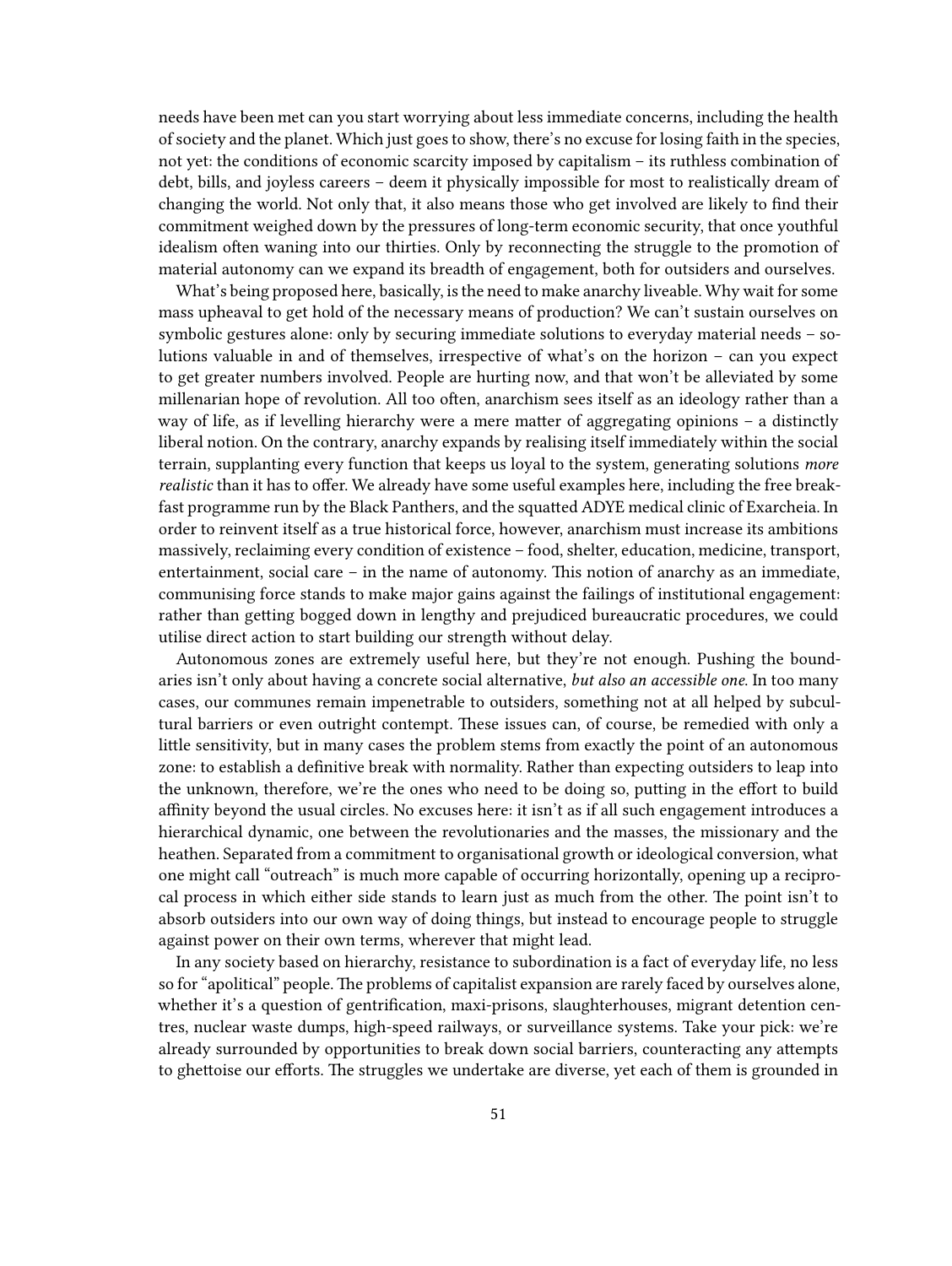a singular need to confront social hierarchy, thereby containing the potential to call *everything* into question. Even if the local, specific objectives of an intermediate struggle aren't achieved, the mere fact of struggling together can be decisive for bringing people – ourselves as much as anyone – closer to the future possibility of rupture. Rather than abandoning the terrain of activist campaigning, therefore, the point is merely to deepen the perspective with which we approach it, shifting from a preoccupation with the specific to an appreciation of the general, from a reformist focus to something concretely revolutionary.

Miserable conditions are never enough for revolution; what makes this world *intolerable* is that one has confidence in an alternative. Surely most people continue with their lives – with working a job, paying rent, or going to school – not because they like it, but because they've been convinced, in the lack of a viable alternative, that it's just the way it is. No matter how awful a situation, if it has a monopoly on meeting your basic material needs, the only conceivable response will be to suck it up and continue, perhaps even blaming feminism or immigration for the deepening crisis of modernity. As yet, we've failed to puncture that illusion. Which confirms the strange sense in which even we, as dissidents, must bear part of the responsibility for propping up this awful mess. Pushing the boundaries of struggle means establishing viable routes of desertion from the system, both accessible and secure. In short, *anarchy expands by making it liveable*.

#### <span id="page-51-0"></span>**"Make the most of every crisis"**

Common sense wisdom would have it that things will forever stay pretty much the same. The current situation will change, no doubt, but always gradually, taking care to maintain the guarantees of modern life. The privileged amongst us count on remaining insulated from the turbulence of history; any unavoidable volatility, meanwhile, will take place only on our television screens, never outside the front door... Maybe!? Of course, maybe not. Remember that such is exactly the arrogance preceding the collapse of every great civilisation. There's a growing fear amongst many of us that our sacred assumptions are beginning to expire. Perhaps a day will come – a day many of us could well live to see – in which we'll arrive at the supermarket only to find it has nothing left to sell, let alone to find in the bins. And by that point it will already be too late.

Every day, global supply chains increase in complexity, to the extent that even minor disruptions have the potential to provoke widespread instability. The integration of our needs into a single, planetary economy provides certain conveniences, but it can't go on like this forever. Just in order to survive, the system stacks itself up higher and higher, merely ensuring it has further to fall. With oil, for example, industrial civilisation has likely already surpassed its peak capacities for extraction; in recent years, the economy has demonstrated an increased reliance on the dirtiest, most inefficient fossil fuels the planet has to offer, including shale gas, tar sands, and brown coal. Something similar can be said about water reserves, currently being depleted twice as quickly as they're naturally renewed; already today, billions lack sufficient access to fresh water, especially during dry seasons, and the number is increasing fast. Soil erosion, too, is a significant threat, as industrial agriculture – with its relentless application of monocultures and pesticides – lays waste to what land around the globe remains capable of supporting complex life. Factors such as these suggest that, as the 21st century smoulders on, economic depression and resource wars will begin to proliferate on an ever greater scale.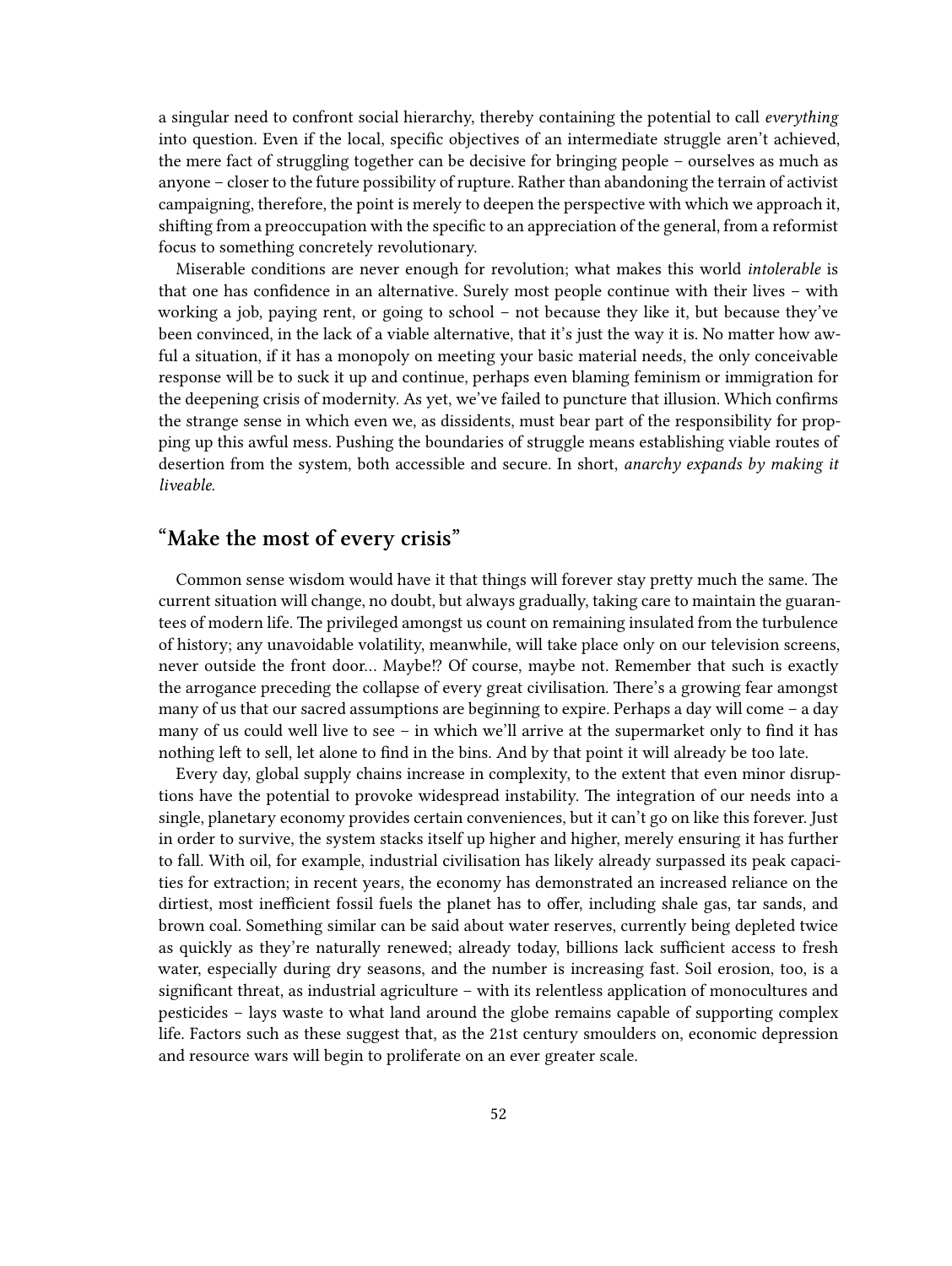There are already over 7 billion of us on the planet, and we're predicted to hit the 10 billion mark around the middle of the century. Moreover, population growth is likely to crescendo in combination with the aforementioned factors, potentially leading to a sudden incapacity for the system to support its inhabitants in many regions. Having said that, population levels might not be the core problem here: most slum-dwellers in the Global South consume only a fraction of the resources consumed by middle-class Westerners, perhaps even one hundredth as much. The main issue is that population is booming in the very places – India and China, for example – that are beginning to emulate the resource-intensive lifestyles previously hoarded only by much smaller numbers in the Global North. It's difficult to imagine a gentle outcome to this situation: an exponential *decrease* in available resources, combined with an exponential *increase* in our reliance on them, seems to deem some kind of major collision inevitable.

It's not even the likelihood of crises that's increasing, but also our inability to deal with them. We live in an age in which, having become so severely alienated from the conditions of existence, merely growing your own food is considered eccentric. This is a distinctly contemporary situation, owing to the destruction of peasant life wrought by the Industrial Revolution, as well as the further deskilling of the workforce ushered in by the Digital Revolution. Whilst the system used to concern itself mainly with the political organisation of our lives, it nowadays holds down a monopoly on almost every conceivable facet of our material needs. This brings heaps of volatility: until a few decades ago, the collapse of a civilisation would, despite the obvious turmoil, nonetheless have left most people capable of feeding themselves. The 21st century, however, is such a strange creature, absolutely convinced of its advanced abilities, yet completely lost when it comes to the most basic gestures. *We can have absolutely anything we want.* (Provided the credit card reader is working).

Our techno-addicted culture is expanding at an ever greater pace, far quicker than anyone can begin to understand its implications. Rather than merely altering reality, this brave new world has created an entirely new one, steadily digitising the entirety of the human experience. Information technology is used to augment basic cognitive functions – memory, navigation, communication, imagination – to the extent users suffer literal symptoms of withdrawal without them. We fantasise about cyborgs as if they were the stuff of science fiction, failing to realise that they're already here, *that we've already become them*. Merely leaving the room without our smartphones is often unthinkable, and that's saying a lot. We need to be wary of becoming utterly dependent on our digital prostheses, particularly when their operation relies so heavily on centralised infrastructure. Any level of disruption here – as with a solar flare, power failure, or terrorist attack – would spell major tumult.

It's time to seriously ask ourselves: if the collapse happened tomorrow, would we really be ready? With every passing day, this question becomes increasingly unavoidable. Fortunately, however, the key solution is also quite straightforward, having already been discussed in some detail: *make anarchy liveable*. By securing our material autonomy now – something highly valuable in itself, whatever the future brings – we increase our chances of coping and even expanding during any unpredictable moments of future turbulence. As this civilisation tumbles into the abyss, it will expect to pull each of us along with it; yet that outcome can be avoided, insofar as we already know fully well how to live on our own terms. It would be ridiculous to wait for the supermarket shelves to be looted clean before trying our hand at growing a cabbage. What we do *before* things get really serious will be decisive.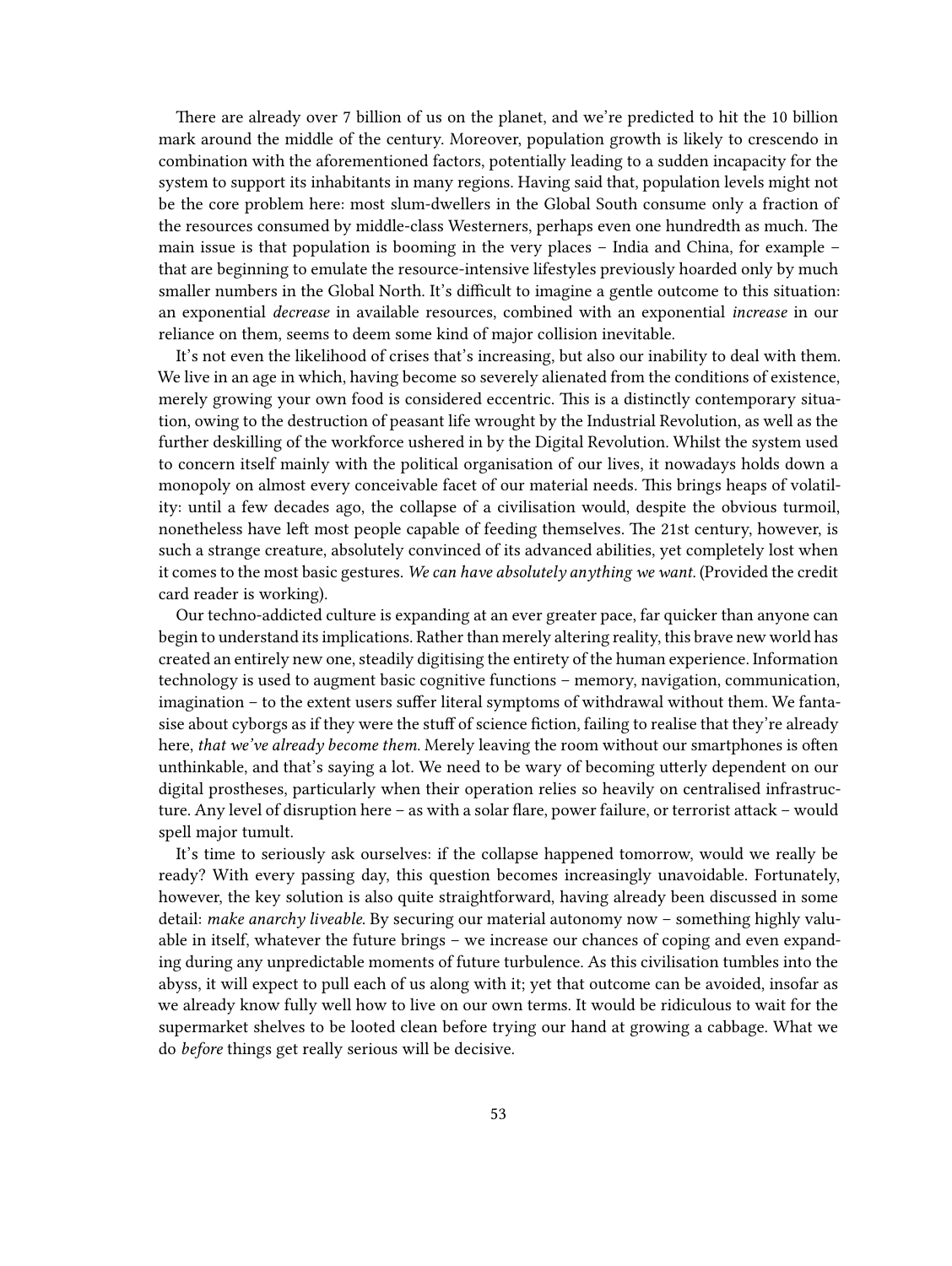For many of us, this could well be a matter of life or death. Yet the situation isn't quite so bleak, either: there's good reason to believe that crises (of certain sorts, anyway) present important opportunities to increase our strength. A crisis can be thought of simply as a breakdown in the smooth functioning of normality, something that might potentially offer its share of advantages. With the system failing to perform its expected roles, these are moments in which the status quo has become *even less* realistic, inviting autonomous projects to fill the void.Quite commonly, a self-organised response occurs organically, devoid of conscious political consideration: as with so many disaster situations, ordinary people rediscover their dormant prosocial instincts – those spontaneous, impartial inclinations towards solidarity and mutual aid – just in order to pull through. By intervening in these accidental ruptures in intelligent, sensitive ways, we can add strength to the efforts, pushing them towards a permanent break. Important examples here include US anarchists providing material solidarity to those devastated by the 2017/18 hurricane seasons, as well as the Greek anarchist movement squatting accommodation in response to the ongoing European refugee crisis. In all likeliness, however, the familiar depth of crisis will pale in comparison to what's ahead.

We cannot shy away from crises: to hide from them is to hide from history – from *our* history, in particular. Literally every example of libertarian revolution – Ukraine 1917, Manchuria 1929, Catalonia 1936, Rojava 2012 – emerged from a situation of outright civil war. Perhaps that's a shame, but it's also no surprise, given that any large-scale experiment in autonomous living will usually need a power vacuum to fill. After all, it's not up to us to choose which multifaceted contexts are thrown our way, only to work out how best to inhabit them.

That said, none of this suggests we should look forward to crises. Not only do they bring great danger to humans and nonhumans across the board (especially those already worst off), they also provide the moments of instability necessary for authoritarianism to lurch forward. Fascist governments, too, have relied on crises – real or imagined – in order to seize power. No less, long-standing regimes will always gladly exploit moments of hysteria to crack down on dissidents. Exactly that happened, for example, with the 1923 Amakasu Incident in Japan, in which the imperial army used the turmoil generated by the Great Kantō earthquake as an excuse to murder anarchist figureheads. Or look at 9/11 more recently, gleefully utilised by regimes in the Global North to roll out an unprecedented wave of "anti-terrorist" repression. The bottom line on crises is simply that, whether we like it or not, they're inevitable – especially under capitalism. Given that stubborn conundrum, we can only ask how best to make the most of them.

This isn't a matter of counting down the days until the shit hits the fan, quite the opposite: *the crisis is already here.* Social hierarchy, in its very essence, is crisis. Merely in order to persevere, it must forever overextend itself, destabilising the very fabric of life wherever it goes. By intervening effectively in the carnage that engulfs us, we can minimise the damage wrought, all the while building the strength necessary to confront the single, planetary disaster this civilisation has become. As the crises multiply in scale and frequency, it's possible the recklessness of the system will be its undoing, granting ample opportunities for insurrection and even revolution. Just remember that the failings of our enemies will never be enough. *We must also be ready to take advantage.* And to do that we need to get going now.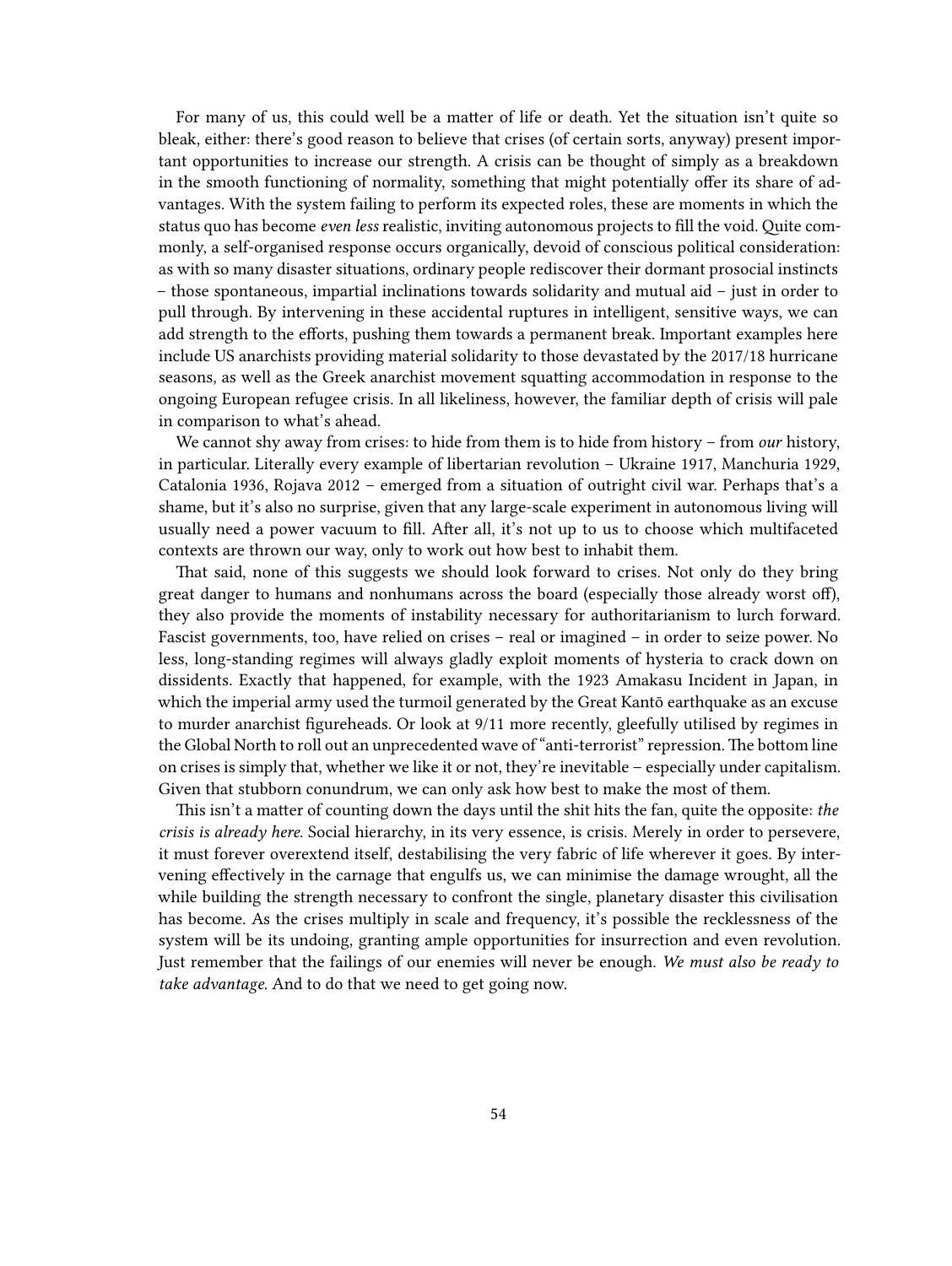## <span id="page-54-0"></span>**8: Confronting the future**

#### <span id="page-54-1"></span>**"It's later than we thought"**

The current historical conditions are shifting, giving rise to a new epoch. As the heat gets turned up, so many of our deepest assumptions about the world – about just what is and isn't possible within it – are beginning to melt. A distinctly novel, far more volatile terrain is piercing through the current one, promising a century of confused certainties and gritty opportunities. Confronting the future means returning to the theme of crisis, only this time to a specific case: climate change. This is surely the distinctive crisis for the coming decades, the one that threatens us most severely. Yet few still truly believe it can be still be stopped, at least not completely. Each new headline smashes into our optimism, confirming a fraction of what's yet to come: droughts, floods, heat waves, hurricanes, forest fires, forced migrations… The glaciers are melting faster than ever, and sea levels are rising indisputably. Whilst the years 2015-18 were the four hottest ever recorded, already a degree higher than pre-industrial levels. We've departed the moment in which you could accurately refer to climate change as a prospective event. Honestly speaking, it's later than we thought.

Leviathan has always gone hand in hand with ecological crisis; it's no coincidence, then, that the globalisation of capital over the last few decades has been mirrored by the first distinctly *planetary* ecological crisis there's been. This story has, of course, also been one of ongoing resistance: the anti-globalisation movement, for one, threw many obstacles into the path of capitalist progress, even if its impact failed to last far into the 21st century. It was succeeded somewhat by an international, fairly grassroots movement directed specifically against climate change, the high points of which included various climate camps and mass mobilisations around the COP 15 and 21 summits. But it should come as no surprise that this movement was also unsuccessful, given that it could only set the bar impossibly high. In order to stop climate change, a movement of immense quantity *and* quality was required: it had to be worldwide in influence, yet sufficiently radical to transform the deep structure of the economy. It's obvious, though, that global libertarian revolution – the only thing that will get to the root of the problem – isn't about to happen.

Nor are reformist attempts to change government policy looking any more hopeful. The worthlessness of the 2015 Paris Agreement – focused on the wildly unrealistic goal of keeping global temperature rise well below 2℃ – is made abundantly clear by each new carbon-intensive development project signatory states implement. No less, even that scrap of paper has proven too demanding for some, with the world's largest economy – the US – pulling out of the non-binding agreement in 2017. By a president who denies the very existence of climate change… But at least The Donald is upfront in his contempt for the environment, rather than playing the two-faced game of his liberal counterparts. At the end of the day, this or that government policy isn't what really matters, given that solving climate change is inherently unfeasible for any capitalist state. After all, taking the issue seriously would mean restructuring (if not dismantling) the entirety of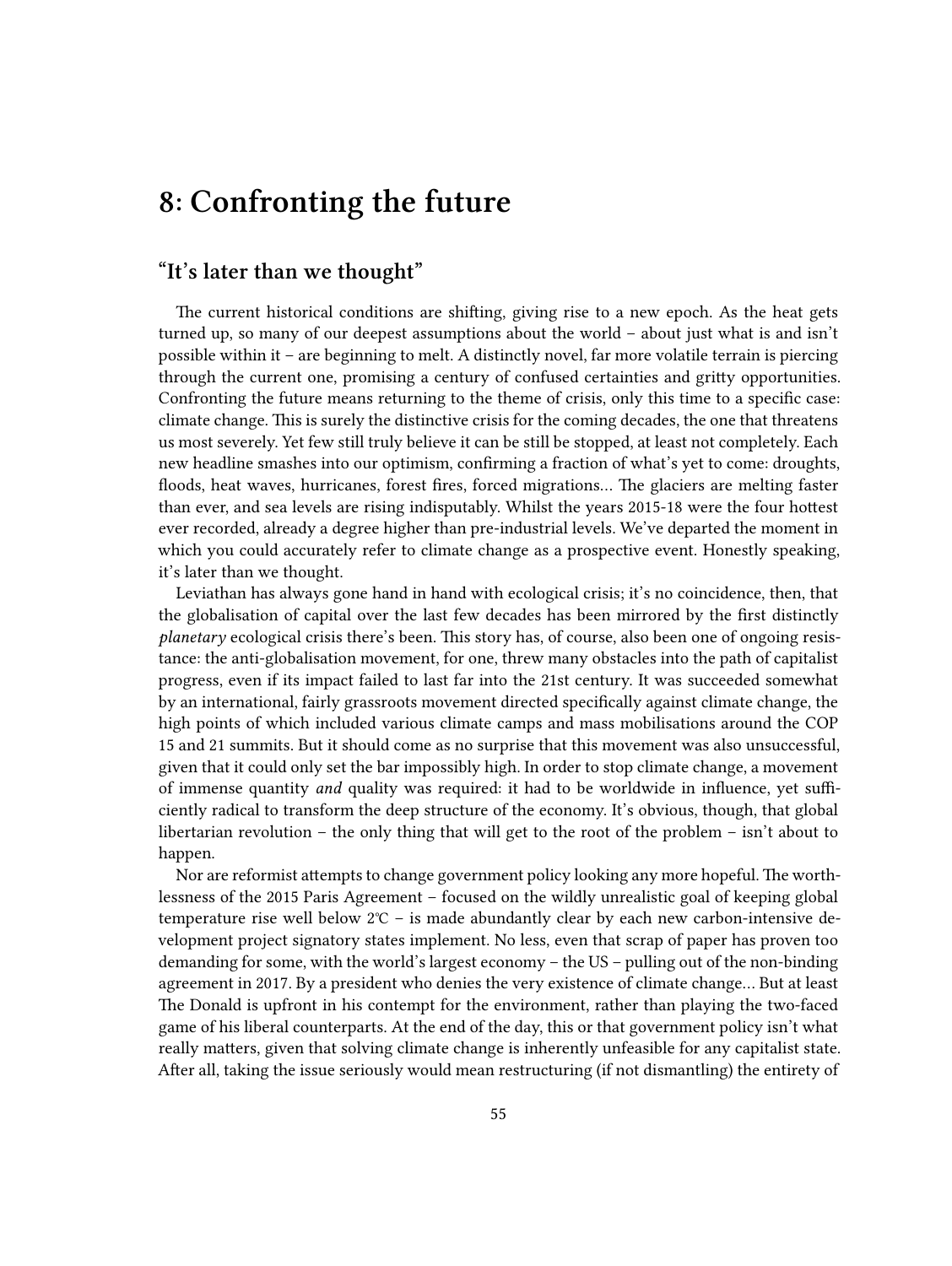global production, entailing massive economic recession. And whilst such recession will no doubt pale in comparison to what's on the horizon, that hardly presents an intelligible problem for a government seeking re-election in the next few years, not when it means devastating themselves economically in the short-term.

That leaves us faced with a troubling combination. On the one hand, industrial civilisation is racing towards massive, irreversible climate change; on the other, there's surely no force on earth capable of averting this outcome. It seems a new wave of climate movements is emerging at the moment – these could make all the difference. But we also need to be realistic about what can still be achieved. Truth be told, the opportunity to stop climate change has surely passed us by: no longer is it a matter of avoiding global ecological meltdown altogether, but instead of limiting its severity. Gone are the years in which we could deny the inevitability of the crisis. And what a strange time to be alive that makes it! One gets the feeling of standing on the seashore, watching the approaching flood in a state of calm acceptance. Maybe it's time to downgrade our expectations: *the world will not be saved.*

Don't jump to any conclusions, though. The world won't be saved, but it's hardly about to be destroyed, either. A little too often, environmentalist discourse is pitched as a dichotomy between utopia and extinction: either we'll mount a global ecological revolution and solve all our problems at once, or else we'll fall short of the mark and all life on earth will be annihilated. Honestly, though, neither is remotely likely – not for the time being. This kind of all or nothing thinking is unhelpful, because it sets us up for failure once it becomes clear that, actually, we're not going to win this one. On the contrary, sustaining a lifetime of struggle means focusing on goals that, besides being ambitious, are also achievable. And such goals remain open to us still: even though we can't stop climate change altogether, we can still soften the blow significantly. Not only does that mean minimising the amount of carbon dioxide yet to be released into the atmosphere – that is, bringing down the economy as decisively as possible – but also preparing others and ourselves for the inevitable crunch ahead. If anything, this is the worst time of all to give up. There's still so much to fight for, and also to win. This isn't just a matter of damage limitation! The future promises a great many opportunities to live wild and free; dramatically more than today, even.

\* \* \*

This discussion gives way to another, namely, the question of what a climate changed world might actually look like. On this topic, the book *Desert* (2011) – a key source of inspiration for this chapter – offers some important suggestions: Presuming anything approaching a 4℃ temperature rise occurs this century, the planet would be left unrecognisable compared to today. Such a high level of heating – which could well be exceeded, given current trajectories – would mean hot deserts expanding massively beyond the Equator, possibly penetrating deep into Europe. It could mean sea levels rising as high as 10 metres, inundating vast swathes of dry land, including many of those regions most densely inhabited by humans. Faced with a combination of warming, acidification, and pollution, the oceans will become increasingly incapable of supporting complex life. Across the globe, moreover, millions of species of plants and animals stand to be wiped out by the relatively sudden destabilisation of long-standing ecological conditions. Finally, as human refugees amass in vast numbers, in countless locations trampling borders in search of safety, the toll on our own species will likely be unprecedented. It seems surreal to even write it, but here it is: faced with a combination of extreme weather, famine, flooding, war, and disease, the loss of human life could well climb into the region of billions.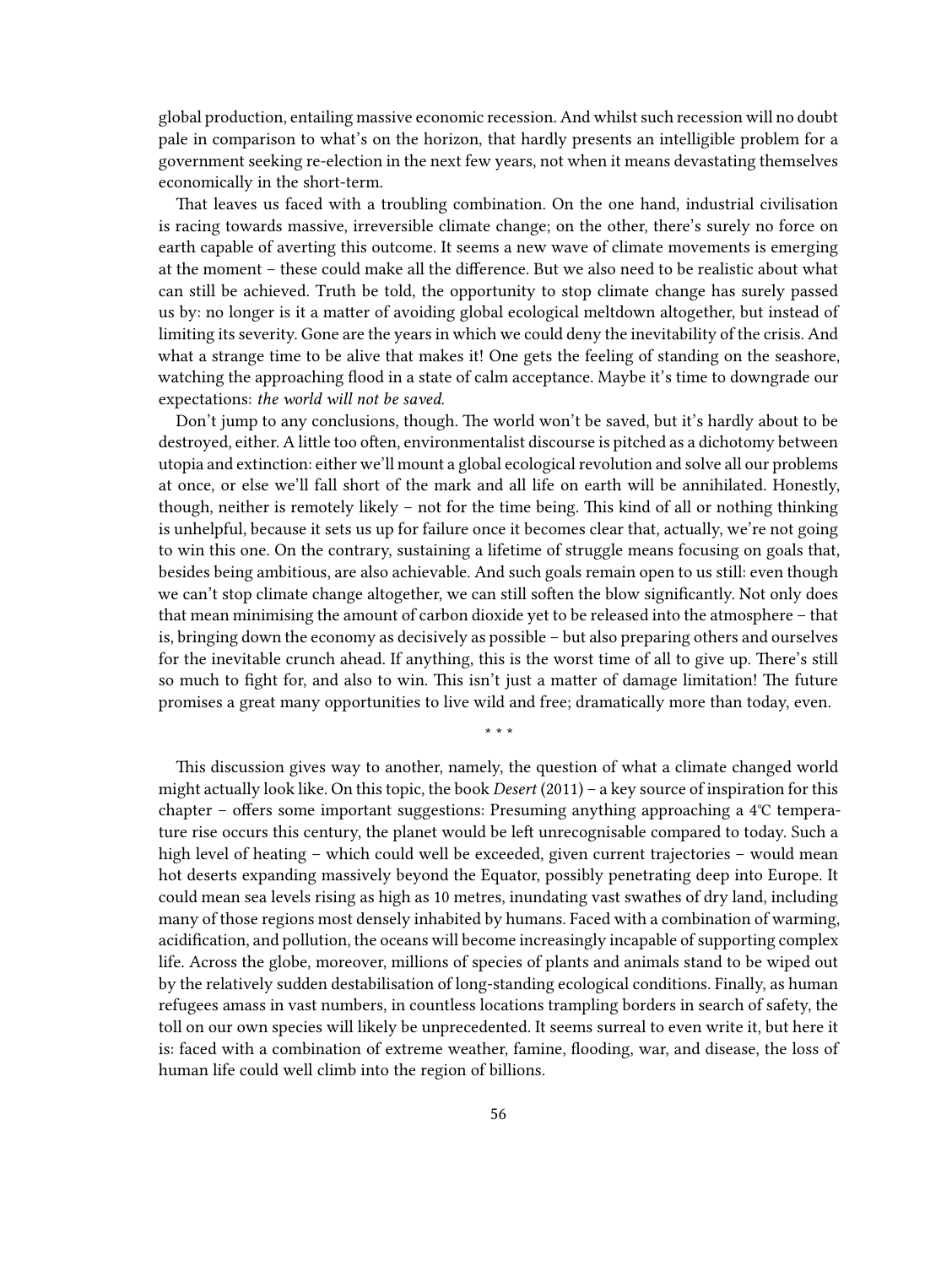It goes without saying that an extremely volatile (and also massively diverse) social situation would result from these changes. Already today, many equatorial regions house regimes which are failing to provide local populations with basic material needs, including sufficient food and clean water. Climate change will multiply numerous pre-existing threats in many places – much of Africa and the Middle East, for example – beyond the capacity for effective governance to be maintained. As the viable borders of global civilisation shrink, much of the loss of human life will be suffered by those who, having been forcibly incorporated into an inherently unsustainable economic system, will be hung out to dry once they can no longer be supported. In many cases, "anarchy" will ensue, but not at all in the sense we mean it: local warlords and religious extremists will rush in to exploit the situation, merely replacing the state and capital rather than dismantling them – something looking much more like Somalia than Catalonia.

In other cases, however, the destabilisation of various regions will likely favour a more peaceable outcome. The collapse of a civilisation doesn't need to mean the end of the world: with many cities failing to support their inhabitants, one of the surest means of survival will be to retreat to communal, decentralised setups that avoid the unstable reliance on imported resources and heavily concentrated populations. Even today, the inhabitants of many rural regions – think sub-Saharan Africa, Central America, and Southeast Asia – continue to rely on robust subsistence economies that could well act as an effective buffer for many. In areas of reduced agricultural viability, moreover, various forms of 21st century gatherer-hunting are likely to emerge, interspersed with a strange brew of dropouts from mainstream society, including hippies, pirates, cults, and hillbillies. Even if stateless societies aren't the most inevitable of social arrangements, they nonetheless remain the most natural – that is, the least reliant on complex social relations. This will offer a strategic advantage, depending on the extent to which we're capable of appreciating these often accidental anarchic flowerings, most of which will fall far short of our idealised standards.

Amidst such unprecedented conditions, libertarian revolution may also become possible in many places. Social hierarchy – especially class – is a constant balancing act between oppressing the excluded enough to maximise the privileges received, but not doing so to the extent they rise up and kill you. Climate change will make that tightrope immensely harder to walk. As the mountain glaciers melt into nothing, many heavily populated regions will suffer severe water shortages, but you can hardly expect people to die quietly whilst the rich keep their mansion fountains running. Given the realisation that the least responsible for the crisis stand to suffer the most, insurrection will spark off in locations currently unthinkable. That won't always be a pretty picture, especially given that many rebel movements will undoubtedly be nationalist in nature. But there's also a solid chance the rage can be pushed in a more hopeful, liberatory direction, depending on the extent we find ourselves ready to intervene. Some good could well come of this mess: anarchism will enjoy a growing demand for a radically different vision of what the world could look like, one that gets to the root of the problem rather than just blaming the victims. In terms of the necessary external conditions, certainly, it's possible the golden age of revolutions lived out by anarchists a century ago will be exceeded.

At given moments, it will be tempting to overstate the nature of the destabilisation, but let's not get carried away. This won't be the end of hierarchy, nor of the struggle against it, only a transformation of the conditions within which this eternal tension manifests itself. Whilst no doubt including fits of intensity here and there, the process of disintegration will be both limited and gradual, defying our Hollywood-induced expectations of a sudden, all out collapse. This will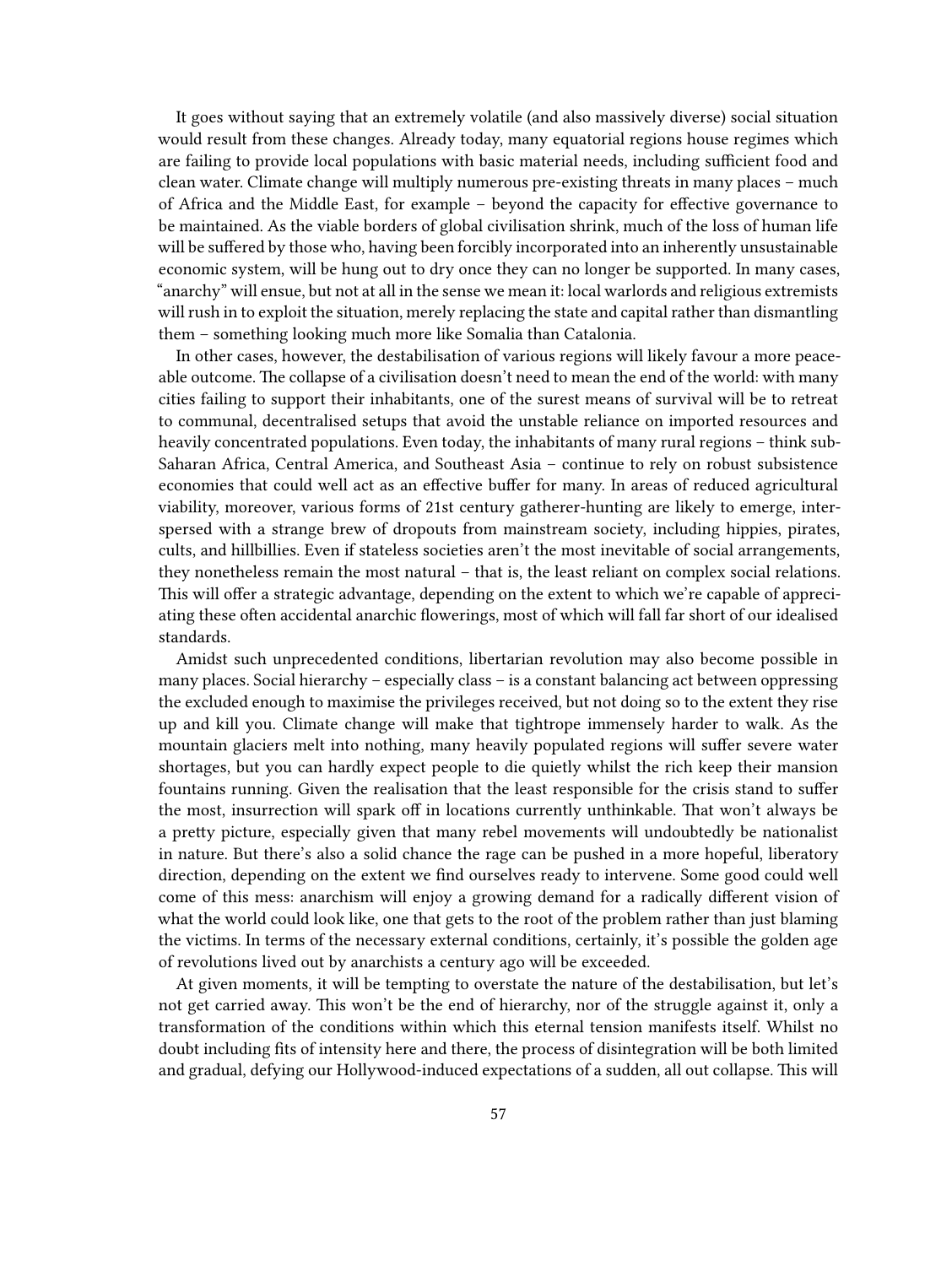surely be the end of that totalising, globalised form of capitalism known to some as "Empire," but not of capitalism itself, nor of civilisation altogether. As for the next decades, more temperate regions – especially island nations such as New Zealand and the UK – are likely to remain somewhat insulated from the destabilisation, at least relative to what will be going on closer to the Equator.

Moreover, it's even possible that, whilst civilisation and its borders will retract in many places, in others these will actually expand. Another theme for the 21st century will be the continued thawing of cold deserts, such as those found in Siberia, Scandinavia, Canada, Greenland, and Alaska. This will open up new possibilities for capitalist expansion in the form of yet more trade, settlement, and resource extraction. In fact, the process already started some years ago, and is likely to pick up the pace throughout the century, perhaps even including the forgotten continent of Antarctica. As the once uninhabitable recesses of the planet become prime lands for colonisation, many stronger, more imperialistic countries – including those with nuclear weapons, such as the US, Russia, and China – stand to be drawn into further geopolitical conflicts. For the time being, as well as the foreseeable future, Leviathan is far from being dealt its deathblow.

The relative stability of many temperate regions, however, hardly suggests that life will continue as normal there. For one, the threats destabilising equatorial regions – drought, flooding, water shortages – will increase markedly everywhere, even though regimes in the Global North have a better initial chance of holding down effective governance. Considering current trajectories, no less, it's only a matter of time – a few extra decades, maybe less – before temperate regions are hit much harder by the social and ecological effects of climate change, especially with cities like New York, Amsterdam, and London already at risk from flooding. Even before then, a major portion of international trade will crash once equatorial regions start to fold, pulling the heavily externalised economies of the Global North into unprecedented recession. With many centrist regimes failing to keep a lid on their ever multiplying crises, many moderates will find themselves looking for radical alternatives. All the destabilising factors that prefaced the revolutions of the past will be there (if anything, they'll be immensely greater). Just remember that these are the very conditions that gave rise to fascism in the 20th century, only this time with staggering numbers of climate refugees thrown into the mix. As always, the inevitability of crises within hierarchical systems is both our greatest enemy and friend.

Some will respond, no doubt, that such predictions are over the top. Perhaps climate change will turn out to be less severe than the current evidence suggests, or even significantly mitigated. But really no one knows. Presuming things do begin to majorly disintegrate in one sense or another – be it through climate change, one of the potential crises mentioned in the last chapter, or something else entirely – an outcome resembling the picture outlined here seems probable. Comrades would thus do well to consider how their local terrain of struggle could change over the next decades. That isn't to say we should get too caught up in the game of making predictions, especially given that history is typically defined by the events no one saw coming. Yet by preparing well for the future – that is, by struggling hard now, in combination with a little forethought – we can maximise our potential to convert even the most abysmal conditions into solid opportunities for growth.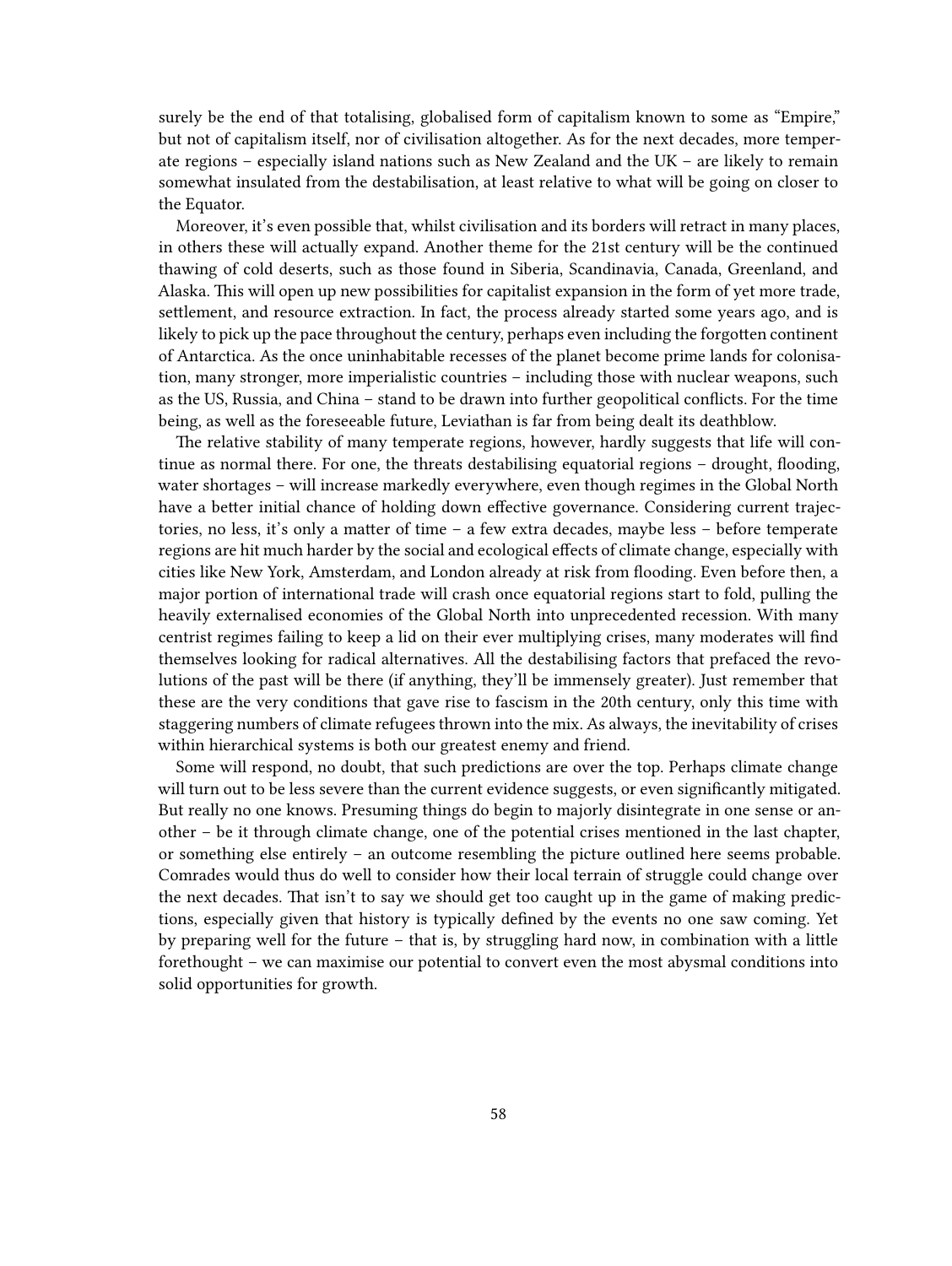#### <span id="page-58-0"></span>**A thousand Syrias**

Only with the help of historical hindsight do you really know what period you're living in. It's unlikely there will be a distinguishable ground zero marking out the new epoch, only a blurry line separating the previous era from something altogether different. Perhaps future generations will even consider the current historical moment to fall within the boundaries of the new era, given that arguably the first major geopolitical conflict triggered by climate change – the Syrian Civil War – began some years ago. Perhaps this conflict offers us an image from the future, suggesting what's likely to be reproduced on an ever greater scale over the coming decades.

It's hard to imagine now, but not long ago Syria was among the most politically stable of the Arab regimes. Chief amongst the factors that altered this picture so dramatically, however, was the worst drought ever recorded in the region. Lasting from 2006 to 2011, this period of severe dryness – near impossible to explain without reference to anthropogenic climate change – led to major crop failures, livestock collapse, and water shortages in many rural areas. Up to 1.5 million locals were forced to migrate from the countryside into the cities, combined with an influx of similar numbers of refugees from the war in Iraq. The result was a significantly diminished capacity for urban facilities to provide for such sharply growing populations, thereby intensifying certain social tensions – unemployment, corruption, inequality – that would otherwise have been far less noticeable. An autocratic regime is one thing, but something entirely different is one that can no longer ensure the basic material needs of most of its citizens. Inspired by numerous uprisings in other Arab states, the first protests and insurgencies against the Assad regime began in 2011, escalating decisively into a civil war by 2012.

The basic dynamic here is clear: rather than single-handedly causing the conflict, extreme weather conditions stressed pre-existing social tensions beyond the capacity of the local regime to cope. Without climate change, control would likely have been maintained; combined with such volatile ecological conditions, however, Syrian society has been permanently altered beyond recognition.

It's worth noting that this conflict, which began exactly around the time *Desert* was published, validates some of the key predictions the text offers. In particular, the Syrian Civil War supports the expectation that climate change will leave many regions "engulfed in civil war, revolution, and inner-state conflict," offering "much horror but also much potential for constructing free lives." The horrible aspects of the war are all too obvious, having been broadcast almost constantly for years now: Faced with brutal repression at the hands of the Assad regime, many were convinced to join the Free Syrian Army just for a chance to fight back. However, the choice was ultimately between the less authoritarian of two statist groups, both of which remain committed to controlling the entirety of Syria. Not only that, this power-play also provided the destabilisation necessary for ISIS – an Islamist statist group, fascist in all but name – to gain control of much of Syria and Iraq by 2014, bringing yet more barbarism to the fray. Responding to this volatile situation, many foreign powers – the US, Russia, France, Iran, Turkey – became increasingly involved, exploiting Syria as yet another theatre in which to further their geopolitical interests. All of which soon left millions of refugees with no choice but to flee for their lives, only to reveal the true colours of many EU states, who in most cases simply favoured raising the drawbridge. These are exactly the characteristics you can expect to see reoccurring across the globe this century; if anything, the author of *Desert* was mistaken only in suspecting it would take much longer for the process to begin.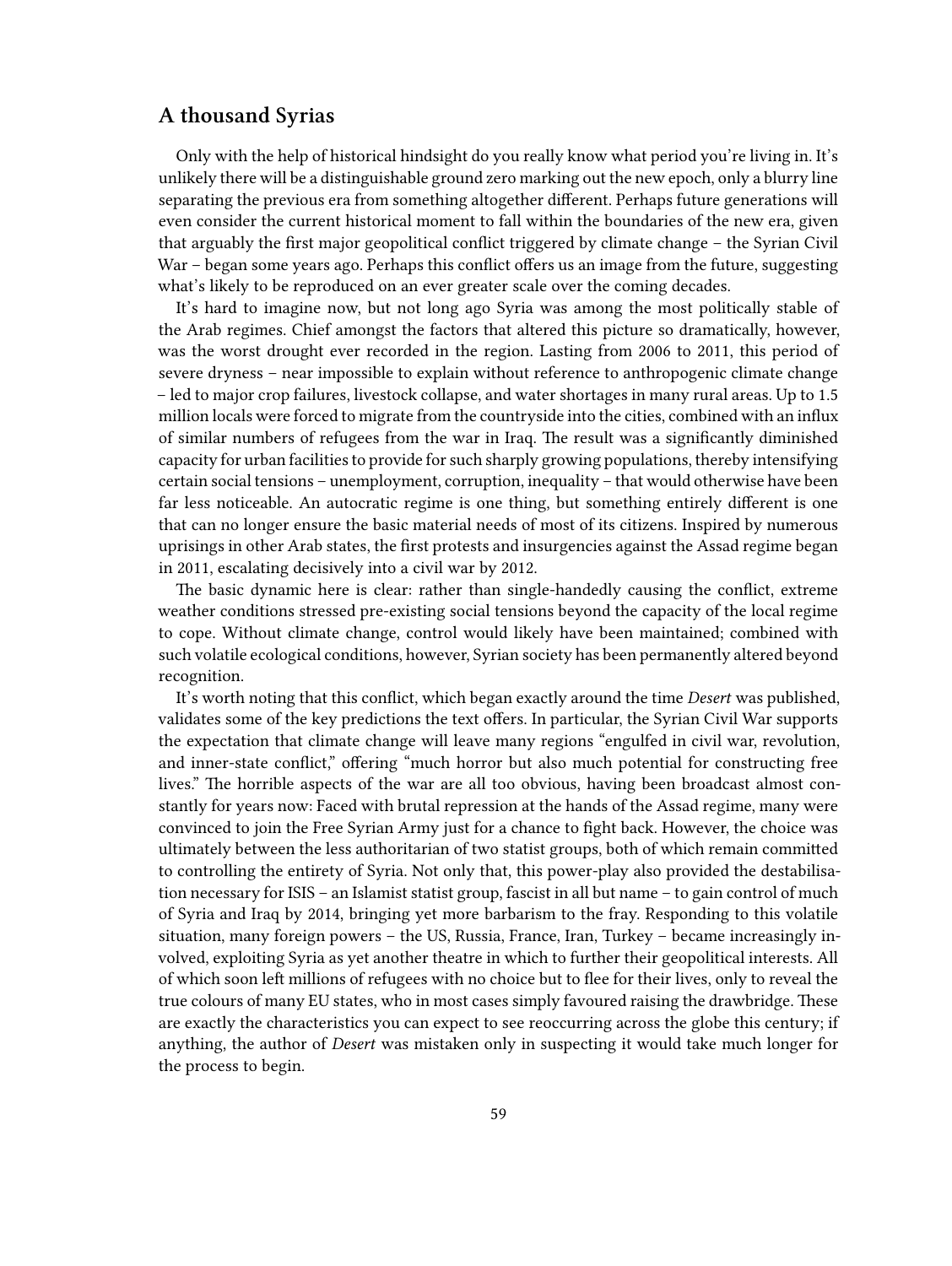That'll do for the horrible aspects of the war, but what of the potential for constructing free lives? Far from merely generating bloodshed and authoritarianism, the Syrian Civil War also proves that "In some places peoples, anarchists amongst them, could transform climate wars into successful libertarian insurrections." It's immensely reassuring that all this destabilisation gave birth to the first libertarian socialist revolution since 1936: For years prior to the war, the Kurds of Syria had been organising themselves clandestinely, forming the People's Protection Units (YPG) in response to the 2004 Qamishli riots – surely an insurrection. In 2012, with Assad's forces drawn elsewhere, the Kurds seized their opportunity to throw off the Syrian state, thereby initiating the Rojava Revolution. This struggle has always been about much more than Kurdish independence. Having demonstrated a profoundly libertarian and anti-capitalist character, taking the autonomous commune as the nucleus of its social transformation, it could hardly contrast more starkly with anything else happening around Syria right now – even the planet as a whole. It's quite something to be witnessing the first *feminist* revolution in human history, the only in which women's liberation is at least as important as any of its other aspects. The combined emphasis on ecology, moreover, places it closer to a total liberation ethic than probably any explicitly anarchist revolution there's been. Already today, the Rojava Revolution has lasted far longer than the Spanish Revolution, achieving astonishing gains against ISIS, refusing to yield before an invasion launched by Turkey at the beginning of 2018.

It can be a curious thing, how history often works. For decades, the Kurdistan Workers' Party (PKK) had been facing off against the Turkish state in a long and bloody civil war, all the while sternly promoting Marxism-Leninism. After being captured in 1999, however, the leader of the PKK – Abdullah Öcalan – became the sole inmate of the prison island of Imrali, where he somehow came across the writings of one Murray Bookchin. And what an elegant twist of fate that was: this is exactly what initiated the shift in Öcalan's thinking away from Marxism, with its fixation on statecraft, towards a new proposal for Kurdish liberation that he called "democratic confederalism." This theory is defined by a broad application of Bookchin's libertarian municipalism to Middle Eastern conditions, taking feminism, ecology, and multiculturalism as its central pillars. Given the strong influence of Öcalan over the Kurdish liberation struggles in Syria and Turkey, the majority of those involved eventually adopted democratic confederalism in full, swapping their ambition for a new nation state for the goal of achieving autonomy from states altogether. The Syrian Civil War was merely the opportunity needed to put theory into practice on a large scale. In doing so, the Kurds have proven that democratic confederalism offers the most realistic hope of achieving lasting peace not only in Syria, but also the Middle East more generally. The future is no done deal: the Rojava Revolution offers much needed hope for the ever darker times ahead.

On the other hand, Rojava doesn't offer an obvious picture of an anarchist society, certainly not yet. Whether or not the state continues to exist there is a matter of debate, whilst the economy remains split between private and communal ownership. Some level of a police force exists, even though its operations are difficult to distinguish from communal self-defence; prisons remain as well, although their application nowadays – primarily a matter of detaining members of ISIS – is a shadow of what it was under Assad. It goes without saying that Rojava isn't perfect, not least because of its fragility. But none of this should detract from what's been achieved by this heroic experiment amidst the most trying of circumstances. Maybe the Left has become a little too accustomed to losing to know what a victory looks like. This isn't fiction, nor is it history: this is real, *and it's growing in this very minute.*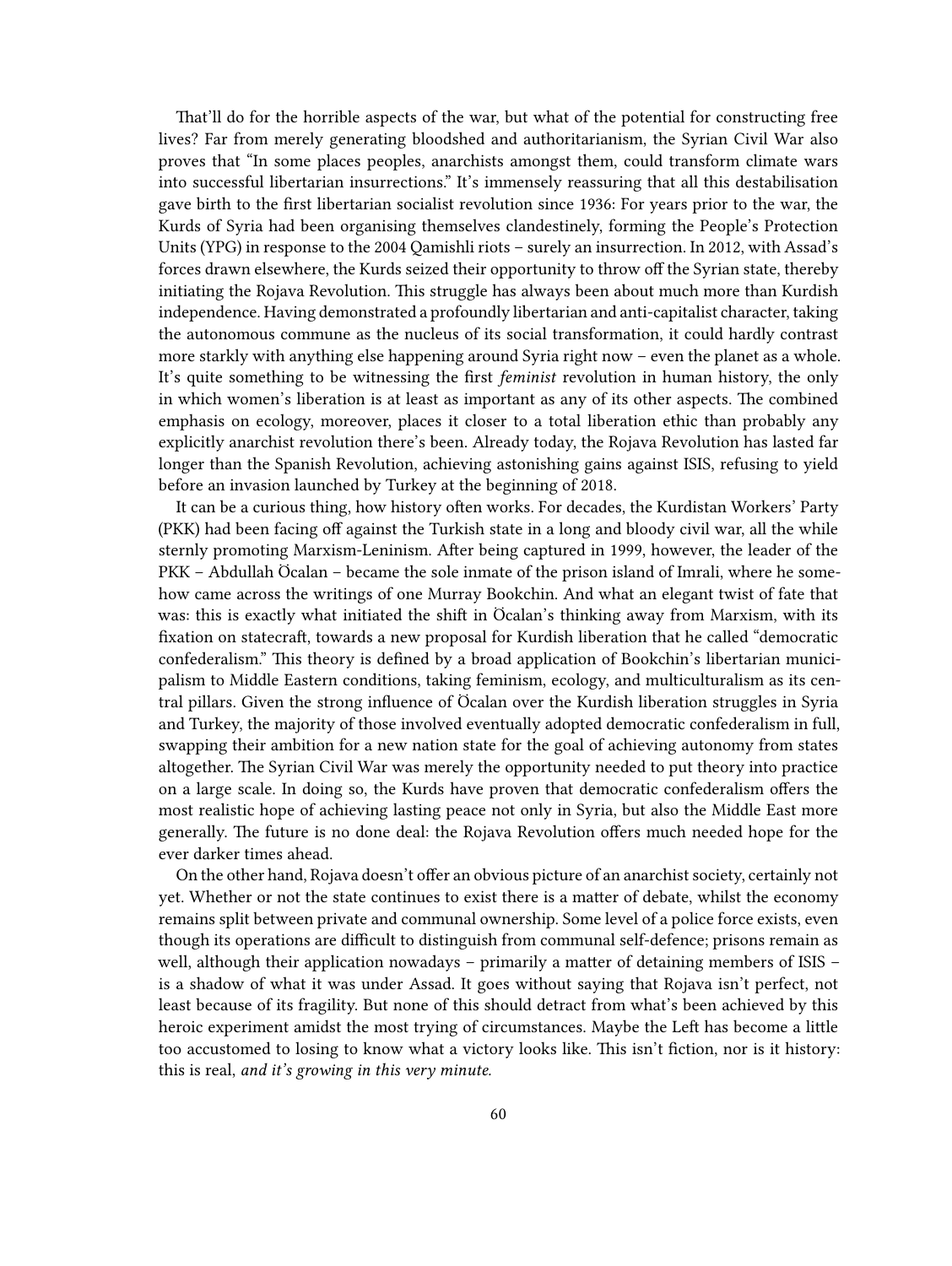What's more, any doubts as to the revolutionary content at the core of Rojava – usually voiced by those sitting in another continent – are soon dispelled by the testimonies of the innumerable international anarchists who've fought (and fallen) in this ongoing struggle. Of the more dramatic examples, Anna Campbell (Hêlîn Qereçox) – already long since engaged in hunt sabotage, eco-defence, prison abolition, and migrant solidarity – travelled from the UK to Rojava in 2017, enlisting with the Women's Protection Units (YPJ). After taking part in the fight against ISIS at Deir ez-Zor, she defied the advice of her commanders by joining the defence of Afrin against invasion by Turkey. It was there that Campbell lost her life to a Turkish air strike, in March, 2018. Yet her readiness to give everything for Rojava continues to resound, as in the words to a comrade (grounded in almost a year of living and fighting there) that "I'm not looking to die, but if it's necessary to die in this struggle then I'm ready." Also the more detailed clarification:

I joined because I wanted to support the revolution, and because I wanted to participate in the revolution of women that is being built up here. And join also the weaponised fight against the forces of fascism and the enemies of the revolution. So now I'm very happy and proud to be going to Afrin to be able to do this. (From a video posted online by the YPJ, 2018)

Besides affirming the prior achievements of Rojava, finally, this kind of international solidarity has helped bring the ongoing social revolution to uncharted terrain. Green anarchist group Social Insurrection (formed in 2015) offer an emphasis not only on ecology, but also vegetarianism. Just as the International Revolutionary People's Guerilla Forces (IRPGF, formed in 2017) announced in their opening statement: "We are committed anti-fascists, anti-capitalists, anti-imperialists and against all forms of patriarchy and kyriarchy," even going on to affirm that "We fight in defense of life and we struggle for total liberation." Perhaps the icing on the cake was then provided by The Queer Insurrection and Liberation Army (TQILA, formed later in 2017), themselves claiming that "the oppressive structures that seek to erase Queers are also simultaneously the ones that oppress women, workers, peasants, ethnic minorities et al. Our fight for liberation is tied with every oppressed group's fight for liberation. If one is in chains, all are in chains."

Society is a complex problem, never moving towards any single end. If the Syrian Civil War offers a microcosm for the future (and there's good reason to believe it does), it's fair to locate both intense horror *and* beauty on the horizon. Within the next decades, such destabilisation will begin exploding around the world, offering major opportunities both to our enemies and ourselves. Moreover, if climate change continues unabated, it's only a matter of time before something resembling Syria begins to engulf the entire planet. No longer can we hope to stop climate change altogether; whether that situation might offer its fair share of fruitful outcomes, however, remains entirely down to us.

#### <span id="page-60-0"></span>**Choosing sides in a dying world**

Only three decades ago, the Berlin Wall fell, revealing a mess of broken dreams and genocide on the other side. The revolutionary movements of the 1970s and '80s had subsided, whilst the anti-globalisation movement hadn't yet begun to fill the void. This moment of respite allowed the ideologues of modernity to calmly scan the globe, confident there was no viable alternative to the rule of liberal democracy. So severe was their sense of certainty, that "the end of history"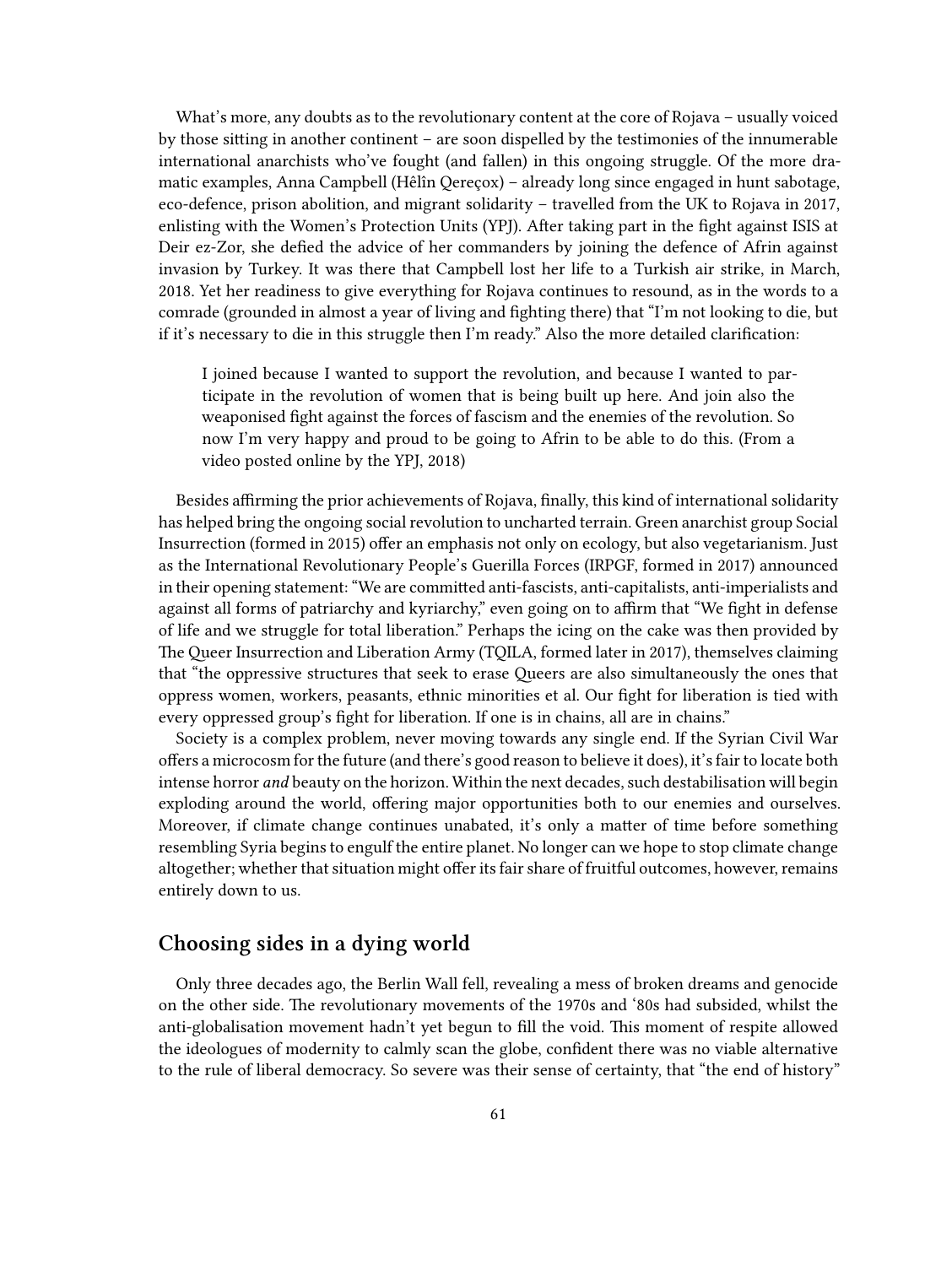itself – the supposed culmination of humanity's social evolution – was proudly declared. Yet the arrogance underpinning that little claim is exactly what continues to blind power to the imminence of its own implosion. The honeymoon is over: for the first time in history, the viability not of this or that civilisation has been called into question, but of civilisation *as such.* Perhaps the end of history really is upon us? Yet not at all in the sense Fukuyama meant it.

The ecological changes ahead are likely to put serious strain on the viability of liberal democracies the world over. Resources will dwindle, re-exposing deep class divisions that decades of economic growth merely covered up; meanwhile, the guarantee of a decent living standard even for the middle class will begin to lose its credibility. With the social fabric starting to unravel completely, centrist regimes will find themselves employing ever more repressive measures in order to maintain control. The boundaries of the surveillance state will continue to be expanded, aiming for a degree of omniscience beyond the wildest dreams of any Stasi agent. Rising levels of immigration will be used not only as an excuse to fortify borders even more, but also to keep ever greater tabs on those inside the walls. Climate change will be rolled out as the latest frontier of that already pervasive social war – other aspects of which include the war on terror and war on drugs – waged against the population in the name of our protection. Ever more peculiar laws will be sought, and states of emergency will be utilised much more frequently. At every turn, the state will fight tooth and nail for its ambition of total control, gaining as much ground as we're willing to give it. Especially once tensions get really high, any democratic government will prove itself willing to take ever greater risks. The assassination of Fred Hampton and other Black Panthers during the COINTELPRO era gives a taste of what the US state has perpetrated when necessary; no less, look at the 1969 Piazza Fontana bombing in Italy, in which a fascist terrorist attack – perhaps even facilitated by NATO – was used as an excuse to persecute and murder local anarchists. These kinds of underhanded tactics are only likely to be outdone in the years ahead.

Just as the right to choose your master doesn't stop you being a slave, neither does the right to vote for your government stop you living in a dictatorship. The death of liberal democracy – something many nations will endure this century  $-$  is guaranteed by that lurking contradiction so fundamental to its existence: whilst such regimes prize progressive, egalitarian ends in theory, they're defined in practice by almost as hierarchical a setup as any other. These inconsistencies are less noticeable during times of relative social peace, but all it takes is a bit of turbulence to tease them out, revealing the basic mismatch between saying one thing and doing another. As the material benefits offered by liberalism run dry, citizens will find themselves less willing to entertain the democratic myth. The authoritarianism at the core of any state will steadily become undeniable. That will leave many centrists confronted with a choice between following the democratic ethos to its logical, anarchic conclusion, or else rejecting it outright in favour of a more honest dictatorship. In many cases, opinion will polarise around the only two coherent options on offer: anarchism, with its rejection of hierarchy in any form, and fascism, which wears the affirmation of hierarchy on its sleeve.

This warning of the likely re-emergence of fascism is hardly alarmist. The social contract has always been a trade-off between freedom and security; as the insecurity posed by climate change really gets scary, however, the degree of freedom many of us will opt to surrender is going to increase dramatically. Whether explicit or implicit, gradual or sudden, fascistic logic will continue to penetrate the sphere of mainstream politics, as has already begun in recent years. Especially once it becomes undeniable that economic growth is at the heart of the environmental crisis, it's hard to imagine the sludgy centre of neoliberal discourse continuing to hold sway. Either the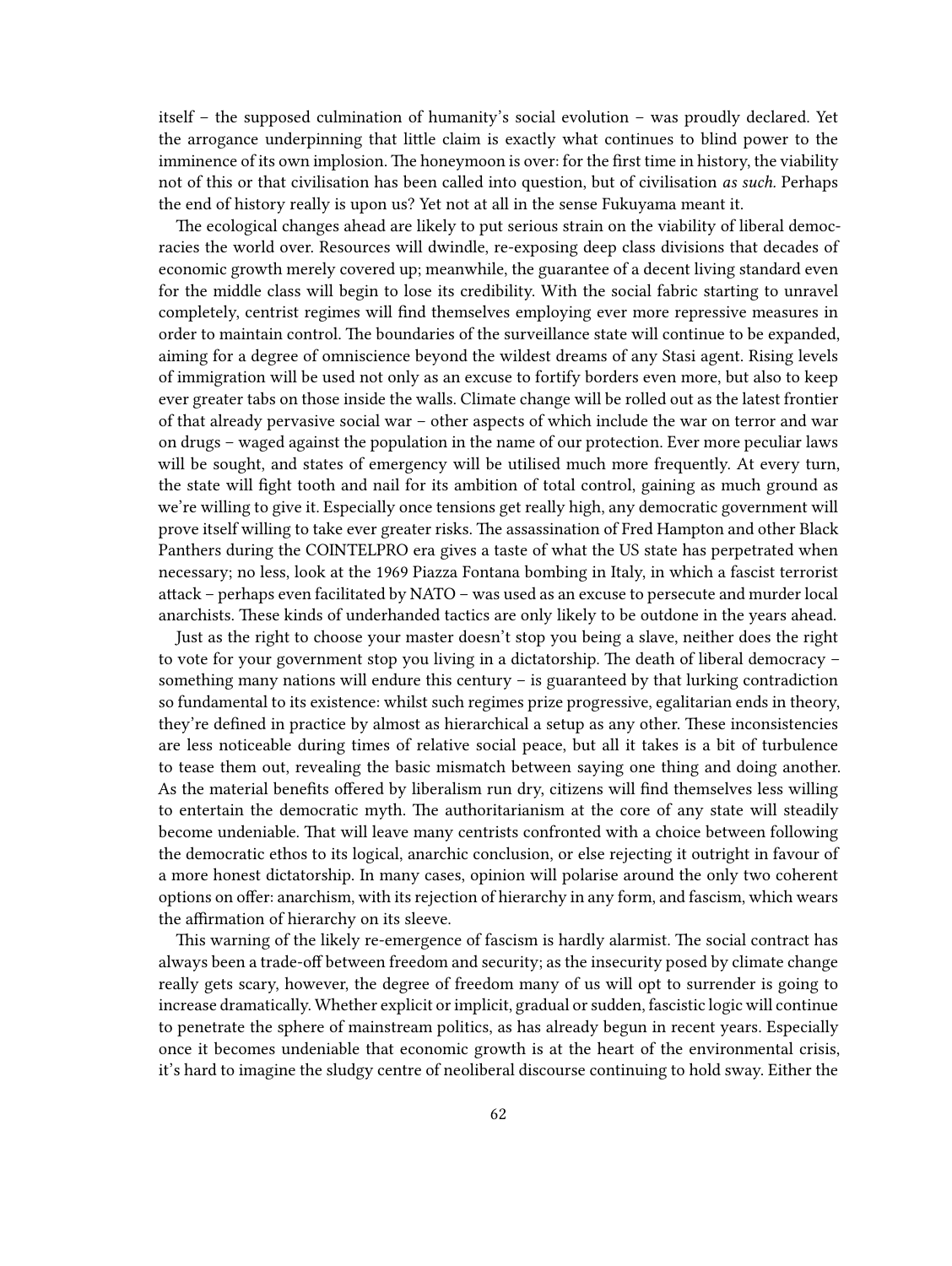killing machine that is the economy will be torn down completely, or else an even greater monster – the omnipotent state – will need to arise just to keep it in check. The fascist option, defined not only by its nationalism, but also the rejection of free markets, will seem like an increasingly logical choice for many.

In particular, the 21st century is likely to witness the widespread reinvention of fascism in ecological form. Pentti Linkola, exposing the dark side of deep ecology, summarises the authoritarian take on environmentalism as such: "the survival of man – when nature can take no more – is possible only when the discipline, prohibition, enforcement and oppression meted out by another clear-sighted human prevents him from indulging in his destructive impulses and committing suicide." Don't forget that Nazism was at times strangely sympathetic to the plight of nonhuman animals and the environment. Hitler's regime endorsed organic farming and banned vivisection, whilst Savitri Devi – amongst the most influential Nazi writers since the Second World War – attempted to combine fascism and the occult with animal rights and biocentrism. Much of the appeal of contemporary fascists such as the Alt-right lies in their promise to restore, along racial lines, the sense of community neoliberal capitalism has so meticulously destroyed; yet it's eco-fascism – the fixation with blood *and* soil – that will offer a return to unity with Nature as well. Just as Hitler and Mussolini legitimised themselves with workerist overtones, exploiting one of the leading moral forces of the early 20th century, the need to protect an increasingly uninhabitable planet will be taken as the latest excuse to pulverise the most vulnerable amongst us.

The attempt to combine fascism with ecology is, of course, seriously confused. This synthesis should be granted about as much durability as Hitler's appraisal of workers' power, which was inevitably swapped for outright annihilation of the trade unions the moment he gained power. Particularly given that, far from abolishing the growth-imperative that defines capitalist production, fascism merely seeks to centralise it under state control. All the while fortifying the very hierarchies – the state, class, and gender, if not civilisation itself – that lie at the root of the environmental crisis. Having said that, however, the inevitability of a political quick-fix merely compounding the horror down the line has never been a guarantee it won't still be tried.

This confirms the urgency of engaging in effective anti-fascism now. Whilst confrontation remains essential, though, any long-term anti-fascist strategy must also take care to offer more attractive, libertarian alternatives to the decomposition of mainstream politics. The status quo is failing – something which, in a weird way, both Trump and Brexit already begin to indicate – and more of the same isn't going to save us. There's a growing need for a resistance movement against *all* forms of hierarchy, one that affirms ecological balance as one and the same with the construction of horizontal social relations. In these increasingly intense times, the emergence of a bold movement for total liberation – immediate in its impact, yet forever with its gaze on the revolutionary horizon – will become less of a luxury, much more a matter of everyday survival in an increasingly hostile terrain. There can be no pretensions of neutrality in this dying world.

\* \* \*

Four and a half billion years ago, planet Earth was a glowing, volcanic expanse. With time, our planet cooled and the atmosphere formed; water and oxygen emerged, generating the conditions necessary for life to flourish. The story of our origins, billions of years in the making, gave rise at first to single-celled organisms, then to complex life. Evolution continued to develop, and life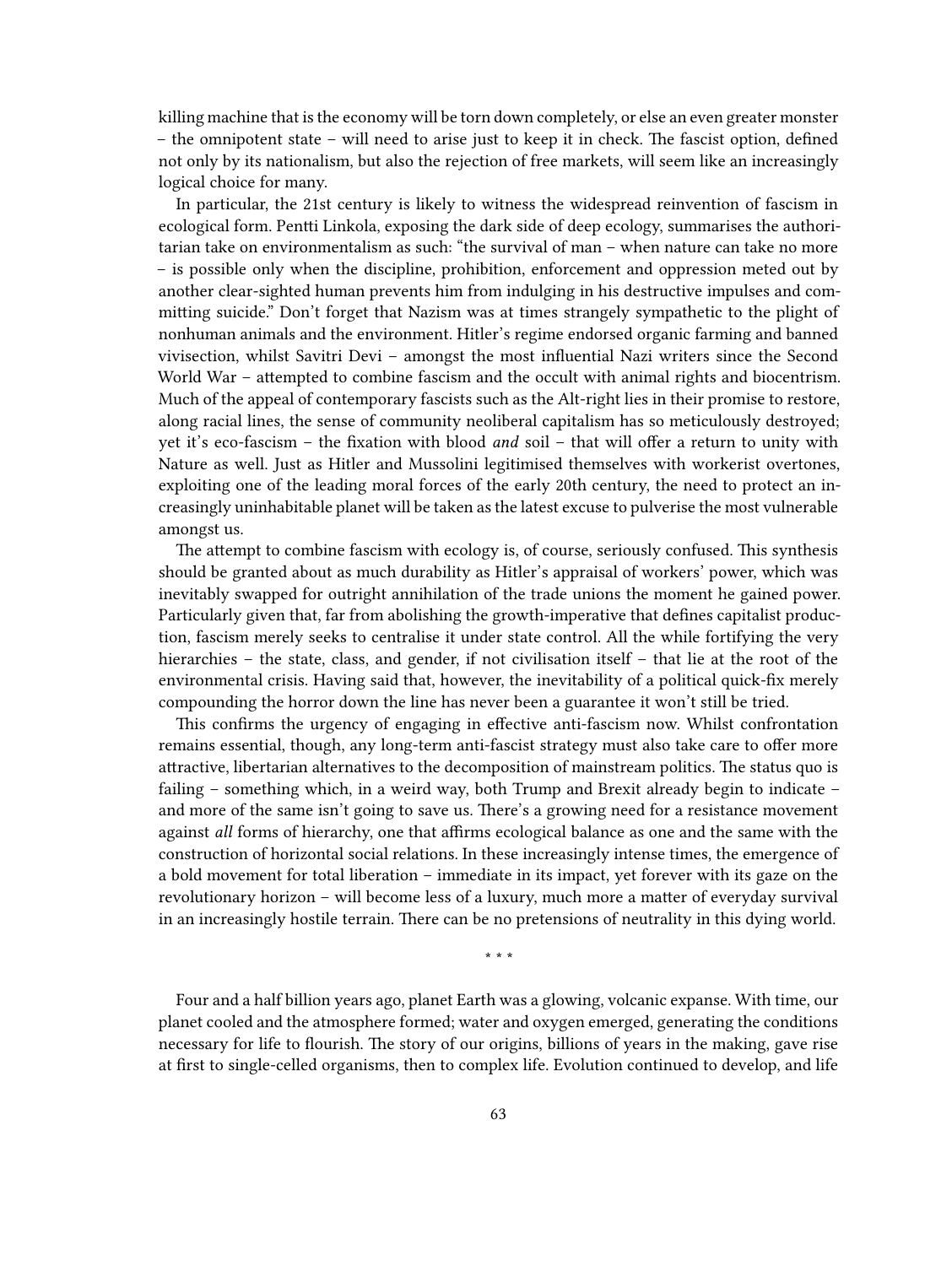multiplied into a vast diversity of flora and fauna, wholly contained within a single, perfectly balanced ecological continuum. Ours is a planet so beautiful, so unfathomably complete, that God Himself had to be invented just to make sense of it all. And yet, here we are, one species amongst billions, laying waste to the life-experiment. For those plants and animals already driven to extinction by civilisation, as well as almost all non-civilised peoples, the apocalypse has long since come and gone, leaving nothing but death and distant profits in its wake. This catastrophe continues to deepen and expand at an inconceivable pace. Until the very erasure of life as we know it begins to stare each and every one of us squarely in the face.

Within such an unforgiving context, it is necessary to choose a side. That can be done with courage and purpose, or we could resign ourselves to getting swept up yet again, only this time by the most genocidal of centuries. Make no mistake, it's impossible to do nothing: you're always either going with a flow or against it, and neither option is free of risk. What of the possibility that, beyond failing to fight for the things in life that really matter, we'll even end up complicit in annihilating them? Capitalists have proven their fondness for hiding behind the atrocities of the 20th century, but it seems the 21st – driven to the brink by the "most realistic" of economic systems – is digging mass graves the likes of which one dares not imagine. Suddenly it's those calling to keep things the same with their heads in the clouds: no longer are we guaranteed a decent shot at survival in return for giving up our dreams.

Take a stand, fighting earthlings. Waging war with the system of death, far from being a matter of declaration, merely faces up to the reality that already engulfs us. The planet is being throttled, the economy is crushing us, and fascism is on the rise. Faced with this dizzying combination of circumstances, total liberation is literally the most realistic response we have. Gone is the time in which so many amongst us – humans, animals, the earth – could justifiably be left behind. Such a plurality of concerns, far from being a drawback, is exactly the source of our revolutionary potential, something that's nourished all the more by agreeing *not* to put our differences aside. The point is merely that, irrespective of the unique path of each liberation struggle, these must nonetheless attempt to meet in the middle, achieving a complete break with the state, capital, and social hierarchy altogether.

This isn't a story of sacrifice, nor a yearning for applause; what makes the struggle worth affirming – amidst both the joy and the pain it offers – is that, even in the direst of contexts, it offers a life that's beautiful and true. The meaning of revolution, aside from its promises of a world to come, is embodied in the very realities we succeed in creating now. Even amidst the fumes that choke us, you can't deny the possibilities bursting through.

#### **Bibliography / further reading**

Andrew X (2001) "Give up Activism." from *Do or Die*, issue 9

Anonymous (2001) *At Daggers Drawn with the Existent, its Defenders and its False Critics* (London: Elephant Editions)

Anonymous (2003) *Call*

Anonymous (2011) *Desert* (St. Kilda, UK: Stac an Armin Press)

Anonymous (2006) *Down with the Empire, Up with the Spring!* (Wellington: Rebel Press)

Anonymous (2003) "Insurrectionary Anarchy: Organising for Attack!" from *Do or Die*, issue 10

Anonymous (2013) *The Issues are not the Issue*

Anonymous (2015) "The Veil Dops." from *Return Fire*, issue 3

Bari, Judi. (1995) "Revolutionary Ecology: Biocentrism & Deep Ecology." from *Alarm*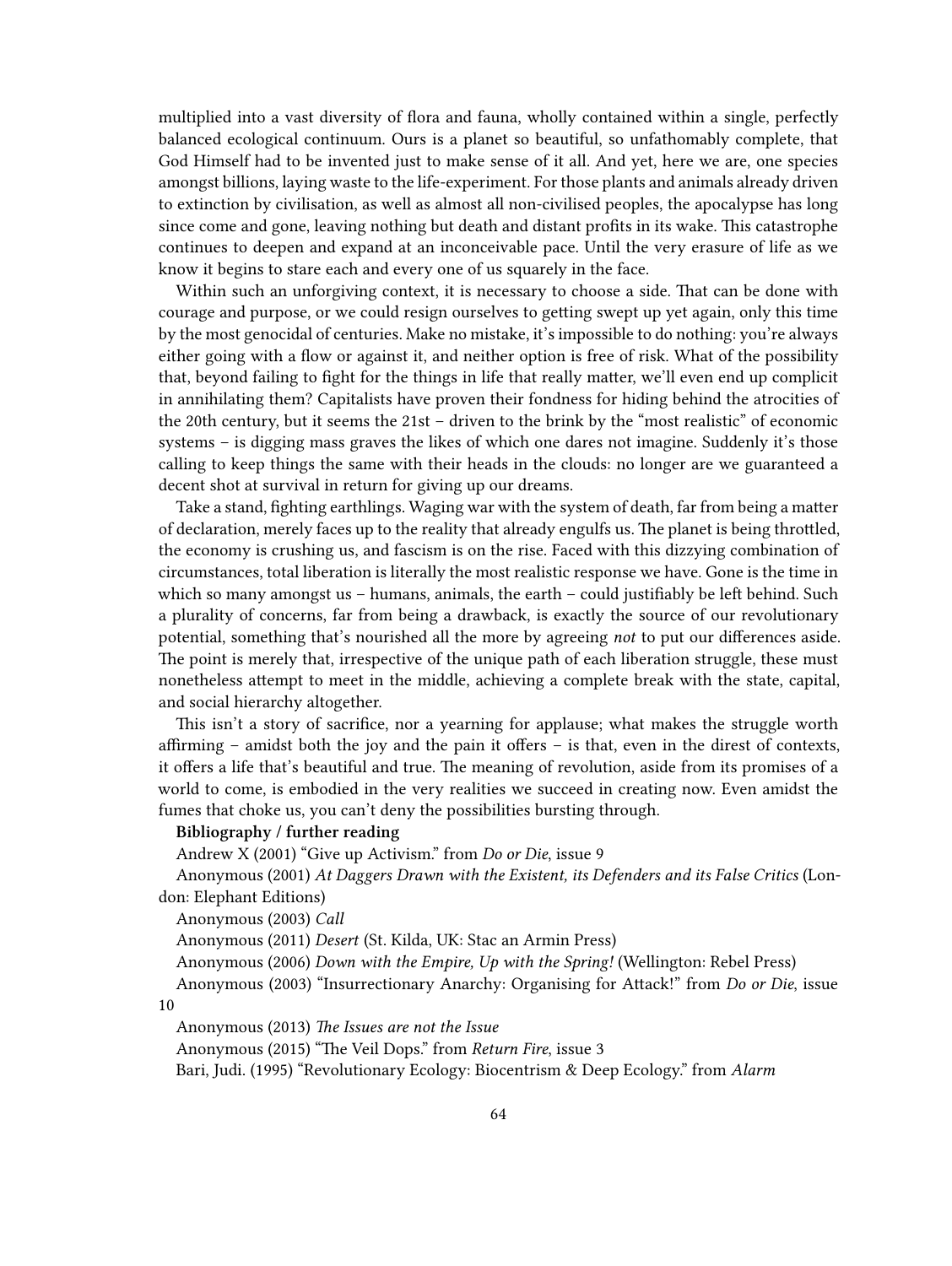Best, Steven, & Nocella, Anthony J. II (2006) "A Fire in the Belly of the Beast: The Emergence of Revolutionary Environmentalism." from *Igniting a Revolution: Voices in Defense of the Earth*, ed. Best, Steven, & Nocella, Anthony J. I (Oakland: AK Press)

Best, Steven (2014) *The Politics of Total Liberation: Revolution for the 21st Century* (New York: Palgrave Macmillan)

Bey, Hakim (2003) *TAZ: The Temporary Autonomous Zone, Ontological Anarchy, Poetic Terrorism* (New York City: Autonomedia)

Biehl, Janet (2007) "Bookchin Breaks with Anarchism." from *Communalism*

Bookchin, Murray (2001) *The Spanish Anarchists: The Heroic Years 1868-1936* (Oakland: AK Press)

–––. (2004) "Listen, Marxist!" from *Post-Scarcity Anarchism* (Montreal: Black Rose Books)

–––. (2005) *The Ecology of Freedom: The Emergence and Dissolution of Hierarchy* (Oakland: AK Press)

Bonanno, Alfredo (1977) *Armed Joy* (London: Elephant Editions)

–––. (2000) *The Insurrectional Project* (London: Elephant Editions)

–––. (2013) *Let's Destroy Work, Let's Destroy the Economy* (San Francisco: Ardent Press)

Dauv*é*, Gilles (2008) "When Insurrections Die: 1917-1937." from *Endnotes*, issue 1

–––. (2015) *Eclipse and Re-emergence of the Communist Movement* (Oakland: PM Press)

Gelderloos, Peter. (2007) *Insurrection vs. Organization: Reflections from Greece on a Pointless Schism*

–––. (2010) *An Anarchist Solution to Global Warming*

Haider, Asad. (2018) *Mistaken Identity: Race and Class in the Age of Trump* (New York: Verso Books)

Invisible Committee. (2009) *The Coming Insurrection* (Los Angeles: Semiotext(e))

–––. (2015) *To Our Friends* (Los Angeles: Semiotext(e))

–––. (2017) *Now* (Los Angeles: Semiotext(e))

Næss, Arne. (1993) "The Deep Ecological Movement: Some Philosophical Aspects." from *Environmental Philosophy*

Nibert, David (2002) *Animal Rights/Human Rights: Entanglements of Oppression and Liberation* (Lanham, MD: Rowman & Littlefield)

Öcalan, Abdullah (2013) *Democratic Confederalism* (Cologne: International Initiative Edition) –––. (2017) *Liberating Life: Woman*'*s Revolution* (Cologne: International Initiative Edition)

Pellow, David Naguib (2014) *Total Liberation: The Power and Promise of Animal Rights and the Radical Earth Movement* (Minneapolis: University of Minnesota Press)

Pellow, David Naguib, & Brehm, Hollie Nyseth (2015) "From the New Ecological Paradigm to Total Liberation: The Emergence of a Social Movement Frame." from *Sociological Quarterly*

Perlman, Fredy. (2010) *Against His-tory, Against Leviathan!* (Detroit: Black & Red)

ed. Schwartz, A. G., Sagris, Tasos; Void Network. (2010) *We are an Image from the Future: The Greek Revolt of December 2008* (Oakland: AK Press)

Singer, Peter (2009) *Animal Liberation* (New York: Harper Perennial)

ed. Strangers in a Tangled Wilderness (2015) *A Small Key can Open a Large Door: The Rojava Revolution* (Strangers in a Tangled Wilderness)

Tiqqun. (2011) *This is Not a Program* (Los Angeles: Semiotext(e))

van der Walt, Lucien, & Schmidt, Michael (2009) *Black Flame: The Revolutionary Class Politics of Anarchism and Syndicalism* (Oakland: AK Press)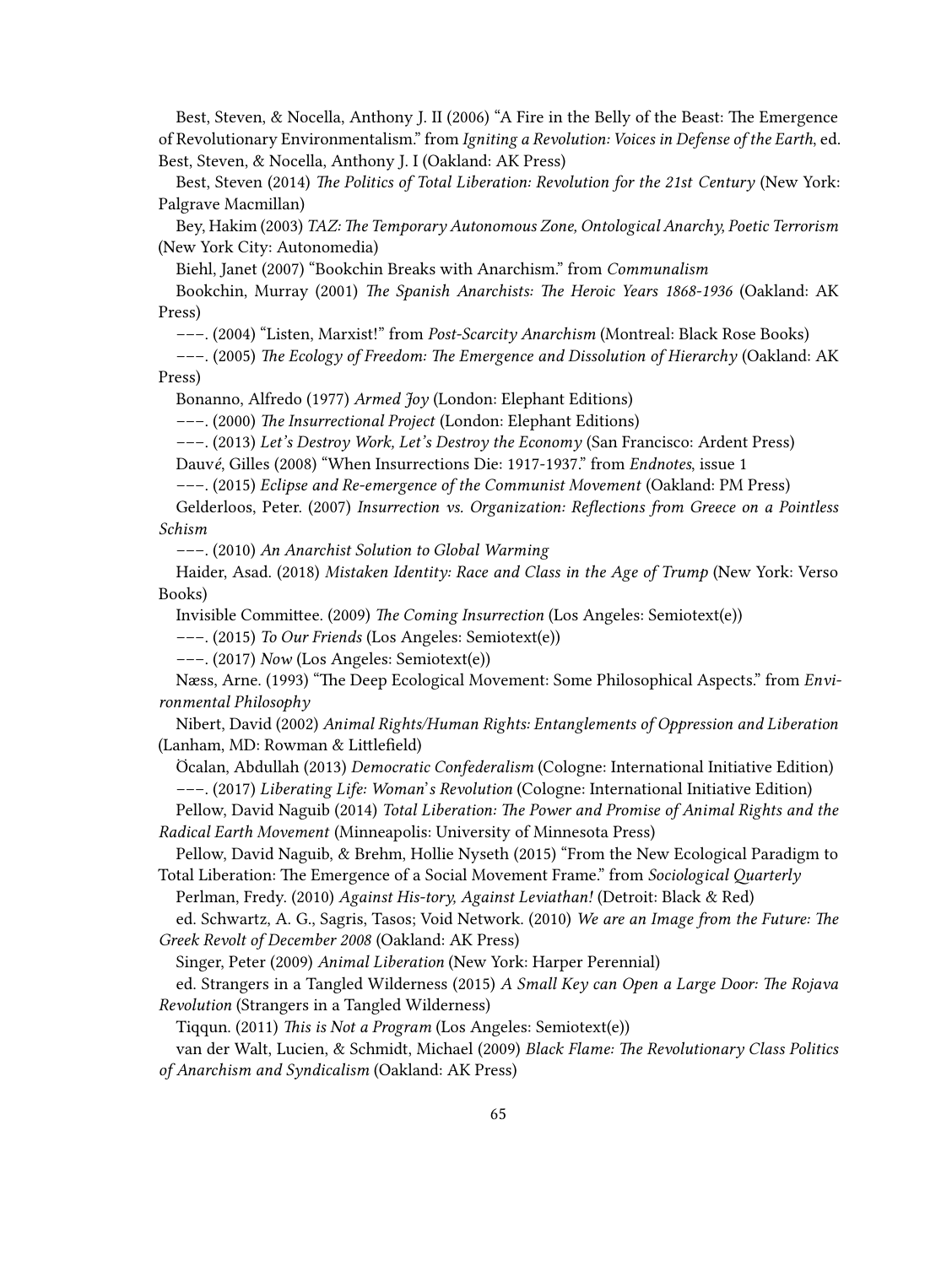Zerzan, John (1999) "Agriculture." from *Elements of Refusal* (Columbia, MO: C.A.L. Press)